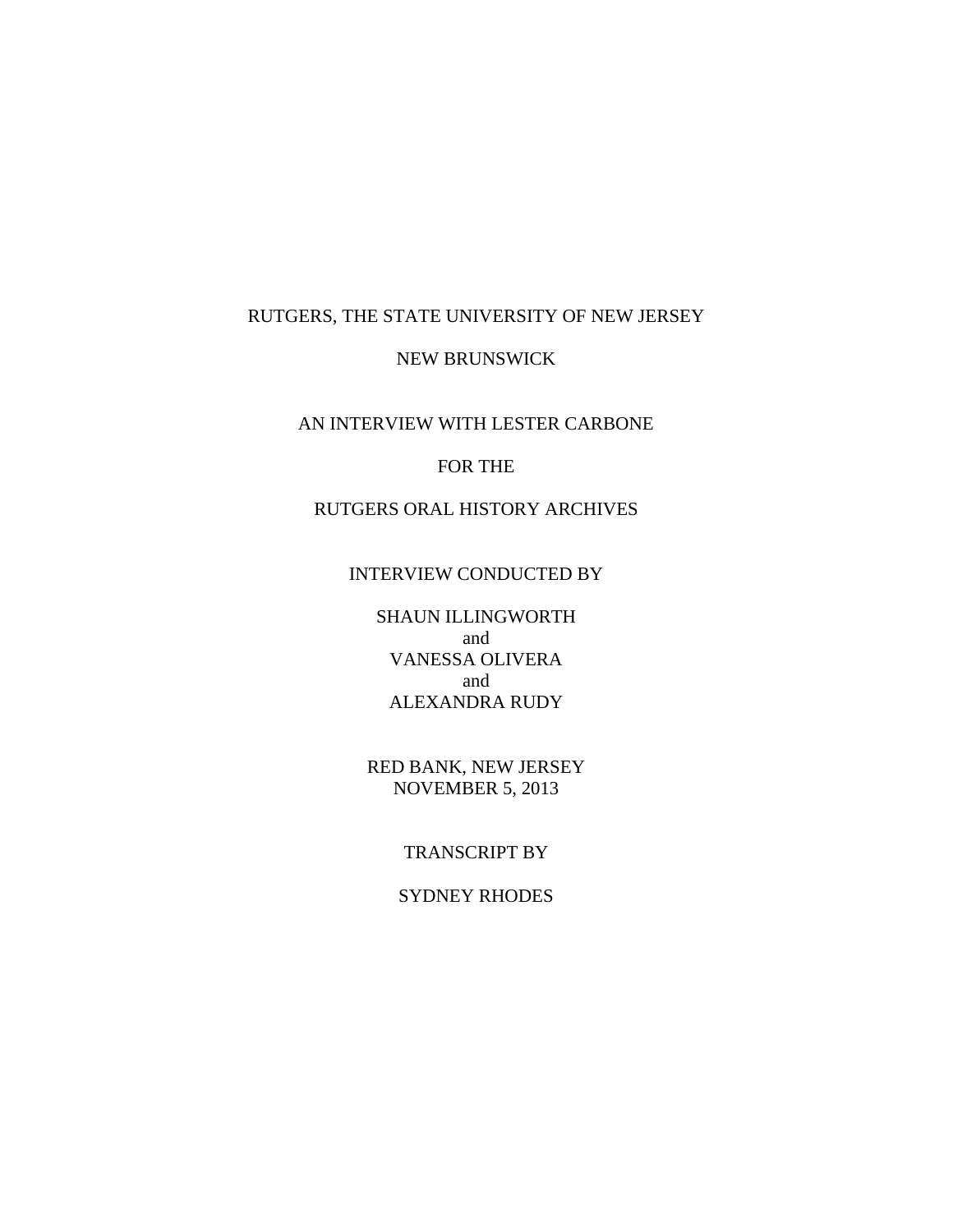Shaun Illingworth: This begins an interview with Lester Carbone in Red Bank, New Jersey on November 5, 2013 with Shaun Illingworth.

Vanessa (Olivera?): Vanessa (Olivera?).

Alexandra (Rudy?): Alexandra (Rudy?).

SI: Also in attendance is.

Phyllis Carbone Clayton: Phyllis Carbone Clayton.

(Janet Kranis?): (Janet Kranis?).

SI: Thank you very much everyone for having us here today. To begin, can you tell us where and when you were born?

Lester Carbone: I was born January the 18th, 1930 in Red Bank, New Jersey. I was born in a house on Locust Avenue in Red Bank.

SI: What were your parents' names?

LC: Lucia was my mom's maiden name and my father's Charles Carbone, Sr. He was from Crabtree, Pennsylvania. That's where their coal mining district [is]. He was a barber.

SI: Do you know anything about your father's family background? Where the family came from?

LC: Yes. All of my father's family came from Sicily. We were there and most of them were in a fishing village, Seculiana in Sicily, and they migrated to the larger city, Agrigento, in Sicily. My grandmother's family is from--Naples and my grandfather is from Calabria. All right.

SI: That was your mother's parents?

LC: That's my mother's parents, yes.

SI: Did your father's family settle in that part of Pennsylvania because of the coal mines?

LC: Well, no. I guess that was the opening, when they came over on the boat or whatever it is. That was the opening. They had openings in Pennsylvania. They had openings near Chicago or in that area. So they picked--I guess they got a chance to choose, and what's funny about it, it's Crabtree, Pennsylvania and I think when they had the printout, it was "Craptree," wasn't it?

PCC: Yes.

LC: "Craptree," I think, Pennsylvania. I mean, they couldn't understand the people too well and they don't speak English. So, they made a few mistakes with the printing and stuff.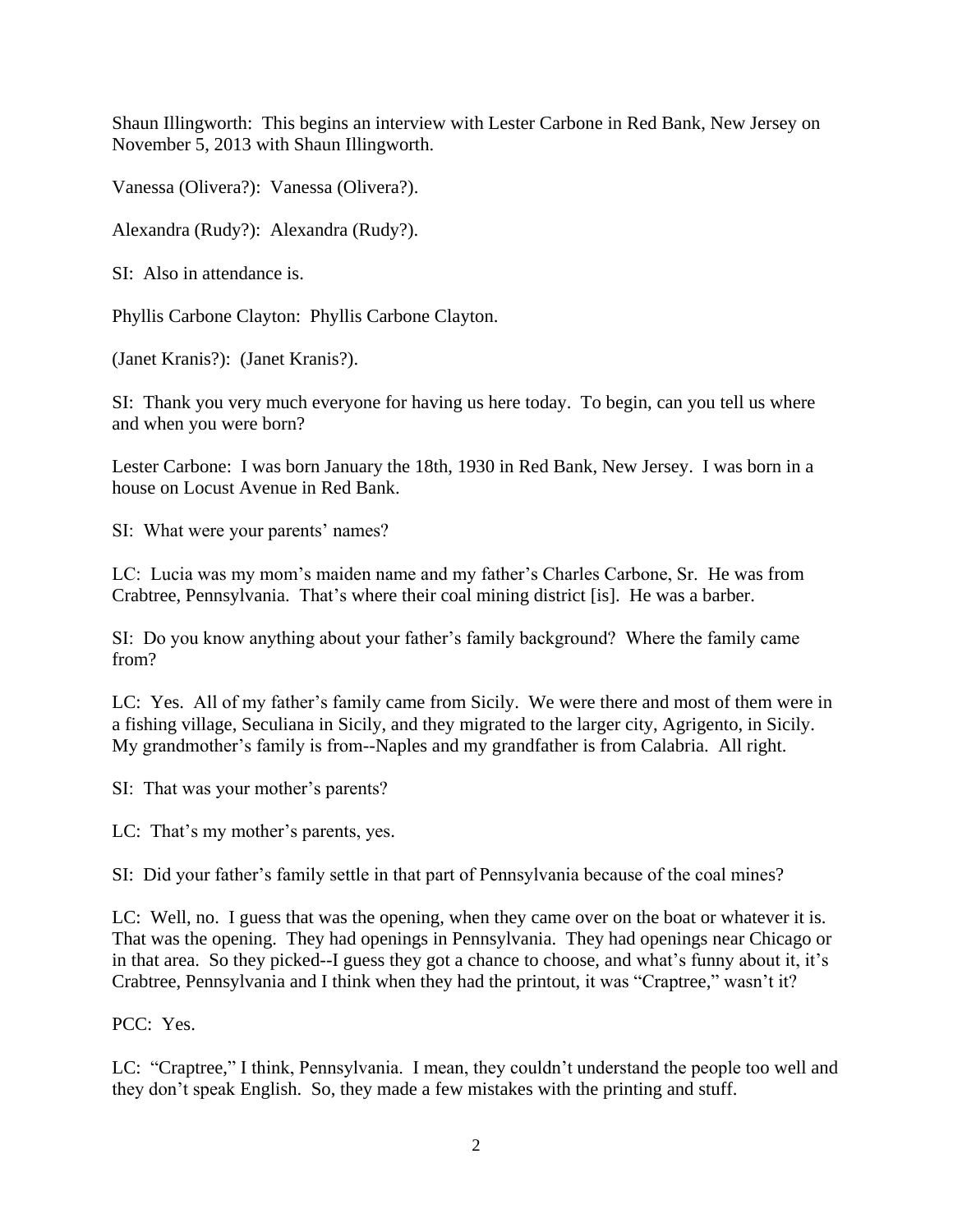SI: Your mother's parents, coming from Calabria and Naples, do you know approximately when they came to the United States?

LC: Approximately 1886.

SI: Your father's family came over.

LC: No, my wife's family. My wife's family from Russia came over on April 21st, 1919, with baby Charles. [He] was three years old and Sadie was twenty months old and Ann was three months old. Charles, Sadie, and Anne were my wife's older siblings. My father's family, I think they came over--it had to be before then, also. I don't know the exact dates. We try to find it on the--what is that?

JK: Ancestry. My mother's family came over in the late 1800s.

SI: Ancestry.

LC: Yes, and they don't have all the dates, I don't think, properly. That's all I can remember about it. [laughter]

SI: Do you know why your mother's family settled in the Red Bank area?

LC: That I don't know. I think it was the same thing as they had certain areas to choose from and I guess they probably just picked Red Bank because it was the closest to the New York area, I guess. So, they didn't have that far to go. So, I think that was the reason, yes. I wish my mother was still alive. She lived to be ninety-nine. She probably could answer all your questions.

SI: She was born in Red Bank?

LC: Yes, she was born in Red Bank. Yes. She was one of sixteen.

SI: Oh, wow.

LC: [laughter]

SI: Wow. Do you know how your parents met?

LC: That I don't know. My parents, how they met, he came for a visit, I think, to the Red Bank area for something, a barber convention or whatever it was, and that's when he met her. She was nine years younger than my dad. She was seventeen, and he was almost ten years older. So, they got married pretty--on Thanksgiving in 1925 at Saint Anthony's in Red Bank. Yes. Very good.

SI: What was your father doing at the time? He was a barber.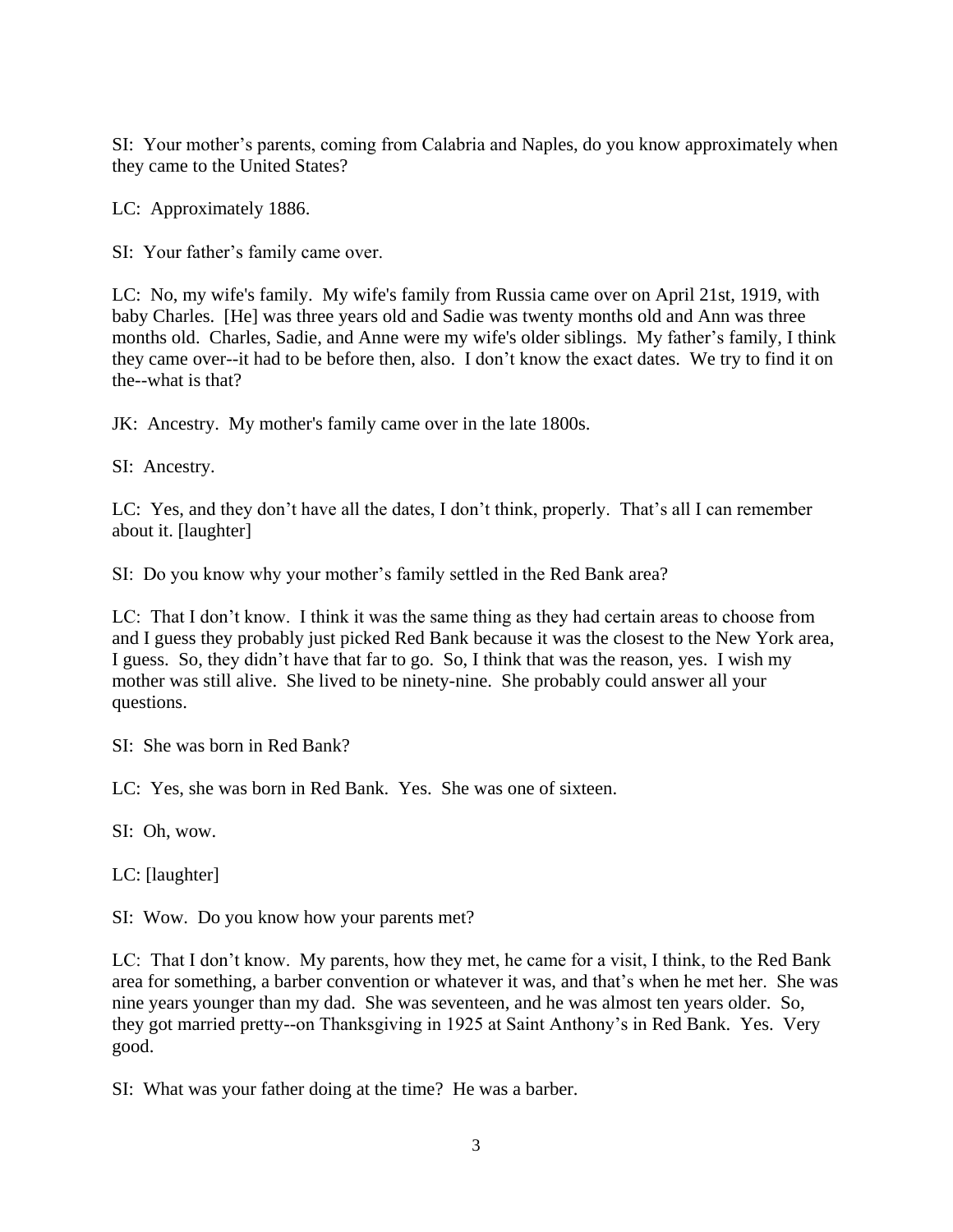LC: He was a barber. He was a barber since he was eight years old. He was cutting hair on a milk box. That's what he told me anyway.

SI: When he came to Red Bank did he open a barber shop here?

LC: No, he went to work at Fort Monmouth, thank God. Fort Monmouth was there. It wasn't Fort Monmouth then. I think it was Camp [Alfred] Vail, but he worked as a barber in there for all the GIs and everything. So, he worked at Fort Monmouth most of his time in this area. For a while he went to South Amboy and opened his own shop. But that didn't do too well, so he came back to Fort Monmouth and did very well. My father was a great man. They'll tell you.

SI: When he went to South Amboy to open his own shop, was that during the Great Depression? Was that part of the reason?

LC: It was during the time just prior to the Second World War. It didn't go too well because when the Italians entered the war with Germany--so, I guess nobody wanted to go to him, being Italian, [they] thought maybe he was part of it. So, the shop didn't do that well after a while, and so he came back to Fort Monmouth. Then, they always had a place for him at work. He was a good worker. In fact, he was one of the bosses in one of the shops.

SI: Tell me a little bit about where you grew up in Red Bank. You said you were born in a house on Locust.

LC: Locust Avenue. Then, we went to--of course, we went to South Amboy to live for a little while. I went to Saint Mary's Catholic School there for a few years. Then we came back to Red Bank, Little Silver really. Then, I went to St. James [Elementary] School in Red Bank. What else did you want?

SI: I was just curious about the places where you lived. What do you remember about the neighborhood you grew up in?

LC: Well, South Amboy was nice, but mostly Polish people exactly where we lived. In that section was Polish people. We lived in that section and it was about half a mile from the school and I used to walk back and forth. No busses or anything. We used to get a lot of snow there years ago. So it was good. Yes. So, we had a good time. Then, when we moved back to Red Bank area, or Little Silver really, we used to play. We had our own little places to play. We used to play football and baseball near the railroad station. We grew up. I got a lot of friends. Thank you, dear. Yes, I needed that. Good girl. You're hired.

SI: How old approximately would you say you were when you lived in South Amboy?

LC: I was probably from four to six to eight years old, I guess. I don't [know] exactly when. If my mother was still alive, she had a better memory than me. Yes. I guess about six, seven. Because when I came back to St. James, I think I started in the fifth grade. So, I may have been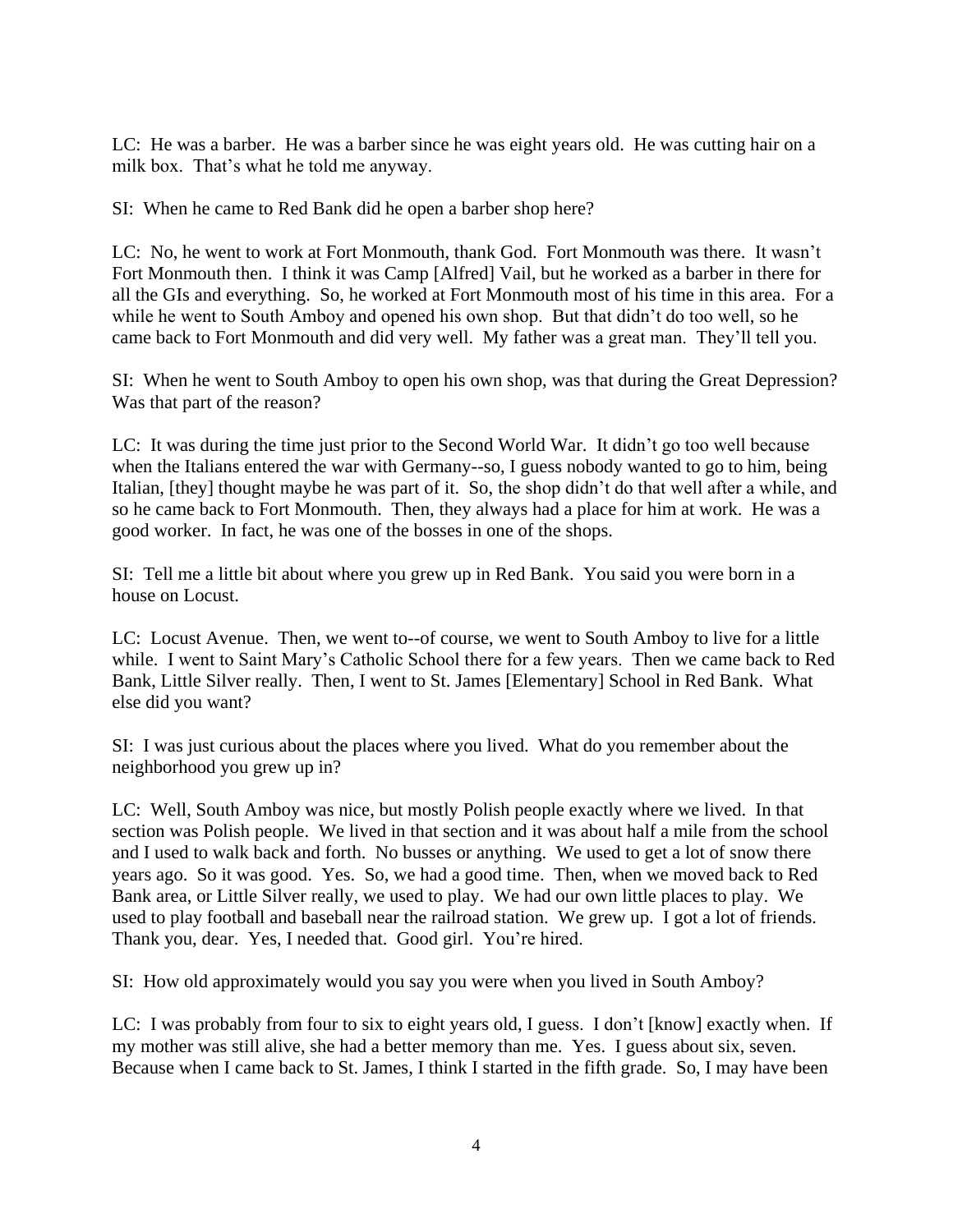a little older than I'm telling you. … I graduated from St. James grammar school, fifth, sixth, seventh, eighth--about four years before that. So, I was probably a little older.

SI: What did you think of St. Mary's?

LC: St. Mary's was very--well, all the Catholic schools were good. Of course, they were crowded, but we learned. St. James was the same way. We had thirty or forty kids in the class, but we still learned, because the nuns made you learn. We had a good time in the school, really.

SI: What interested you the most in school? What was your favorite subject?

LC: Sports.

SI: Sports, okay.

LC: Sports and girls, of course. Sports mainly. Baseball.

PCC: Dad was a fantastic baseball player.

SI: Okay. What position did you play?

LC: Infield, short-stop, third base, whatever. Yes.

SI: Did they have teams at that level in junior high, fifth through eighth?

LC: Well, in high school, they had these teams. Yes. I played with the Red Bank Catholic High School, yes. In the grammar school, they just had playing in the backyard and the back recess area. We were able to play back there then. Now, there's too many buildings. They can't really play it back there anymore. That's at St. James in Red Bank.

SI: Just to go back to the neighborhood in South Amboy for a minute, you said most of your neighbors were Polish.

LC: Yes.

SI: Was there any friction between the Polish and your family being Italian?

LC: No, no. It's just that as soon as the Italians entered the war, the people, I guess, said, "Maybe we better not go to Charlie to get a haircut, maybe." [laughter] So, we moved back. It was probably a better move. They probably did us a favor or him a favor, anyway. That's what he says. But there was no friction. We got along good with the kids who were all Polish and we got along good. So, there was quite a few other Italians up in the other section. So, we all got along well. So, I got no complaints. We had a good raising. We did good.

SI: When you moved back to Little Silver, would you say it was a mostly Italian neighborhood or was it a melting pot?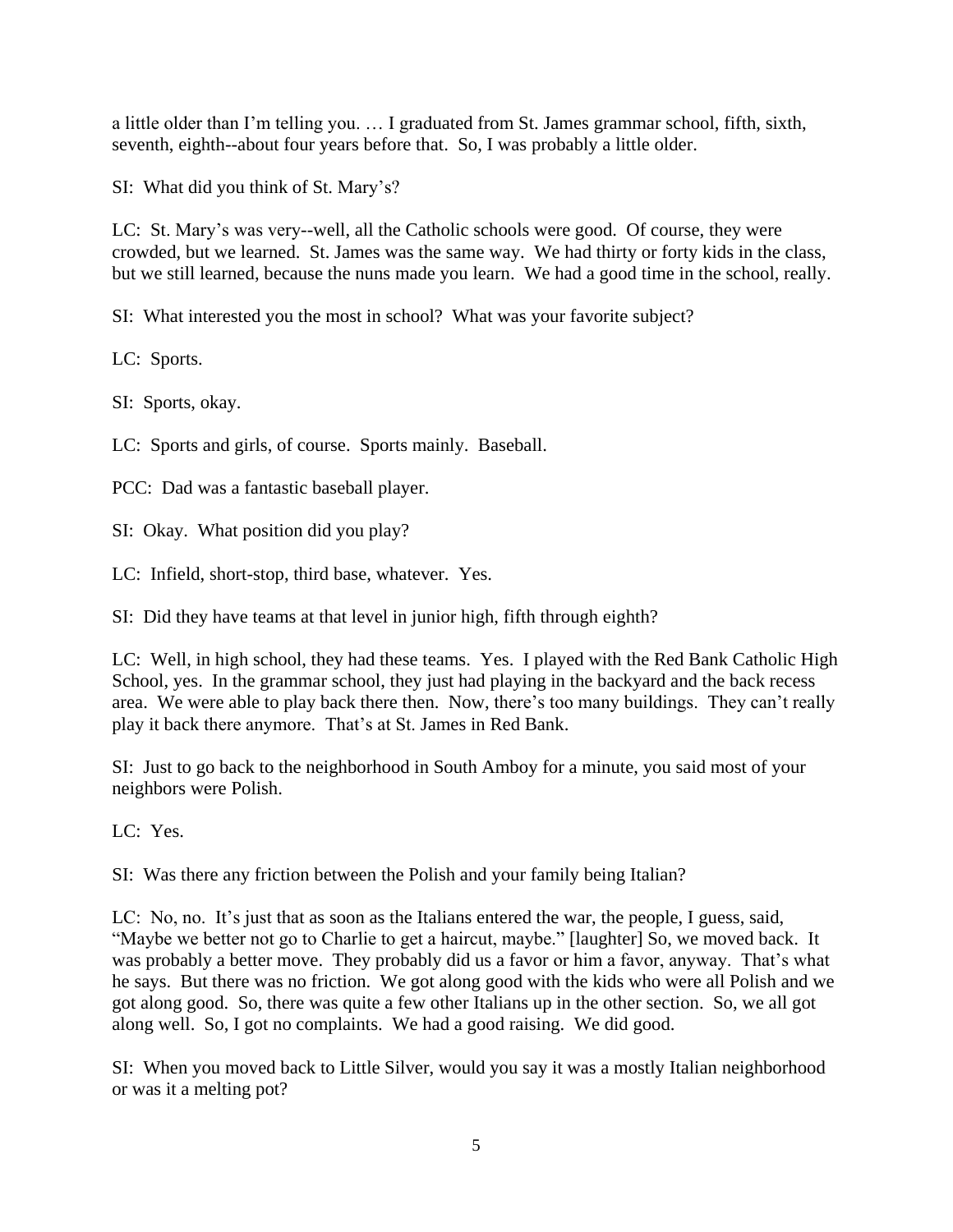LC: No. Little Silver, no. We had one Italian neighbor. They had the business there. Put together, we were just Americans, born in America and stuff. There was a lot of Italians in that area. Red Bank had a lot of Italians in that one section, and they had blacks in the other, farther section. So, they got along pretty good. There was no friction or anything at that time, that I remember anyway. Yes.

SI: You moved back to Little Silver during World War II.

LC: No.

SI: Was it just before?

LC: When World War II started, we were still in the Amboys. After the World War II, we moved back to Little Silver. So, that was--what was it, '41? '42 it started, '43 or whatever.

SI: December '41.

LC: So, we were there, yes. So, I was only around thirteen or whatever. Twelve or thirteen.

SI: You were very young but do you have any memories of how the Great Depression affected your family or affected the areas where you lived?

LC: Not really. We managed. My mother was--they made pasta every day, I guess, but I didn't care because I liked pasta. [laughter] Well, they managed to get by. My mother used to do seamstress work and she used to be a very good seamstress. She worked at a factory where they made the military clothes and stuff like that. So, we got by between my dad and my mom and they kept us out of trouble.

SI: Was that up in South Amboy that she worked at the factory?

LC: No, it was in the Red Bank. That was in the Red Bank area. In Red Bank they had a big building. It's still there now, but it's all shops. That used to be [the] Eisner [Factory] and they made the military uniforms. Most of the people in that area worked at Eisner's. They made a pretty good living of it, as well as they paid at that time. You didn't get paid too good during the war, but it was good. So, we got along. My childhood was good.

SI: Did your mother ever talk about what it was like working at Eisner's then, what the conditions were like?

LC: Well she got along with everybody, my mom. Even if it was bad, she wouldn't say anything anyway. [laughter]

JK: I think that his family was pretty unique in that as he was growing up, he had a two income family, which was probably very unique during that time. My mom used to say every once in a while, "I didn't have steak and eggs for my breakfast." I think occasionally they did, which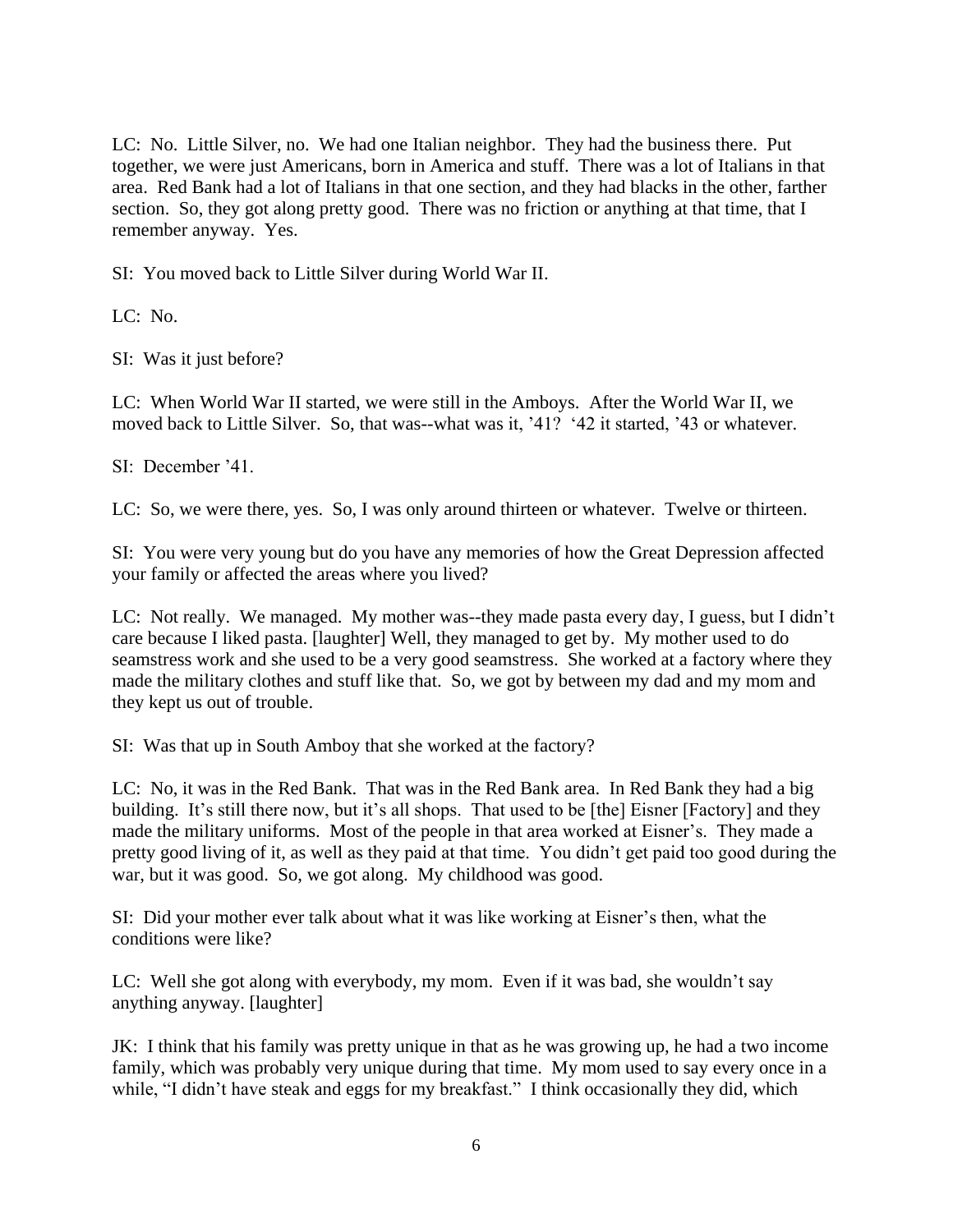made them quite a bit better off than most of the people. They had more money than most of the people that were in that working class during the Depression.

LC: Yes. True. That's true. Yes, mom made everything work. Best cook in the world.

JK: You bet.

PCC: Oh, you bet.

SI: I wanted to ask, were there a lot of Italian traditions that were kept up in your family, particularly food in food?

LC: Well, the food--

PCC: Just keep it coming.

LC: [laughter] My mom made everything from scratch. She made her own spaghetti. She didn't buy it in the store, she made it. She loved to be in the kitchen. She was a terribly good cook. That's the reason why my wife stayed with me.

JK: We used to go over there, my grandmother's house, for holiday dinners.

PCC: Sunday dinners, too.

JK: Thanksgiving, she would bring out--the first course was the (manicotti?). Then would be antipasto. Then there'd be the lasagna. Then, there'd be the turkey dinner. The food never ended and it was all homemade.

PCC: The desserts, my favorite part.

JK: The desserts. Yes, mine too.

PCC: So, Sundays, I remember going over there. It wasn't every Sunday, but almost every Sunday we were there for family dinner. In the nice weather, we'd had it out in the backyard. Always, she was in the kitchen all the time cooking, but laughing and cooking and laughing and cooking.

SI: Is that how it was when you were growing up?

LC: Yes, yes. We had a good life. I can't complain, really. When I started to go with my wife and she tasted the cooking; she wouldn't leave me.

SI: When you were growing up, did you speak any Italian in the household?

LC: I wish they had, but they never did. They knew how to speak some Italian but they just never did. I can't figure it out but I didn't want to put them on the spot. I learned some of the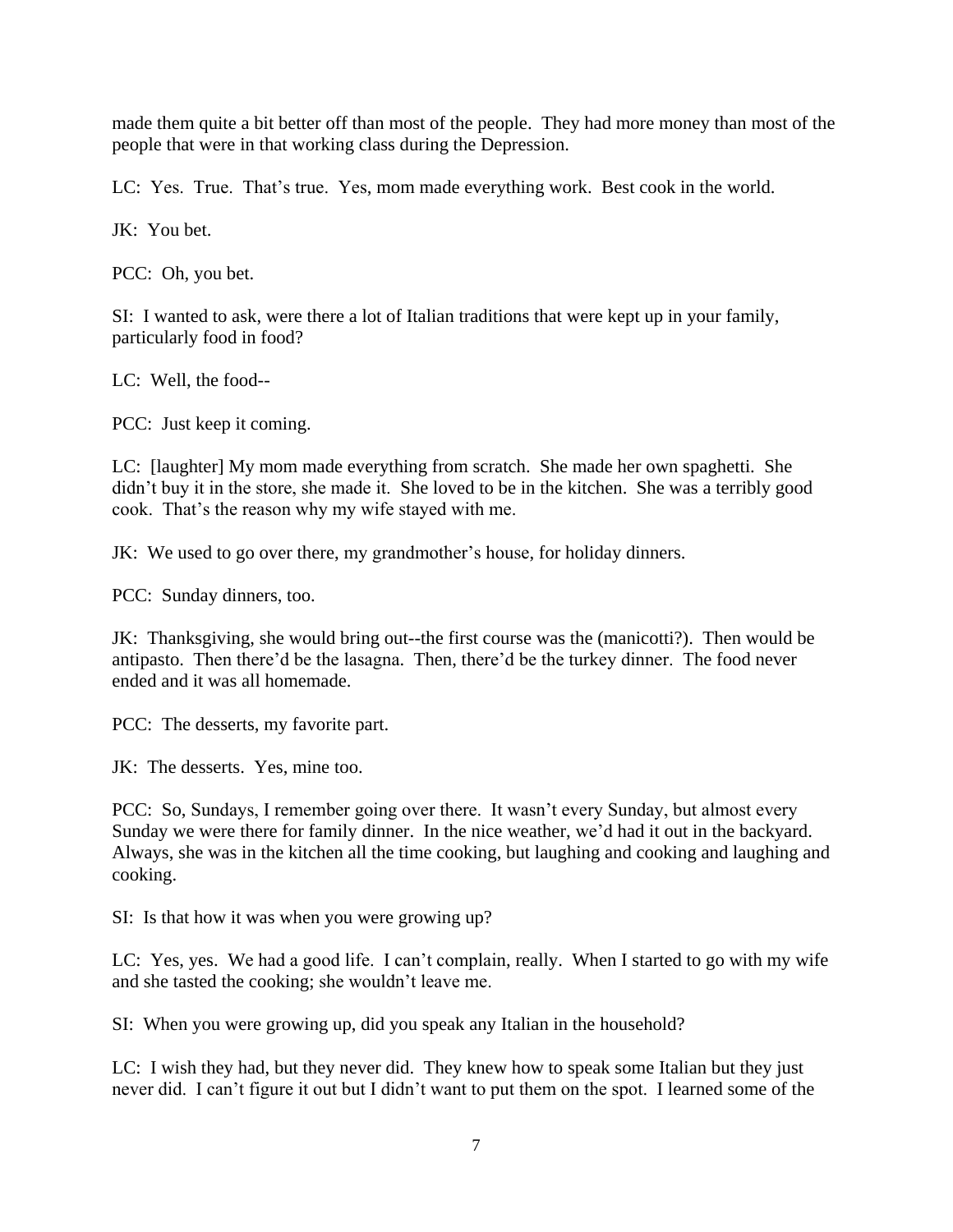bad words. I learned that right away. [laughter] We all do that, I guess. No, they didn't speak it and I wish they had. They did amongst my aunts and uncles, but not amongst the kids, I don't know why.

JK: He remembers his grandfather speaking Italian, not being able to speak very much English, right? Your grandfather out in Pennsylvania, your dad's dad. Right?

LC: Yes.

SI: Would you travel out to Pennsylvania to visit your father's family?

LC: Oh, we've been out there. We've been out a few times. It's a six and a half hour ride to Crabtree.

PCC: We were just talking this morning, they have a restaurant out there, Carbone's restaurant. They're celebrating their seventy-fifth anniversary next week so dad and I were just talking about maybe driving out there.

LC: Yes, might be a good thing. I haven't seen--there's only two left. There's a daughter. The owner's daughter and son are still alive. Of course, they got children and grandchildren. I think they're all in the business. It would be nice to see them maybe before I pass into the next generation. [laughter]

SI: Are those cousins of yours?

LC: They're the first cousins, yes. Well, they're Carbones and of course their name is not Carbone now' it's a different name because she married, but there is a Carbone. The boy is of course still a Carbone. So, he's in the restaurant and I don't think he does much work. The kids, grandchildren and the children are running the business. So, I'll give her a call and ask her if I can invite myself to the celebration with my daughter and anybody else.

JK: What day is that?

PCC: I don't know. I have to find out. It said next week.

SI: So, going back to your family and the food, I know a lot of Italian families raise a lot of food on their plots, big gardens behind their house, things like that. Did your family do anything like that?

LC: My grandfather always had a garden. Always he did. Picked his own tomatoes and made his own sauce out of the tomatoes and he used to make his own wine and stuff. They had a grapevine in the back. They had sixteen children but they left enough room to have a garden and a grapevine, so they can make his own wine and stuff. It was good. It was nice. I consider myself lucky. I had a good family life and I got good kids, too.

JK: Your grandfather used to go back and forth to Sicily for the business, right?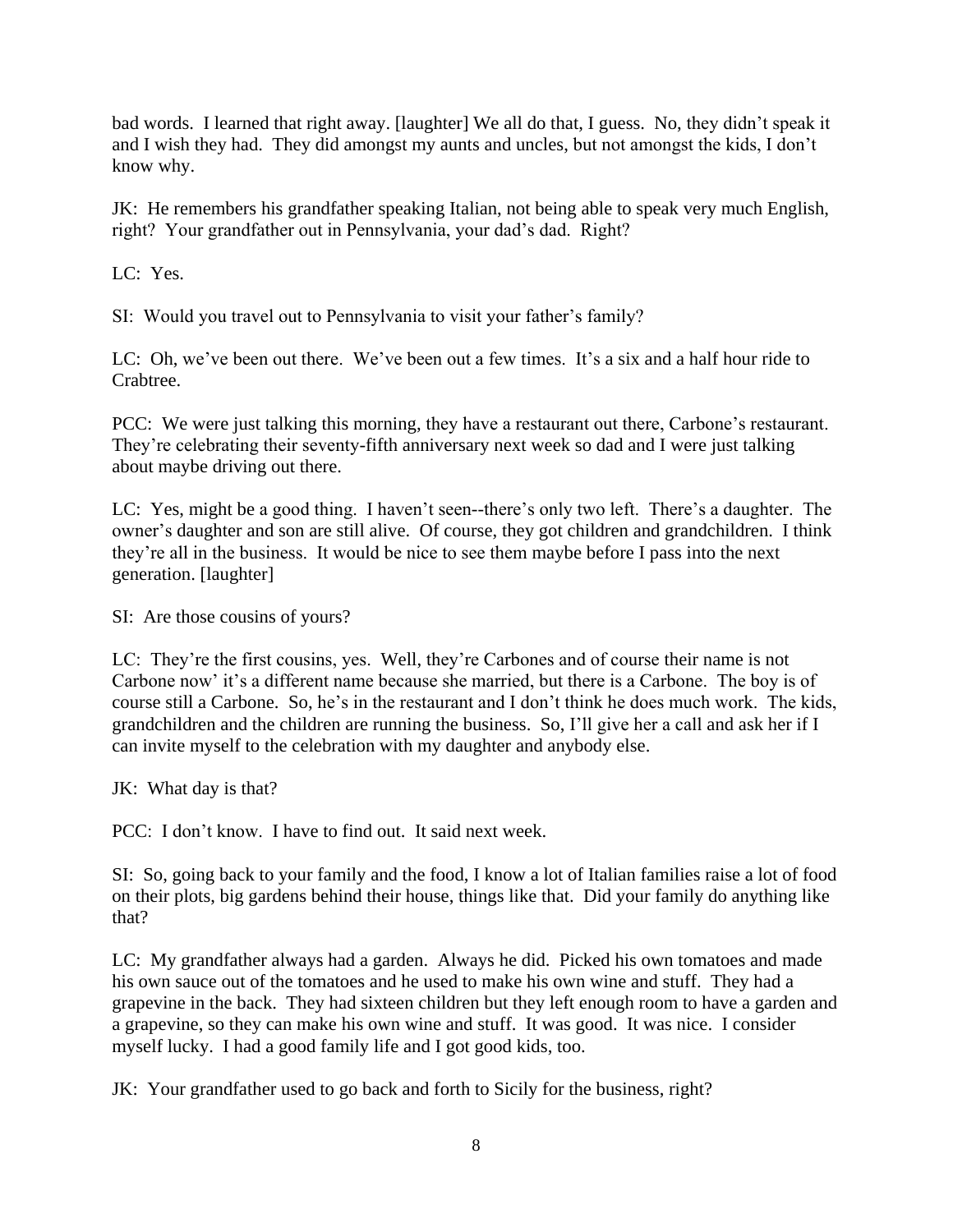LC: What was that, Janet?

JC: Didn't your grandfather used to go back and forth to Sicily for the business?

LC: Yes, yes. He used to travel to Italy and come back again, of course, my grandfather in Pennsylvania. Not from the Red Bank. My grandfather from my mother's side. He didn't go back. As far as I know, he might have gone back once. That was it.

SI: Did you have any siblings? Any brothers and sisters?

LC: Yes. I have an older brother that's still alive. He lives in Colorado Springs. He's Charlie Jr. My other brother passed away. He was older too, Natale, Nat Carbone. He passed away from Leukemia. He's been dead now about thirteen years, I think. In that area. I don't know the exact date.

SI: Did all three of you go through the Catholic school in your area?

LC: Oh, yes. Yes. Nat didn't quite finish the senior year, but they put him on the list. He went into the Navy, World War II. My oldest brother was in World War II, … too.

SI: What service was your oldest brother in?

LC: Oldest brother was in the Army and my Nat was in the Navy. I was in the Air Force. We had all three services.

SI: Do you guys have questions about his early years, childhood?

F: Were all three of you boys into baseball?

LC: Pardon?

AR: Were all three of you boys into baseball or was that just your choice?

LC: Just my oldest brother Charlie. He was very good. He was good at all sports.

AR: Were you competitive?

LC: And Nat never, Nat was a motorcycle rider… He loved motorcycles and pigeons. He had a pigeon coop. He had his chickens and stuff. My oldest brother, he was good at sports, good at everything, Charlie. He still plays golf. He's eighty-six.

JK: He just stopped skiing a couple of years ago. He skied at least through his eightieth birthday, right?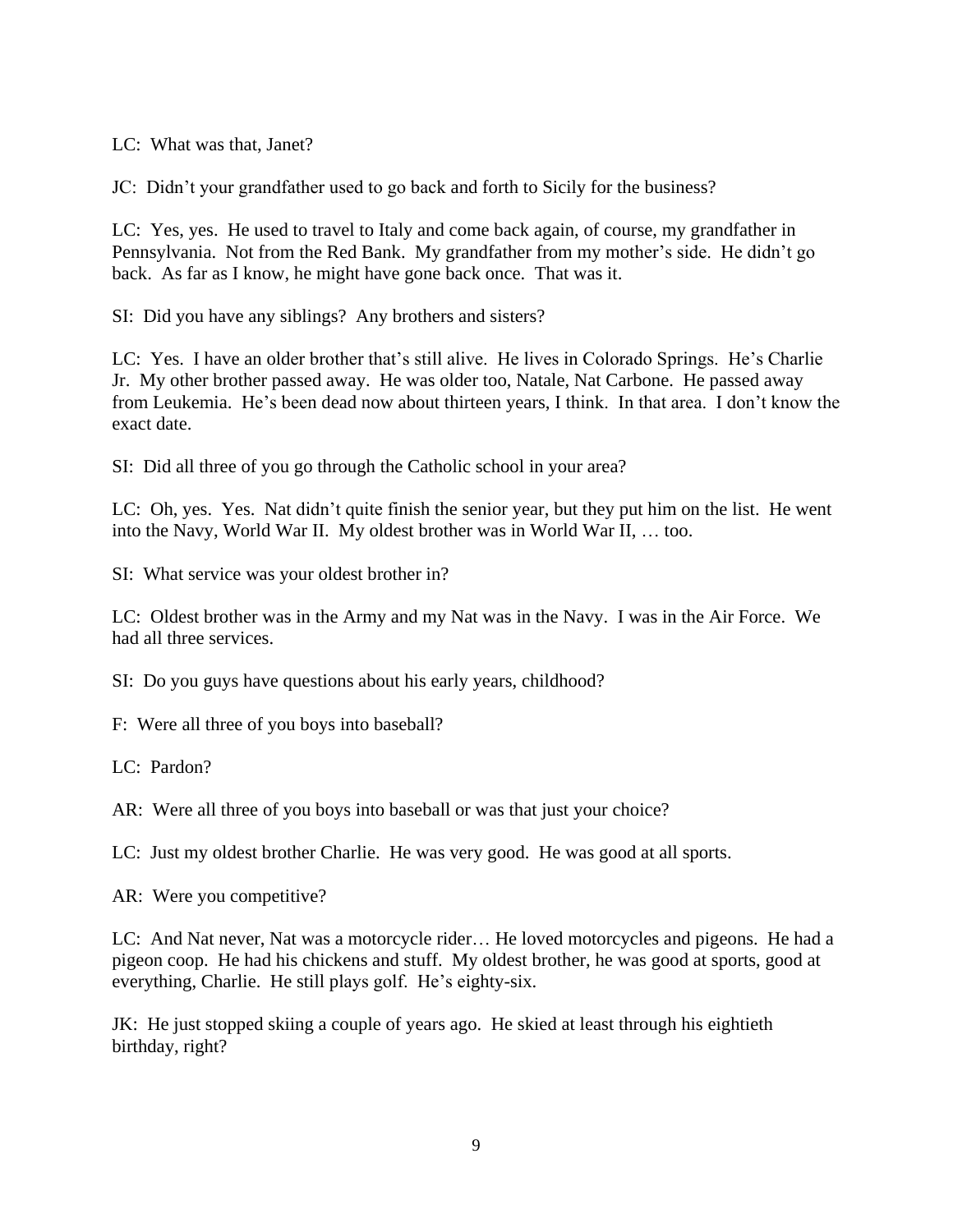LC: He just celebrated. [laughter] He's got more energy than I do. He's a few years older than me. Yes, Charlie's good. He was easy going. I said I'm a little easy going but my brother Nat was a little fiery.

PCC: He was the family rebel, right?

LC: Yes, but he never got into anything real bad. He got the motorcycle … He was a little rebel, but he did okay.

SI: Vanessa, you had a question?

VR: Do you still keep in contact with your brother today?

LC: Oh, yes. I was talking to my brother Charlie yesterday. We call each other every week. If I miss, he calls me. You got to keep in touch. You never know. Tomorrow may never come, right?

SI: Since you all went to Catholic school, did the Catholic Church play an important role in your life growing up?

LC: Well yes. It did. I mean, of course, when you're young you didn't think of church what you think of it now, but we were pretty--we used to go to mass every Sunday and holy days and stuff. I happened to marry one of my classmates and we kept going to church. We never missed, especially her. She was very religious.

SI: Were you active as an altar boy or any kind of youth groups?

LC: I never did altar boy, but I used to get into the choir. We sang any funeral masses. We used to sing. They used to take us out. We did it [to] get out of school. We used to sing--[laughter] we wanted to get out of school. So, if they had a funeral mass, I always volunteered and my wife sang in the choir, too. So, we used to get out of class. I wanted to get out but I don't think the rest of them wanted to get out of class. I can't speak for them. My wife is deceased.

PCC: ... He used to be an usher at church. Dad goes to mass every day. Every day.

F: At Red Bank Catholic, would they give you detention if you chewed the Eucharist? I heard they do that.

LC: What is that?

F: At Red Bank Catholic, would they give you detention if you chewed the Eucharist during mass?

LC: [laughter] I got detention--I guess you would call it detention--once when we were in high school and we skipped school to get into a Saint Patrick's Day parade in New York. We didn't realize they had a television in the auditorium. So, we got in and marched with the Ancient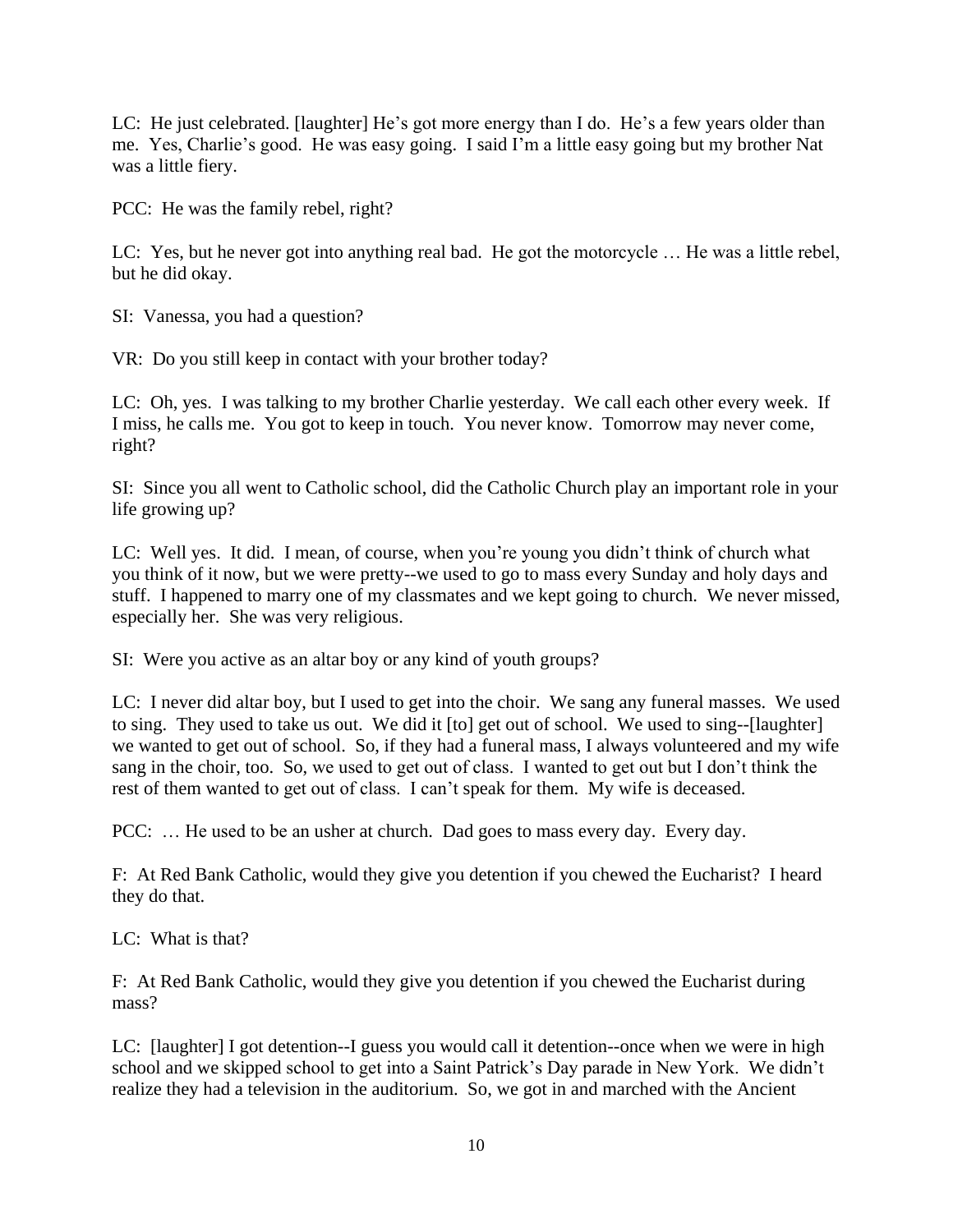Order of the Hibernians and we had a good time. We were having a ball. All eight of us skipped school and they had us on television. All heck broke loose when we got back. We were all on detention.

JK: Because the nuns were watching.

PCC: Yes, the nuns were watching.

LC: Skipped school.

JC: There's dad in the middle of the parade.

LC: I was the only one that had a note from my mother saying it was okay for me go. She says, That doesn't count," the principal. So, I got in trouble once, really. That was it.

PCC: They didn't give out detention at RBC if you chewed the Eucharist after you received Communion?

LC: No, no.

SI: When you went to RBC, did they mostly have lay teachers or did they still have clergy?

LC: When I went there they had mostly nuns. They had a few--one music teacher, extra music teacher, and some of the athletic directors were lay teachers, but most of them were nuns. There's still one and she still goes to mass there. She's about ninety-six I think, can hardly walk, but she's still there, in where the nuns still have a convent.

SI: A retirement convent.

LC: Yes. They have their retirement nuns are in there. They must have quite a few in there. So, you see them at mass. There's only two teachers, two nuns that still teach at the school and they're at mass every morning when I go to mass 'cause then they go to school and teach. Red Bank Catholic is nice. All our children graduated from Red Bank Catholic. So, it was a good. I think it was good. The kids didn't like it, I don't think. They would have rather gone to public school.

SI: You were about ten or eleven when Pearl Harbor was attacked.

LC: I guess. I think I was maybe--Pearl Harbor started in '41, right?

SI: Yes. You would have been just about to turn eleven.

JK: Yes. You would have been …

PCC: Just about to turn--it was twelve, yes. Almost twelve.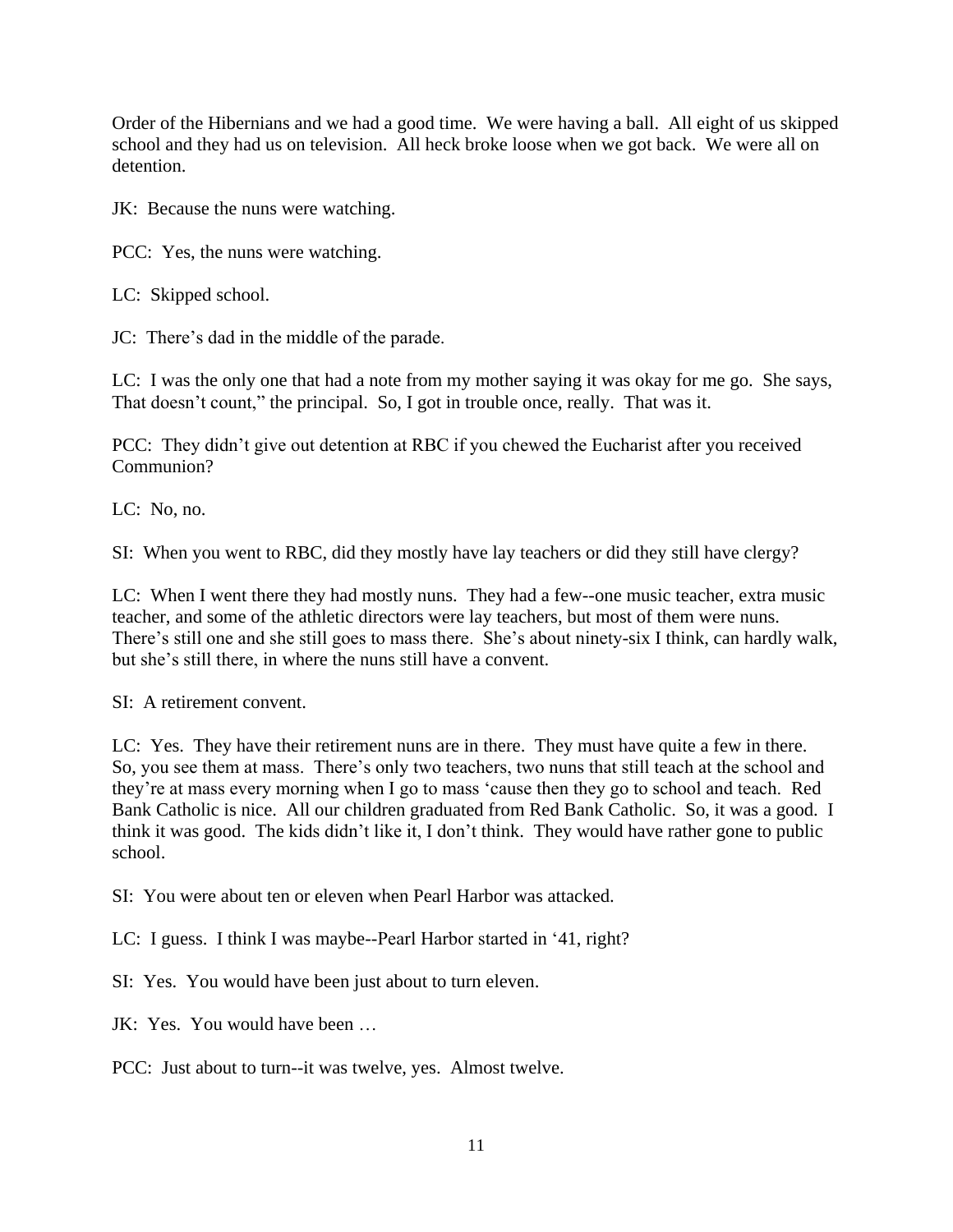LC: Yes. I was just a young kid then.

SI: Do you have any memories of hearing about the attack?

LC: Oh, yes. Well, that's all you heard. That was a big thing. Everybody was helping out as best they could in the war effort and stuff. … That's when they made those pennies out of alloy, or whatever. Remember those pennies they had? Everybody gave up a lot of stuff and sacrificed for it. The women did most of the work in the home front. They were good. My mom was making uniforms and stuff. Yes, it was a patriotic call to arms, is what it was and it was nice.

SI: Do you remember where you were or how you heard about the attack? Was it on the radio?

LC: I guess I must have been--yes, I think we heard it from Roosevelt speak on the radio. We didn't have television. We heard it over the radio. He spoke. "This day will live in infamy." That's what I heard over the radio. My throat is still dry.

SI: Sure, sure. Go ahead. Do you want to take a break at all?

LC: No. How about you? Do you want some water or something?

F: No, thank you.

SI: I'm okay.

LC: You're all right?

SI: Yes.

LC: You can continue. I got a bad throat anyway.

SI: Any time you want to take some water, it's fine.

LC: If I take a rest, I'll go to sleep.

SI: Was there initial fear in the Red Bank area after the war broke out that there might be an attack or anything like that?

LC: I don't think they were worried about having an attack in our area. You know, you figure the Japanese are in the Pacific area, but I guess some of the people that live in California, in that area, must have had some apprehension, but not any apprehension in this area that I remember. Of course I was young. Maybe my mom and dad did. I don't know, but it was a tough time.

SI: Did your oldest brother go in the service first?

LC: Yes, Charlie went in the service and then Nat. The war was winding down when they got in, but they were still in World War II's time. So, they all went in towards the end. But Charlie I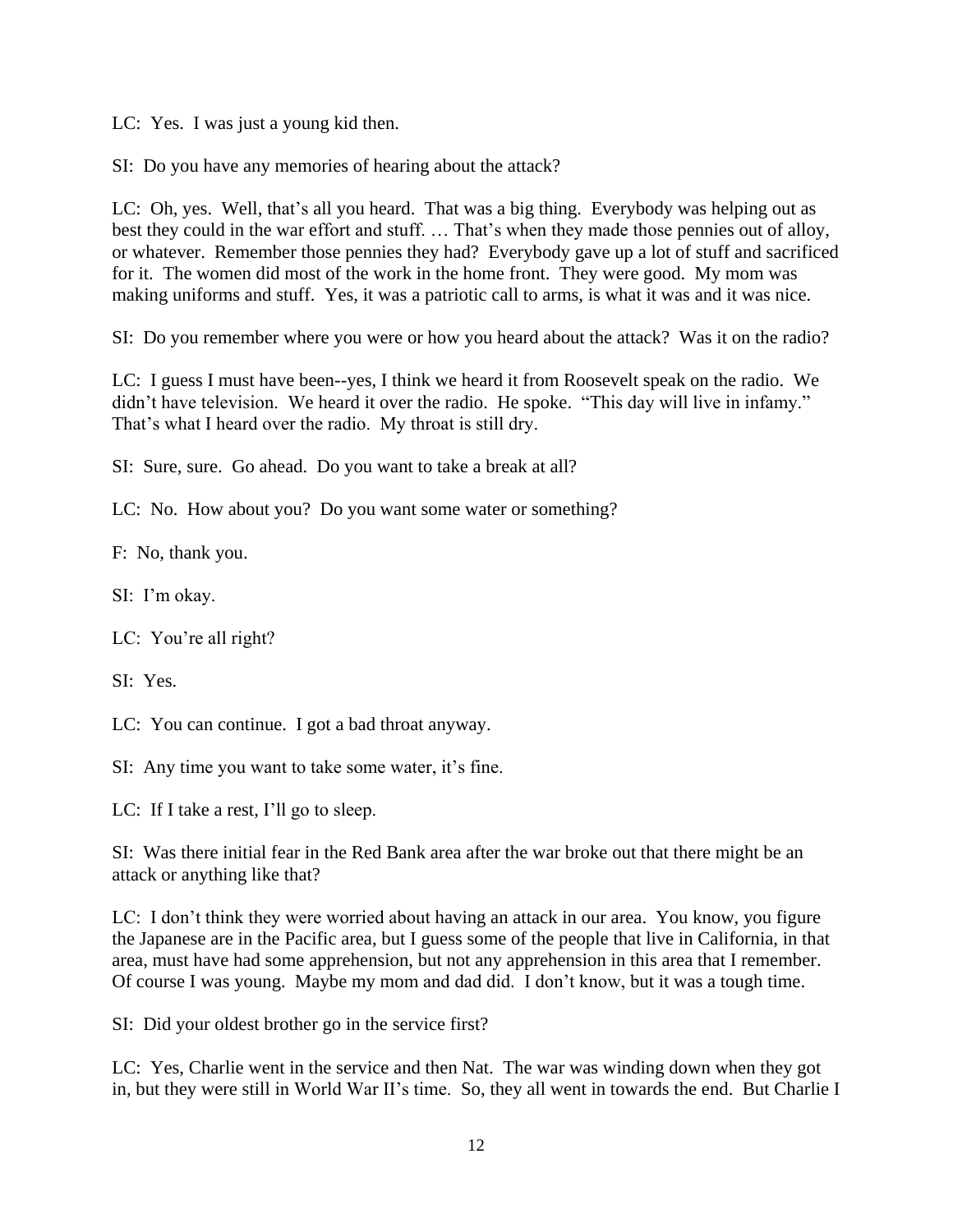asked--I called him yesterday. I'm waiting for a picture of him in uniform and he can't find any in uniform. But my brother Nat, I got his picture. So he's supposed to--if he finds it, he's going to send me one. But some people never took a picture in uniform. All of my gang have uniforms.

SI: I was curious, when your brothers went into the service what kind of impact did that have on you and your family?

LC: Well, it didn't. As I say, the war was winding down and they probably figured we were going to win. So, they hated to see the kids go, but this is what they wanted to do. They weren't afraid that I could see, unless they hid it from me, I don't know. Yes. Of course they signed when I wanted--when Korea started, they signed for me to join, so I guess they didn't care. [laughter] I would have gone anyway.

VC: They had to sign for you? Were you underage?

LC: What?

VC: They had to sign?

LC: Well, at the end of the year, I was going to be drafted. So, rather than be drafted, I figured I would try to get a better schooling in the Air Force or the Navy. So, me and one of my high school buddies, we graduated, we enlisted together, and it was good. They let us go almost three or four months before we had to report. December the 29th I think, reported to Newark and then they took us on a big train to San Antonio, Texas for basic and stuff. So, the Second World War was over, but when Korea started, I guess there was a little apprehension there, but I didn't know I was going to be sent right over when I did, after we finished schooling.

SI: Going back to when you were growing up during World War II, you kind of alluded to this before, there were a lot of scrap drives, and a lot of home front activities like that. Do you remember participating in anything like that?

LC: Well, the kids, they had something in school, I guess. I can't remember too much about it, but they would save tin foil and stuff like that for the war effort and it was something that they had in schools. I think not just Catholic schools, all the schools, saved the aluminum foil and all that stuff, metal, and so they tried to use it all for making tanks and whatever, guns and whatever, but it wasn't too bad. I think they did quite a bit in the schools. They let the kids help out as much as they could.

SI: Do you remember having any blackouts or air raid drills in Red Bank?

LC: They had practice drills. Yes. It wasn't anything that was scary or anything. I guess we made jokes of it and not in this--especially in our area. Maybe out west they practiced a lot, but they let the sirens go off and they would tell you where you had to go and they had special places. You had to go to a school or something to hide out or whatever, but we didn't have too many of them here. I would imagine California, out west, they probably had more practice. Yes.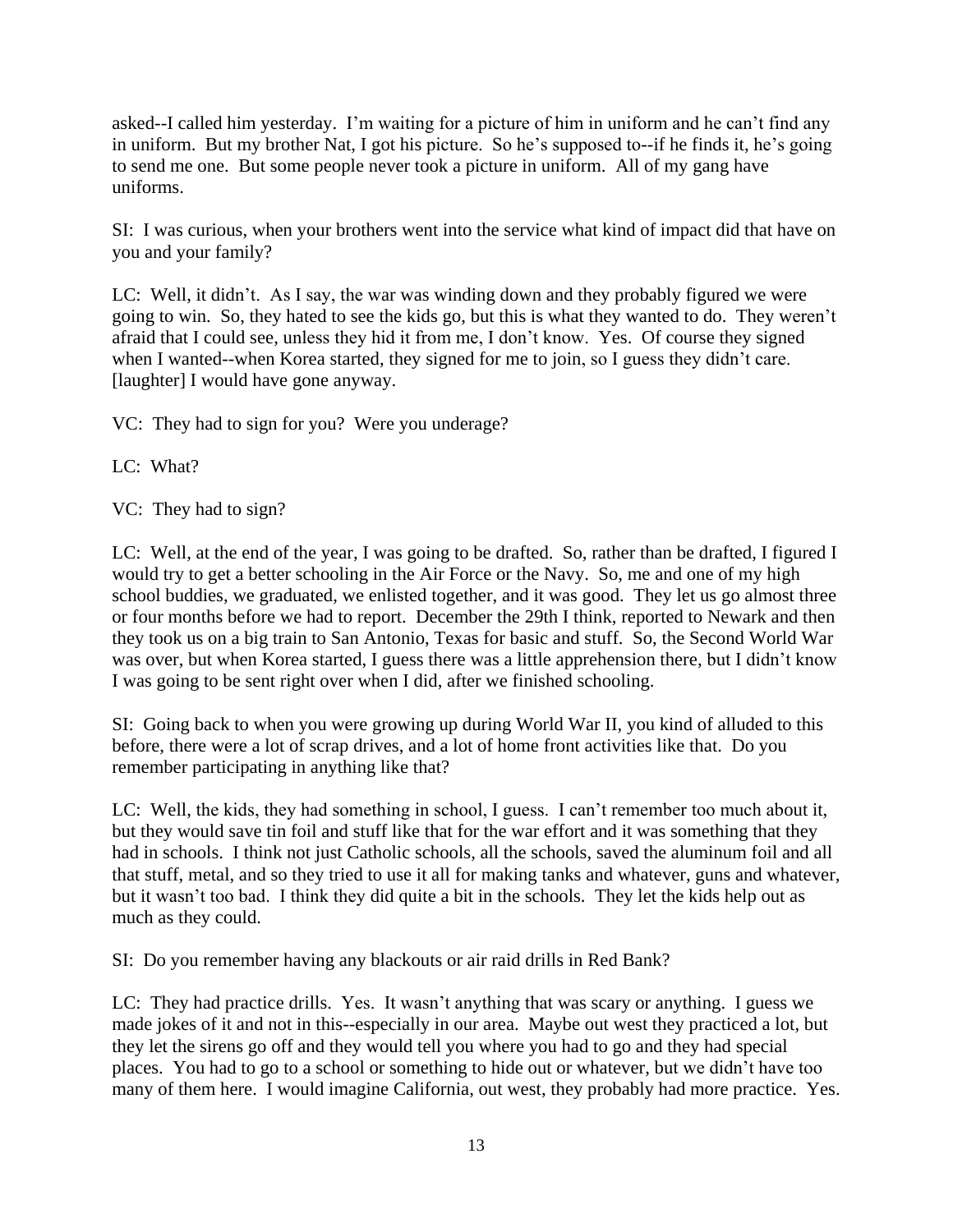SI: Do you remember seeing a lot more servicemen around during World War II?

LC: Oh, yes. Well, Fort Monmouth is here. Fort Monmouth and Fort Dix, and McGuire Air Force Base. So, we were in the area where--they just closed Fort Monmouth, but then it was loaded with soldiers, and they had the--one area was for the women that were in the--WACs [Women's Army Corps] were in there. So, it was loaded with--all you saw were a lot of soldiers in the area and the train station. When they would go home they would use the train. So, it was a lot of soldiers in the area. Not too many Navy, but mostly Army. But Fort Monmouth, it was loaded. My dad was always busy cutting hair. He was [makes cutting noises]. They used to give you a one minute haircut, like that. It was a quarter apiece. [laughter] Yes. Now you go, fifteen, twenty dollars apiece.

SI: Did your family ever have any soldiers in your house for dinner or anything like that?

LC: Not that I remember. Not that I remember. I don't think. They might have, but I don't remember. They probably did. Of course, remember they had Italian prisoners in Fort Monmouth? They were talking about it but they didn't want to do any of that. [laughter] Yes, they had a lot of Italian prisoners of war at Fort Monmouth.

JK: I didn't know that either.

LC: I couldn't believe it.

SI: I heard that they would basically parole those guys on the weekend. They could go out on the town.

LC: Yes, they were let loose. They weren't going to get into trouble, that's for sure. Yes, they kept on their good behavior. Of course, Italians are that way.

SI: Did you see them in church or anything like that?

LC: I don't think we saw them too much in church. You would see them roaming around town and stuff like that. They would wear certain uniforms. But it was funny. It was funny to see prisoners of war in the United States. I thought so, anyway.

SI: Did rationing affect your family at all? Were there things that you couldn't get?

LC: Well you couldn't--you had to go get an A card or a B card for gas and stuff and for sugar and stuff like that. So, it affected my mother's cooking. She used to use substitutes for everything else, but she knew what to use. She was something. But it really didn't affect, not when we were kids. Them, it affected, but not us. Yes, I don't think anyway.

SI: Did you correspond with your brothers when they were in the service?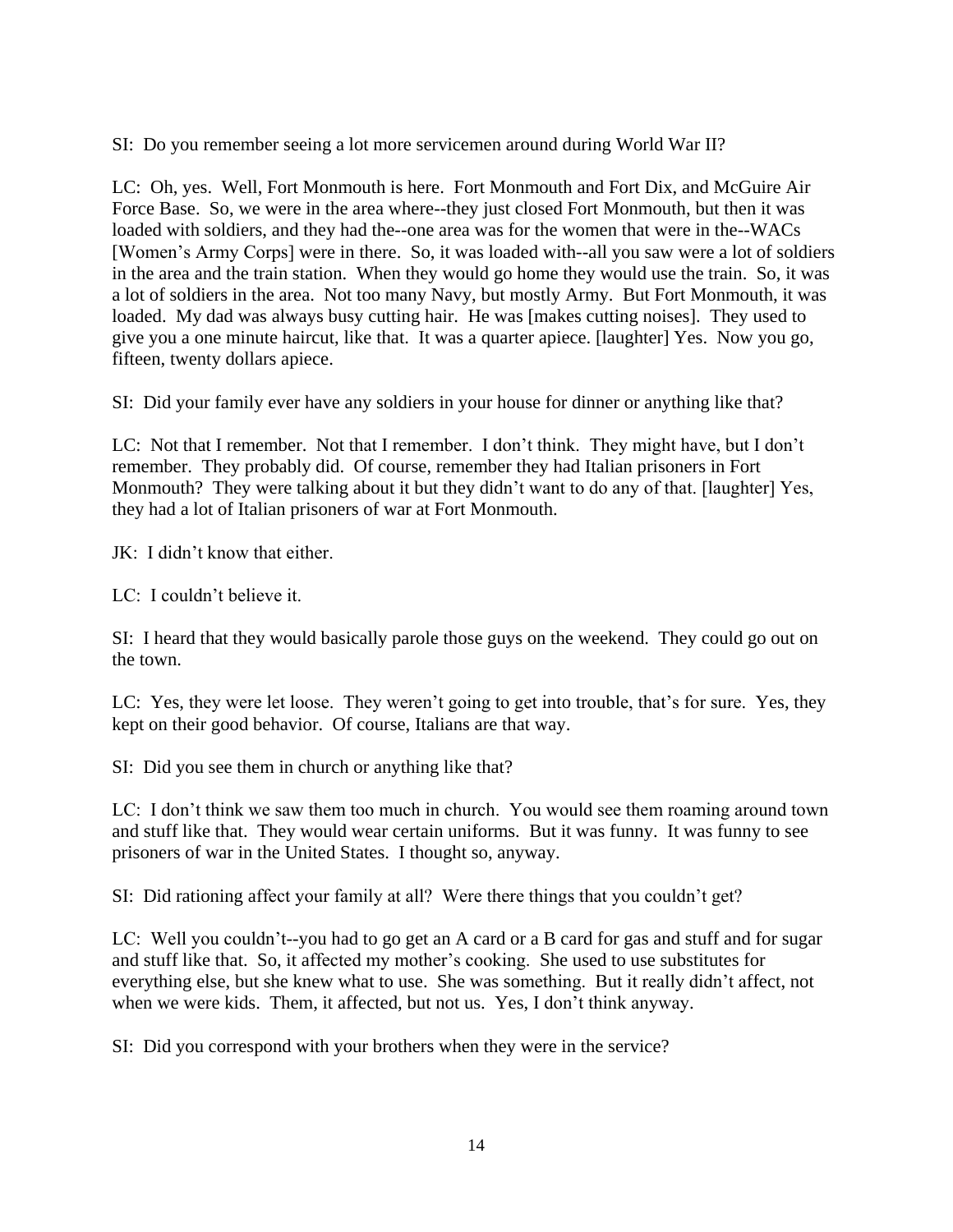LC: Yes, yes, but they didn't go that far. Nat did. He was on a ship. But I wrote them letters, but I didn't write like I write my wife. I would write her every day, but with my brothers, maybe once a month send them a postcard or something. [laughter] But when you write your wife you better write every day. [laughter] Yes, we had a pile of love letters that I brought home. Your sister and the youngest daughter, she got into them. So, my wife burned them.

SI: Really? That's too bad.

LC: My wife got rid of them.

SI: You guys have questions about World War II?

F: Your dad was a World War I veteran, so what was that like growing up?

LC: Well, that was pretty tough. His brother was blinded with mustard gas. He was still able to--he was a masseur, whatever they call that, a masseuse or whatever. He was able to do that. He was blind, but he could see a vision, but he was able to give you a massage or whatever it is. But he lived in Long Branch. My father didn't get into it because he had got in trouble with the first sergeant, so they didn't send him on the trip. He's lucky; it probably saved his life. [laughter] The other brothers--I don't know if the other ones went into the service. There was quite a bit. There was thirteen children on my father's side and I don't know if the rest of them went in the service. That I don't know. That's all I can remember. I wish I could remember all this stuff.

SI: No, no. You're doing great.

F: During World War II, there's not a lot of newsreels.

LC: What is that?

VR: Newsreels.

LC: Newsreels.

SI: Yes. In the movies?

VR: The movies?

LC: Oh yes. They had, of course, no television, but they had the--that's all you heard [was] radio. We had one of those little radios, like this. Everybody listened to their radio. We used to listen to certain shows, with Jack Benny and Bob Hope occasionally. Bob Hope came over to Korea when we were there. He was great. He was something else. He used to bring some pretty women over with him. Yes. So, the newsreels--we used to listen to the radio all the time. I can't remember what the name of the announcers--Kaltenborn. I don't know.

SI: Oh yeah.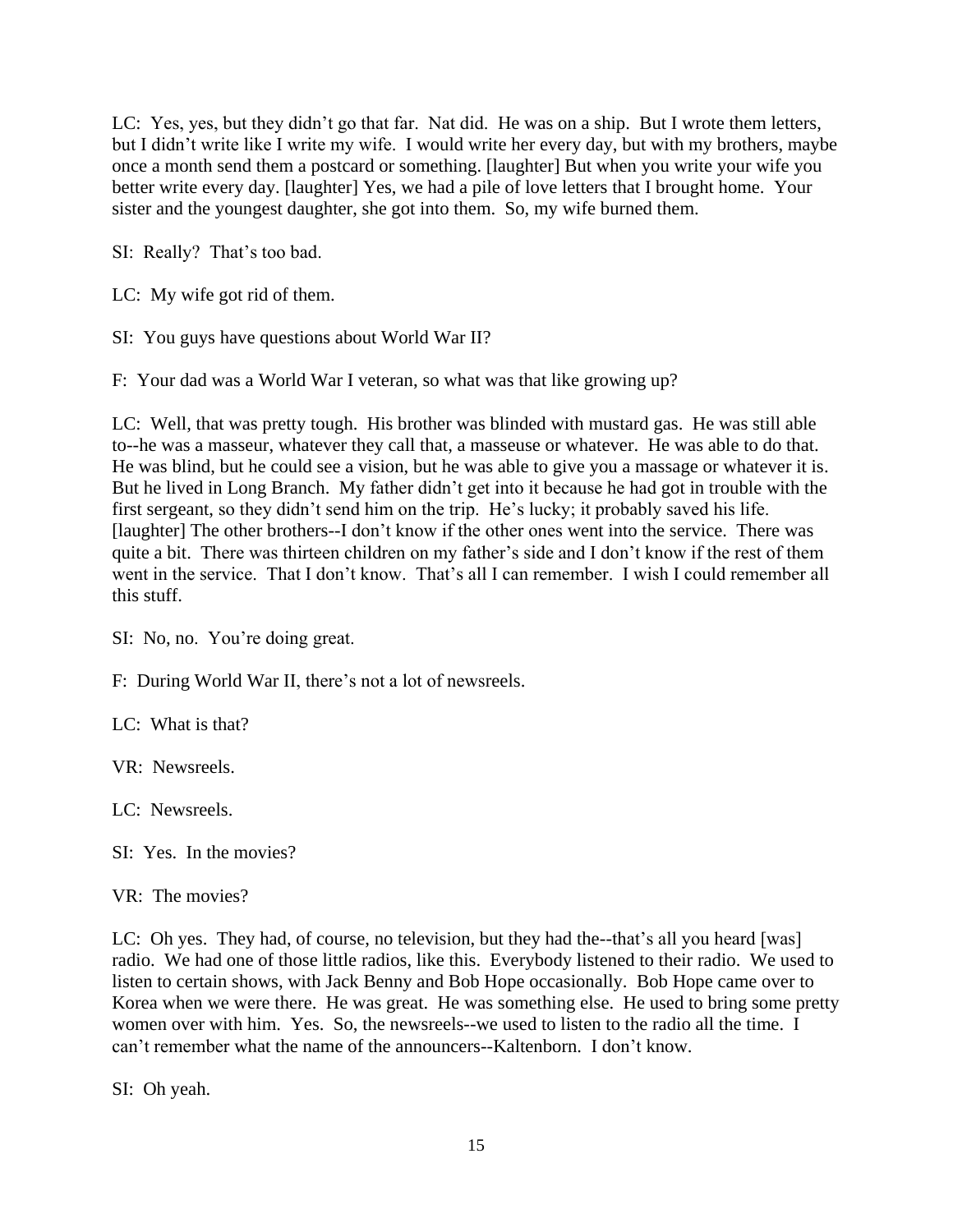LC: Yeah.

SI: H.V. Kaltenborn.

LC: Yes, yes. I can't remember all their names, but we used to listen to [them]. We were interested in it because a lot of life was lost in World War II and Korea too. Yes.

SI: Did a lot of the young men and women from your neighborhood go into the service?

LC: In our [neighborhood], there wasn't that many at that age in the Second World War. Jim, other pals were my age, so they were young, but some of the people--if you go to Little Silver, they have a plaque of all the men that were killed in there. Quite a few. I, I never realized there were that many and Red Bank, same way and Rumson. They all have their own different monuments. I never thought there were that many in Little Silver, but they had a quite a few that were killed in the war. Some that you didn't know, but I was too young and …

SI: You don't remember going to any memorial services or going to comfort any family that lost someone?

LC: No. I would have remembered that.

SI: Do you remember hearing about the end of the war? What do you remember about that?

LC: Well, the end of the war was in 1945, so I was still in school. So we were all--I was worried about trying to pass the tests. So, the war really didn't bother me too much. I didn't think about it. I worried about playing ball or getting an A, which I never got. I copied off my wife, so I was able to get out of school. [laughter] I'll get in a lot of trouble.

SI: When did you meet your wife?

LC: We went to school together. We were in the same class. We graduated together. She wouldn't leave me alone. Oh, boy. I'm going to get in trouble. She's going to come back and haunt me tonight. [laughter]

SI: Was she also from Little Silver or was she from Red Bank?

LC: No, she lived in--I'd say about seven miles away. Matawan.

SI: Oh yes, Matawan.

LC: Yes. You know that section?

SI: My grandparents live in Matawan.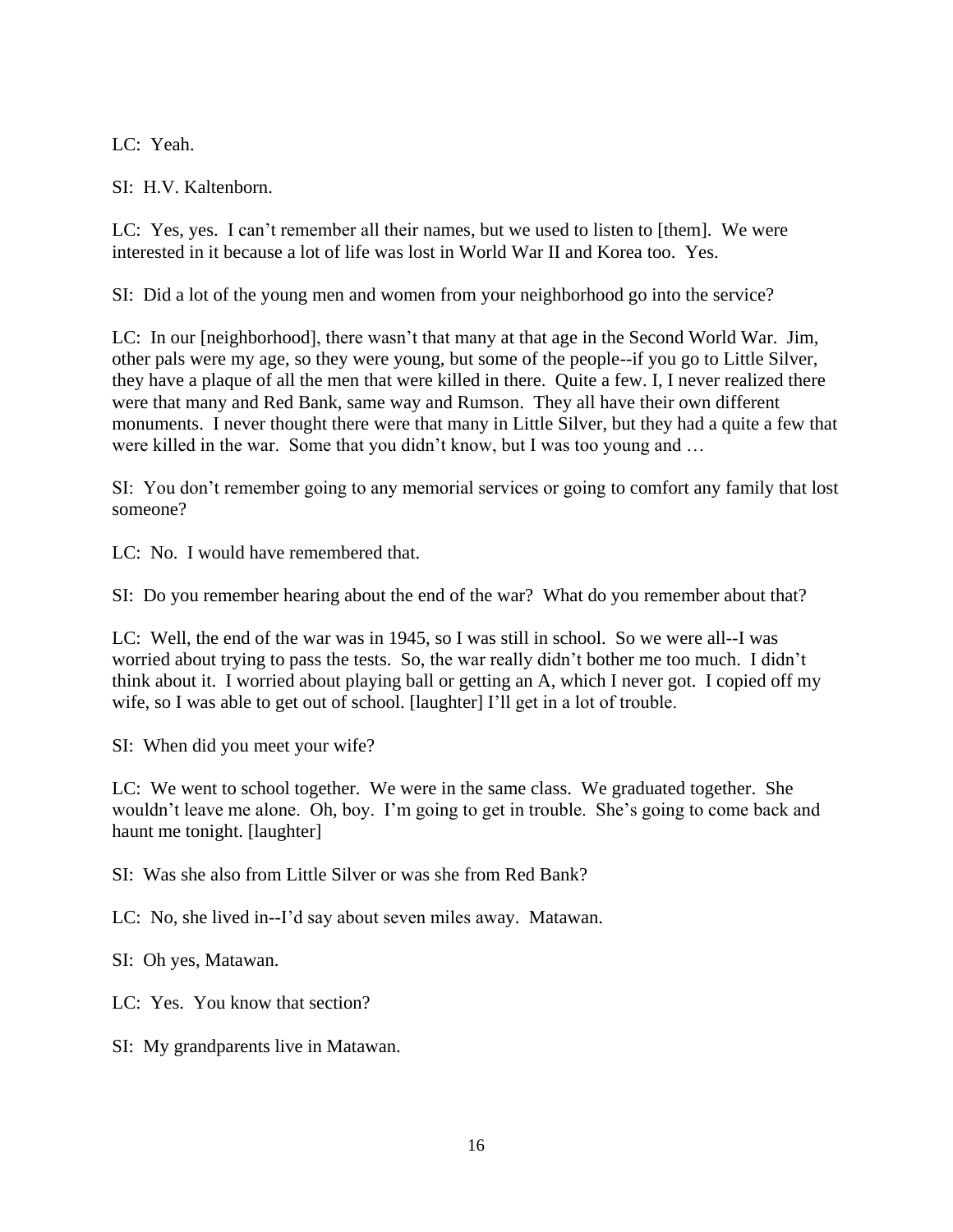LC: Oh, yes? She was unique. She was an orphan. Her parents were deceased. I guess, four years old when her mother died. Yes. She wanted to go to Red Bank Catholic. She got a job in Red Bank, paid her way, had to take a train in and out. She walked to school. Walked from school to work, went to the train station and did it every day. She was a tough girl. To marry me she had to be tough. …

SI: Where did she work?

LC: What?

SI: Where did she work then?

LC: She worked in a---they called it Crate's Beverages. They used to make soda and they had a liquor store there. She did bookkeeping. She did good. She paid all of her tuition in school and paid for her transportation back and forth. She was young. They all look like her, thank God. But she was a good girl. The first day I saw her in school, I think maybe it was, I knew it was over then.

SI: When you were growing up, when you were a teenager, did you have any part time jobs or after school jobs?

LC: Yes, well I worked at the racetrack, Monmouth Park. Yes, I worked for Harry M. Stevens Company. I'd sweep the floor or something like that. Make a few bucks. Before I went into the service, I got a job putting up television antennas. That's when the big boom was going and I was making pretty good money. Of course I gave most of it to my mother and she put it aside and gave me the rest of it back. So, she never kept any of it. We did good right up until the time I went into the service. I always worked. I always did something. I didn't want to freeload. [laughter]

SI: You mentioned playing baseball for RBC. You were in RBC from '46 to '49?

LC: '46 to '49, yes.

SI: What was it like playing baseball on the high school level in those days?

LC: Well, we had a pretty good team. They were just starting football the year after, couple years after I started school, but the baseball teams were pretty good. We used to do pretty good. Only trouble is, in I think the first year, they broke my leg. They slid into me real high and they broke my leg, so I was out of--I missed that whole year. I think it was in 1947, I think. So, I missed that year, but I did play and I got the letter and all that other stuff. So, I enjoyed playing after it healed and I played with the semi-pro local team, the Red Bank Towner's, and I played with them until I went into the service and when I came back out, I used to play with them. Yes.

SI: Where would the semi-pro team play?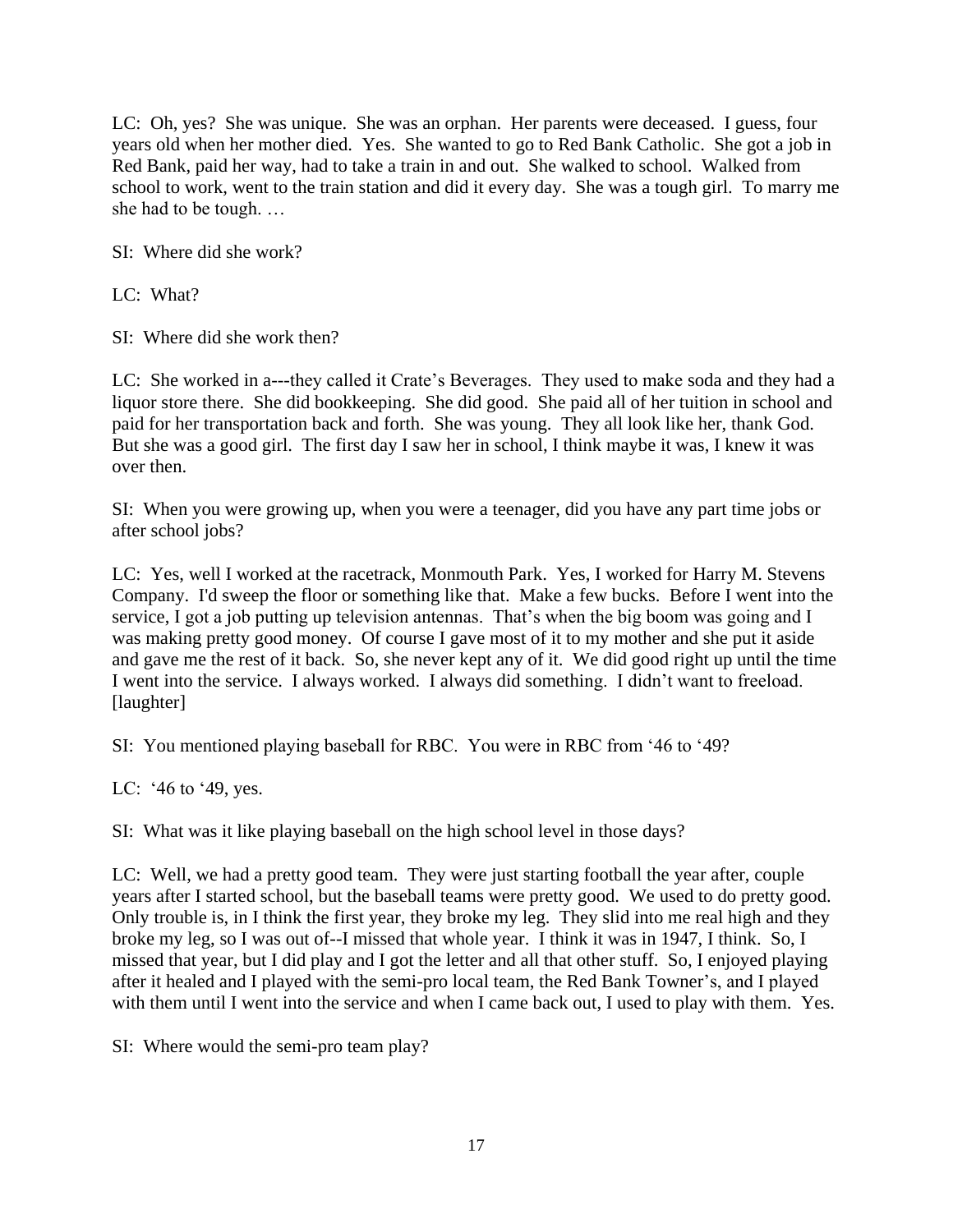LC: Well they had a big field in--I guess, it's actually Tinton Falls section and we used to all play there. The Red Bank Towner's were one of the best teams in the area … another Red Bank- -I forgot the other name [of the] team, but, they were all pretty good. We used to play pretty good ball. Then I had a tryout with the Yankees and I can't remember the year it was. I was about seventeen, I think. By the way, anybody want to use the facilities, there's one there and one in the back.

SI: Tell us what it was like trying out for the Yankees?

LC: Oh, it was a beautiful day. Well, I knew I wasn't going to make it because they told you in order to make it, you had to be five foot ten [inches]--Phil Rizutto was the reason why. I guess they figured that they had to make a cutoff limit, but I had a good tryout. I did very well, but I knew it was just going to be fun. So, I had a good time. I did very well. I can't complain. Competed against a lot of big guys and I think I just as good as they did. [laughter] It was good. It was something you always remember. We had it at Bear Stadium in Newark. I don't know if it's still there, but it was a beautiful stadium. Newark Bear Stadium I think. [Editor's Note: Originally, the Bears & Eagles Riverfront Stadium in Newark, New Jersey was called Riverfront Stadium until 2001.] That's all I can remember. It was good. We had a nice turnout. They had a lot of guys tryout. It was a couple hundred I guess. Yes.

SI: When you were in high school, what did you want to do as a career? What did you see for yourself in the future?

LC: Well, there wasn't really anything that I--I just wanted to get out of school, to be able to-- [laughter] you wanted to be able to finish school. I wasn't that zealous with my marks, but I passed and I did fairly well. I used to tease the kids that I was valedictorian--I was nowhere near. [laughter]

PCC: More like class clown.

LC: Careful now. I'm going to remember this, yes. But, I enjoyed the school year. The class that we had was the best. We all kept in touch for the most--not everybody, but for the most part. My wife and I were one of the main figures in the class reunions. She used to do most of the work. So, we had class reunions every five years that I can remember and then after we got older, it's not easy to get together. So, we wouldn't have class reunions. We would have maybe a brunch, afternoon brunch because a lot of the old timers couldn't afford a couple hundred dollars for--put out for a big bash. The Molly Pitcher [Inn] in Red Bank, we had our fiftieth class reunion there and it was very nice. We had a lot of good class reunions, thanks to my wife, really.

SI: How did you get interested in or find out about the opportunity to get into installing television antennas?

LC: Well, it was a job. The job was opened and I asked. I knew one of the families. Frangella was the name of the family and I knew one of the parties of the family. So, they said, "Sure." So, I went over and I was lucky enough to have a guy that's about six foot four [inches] and him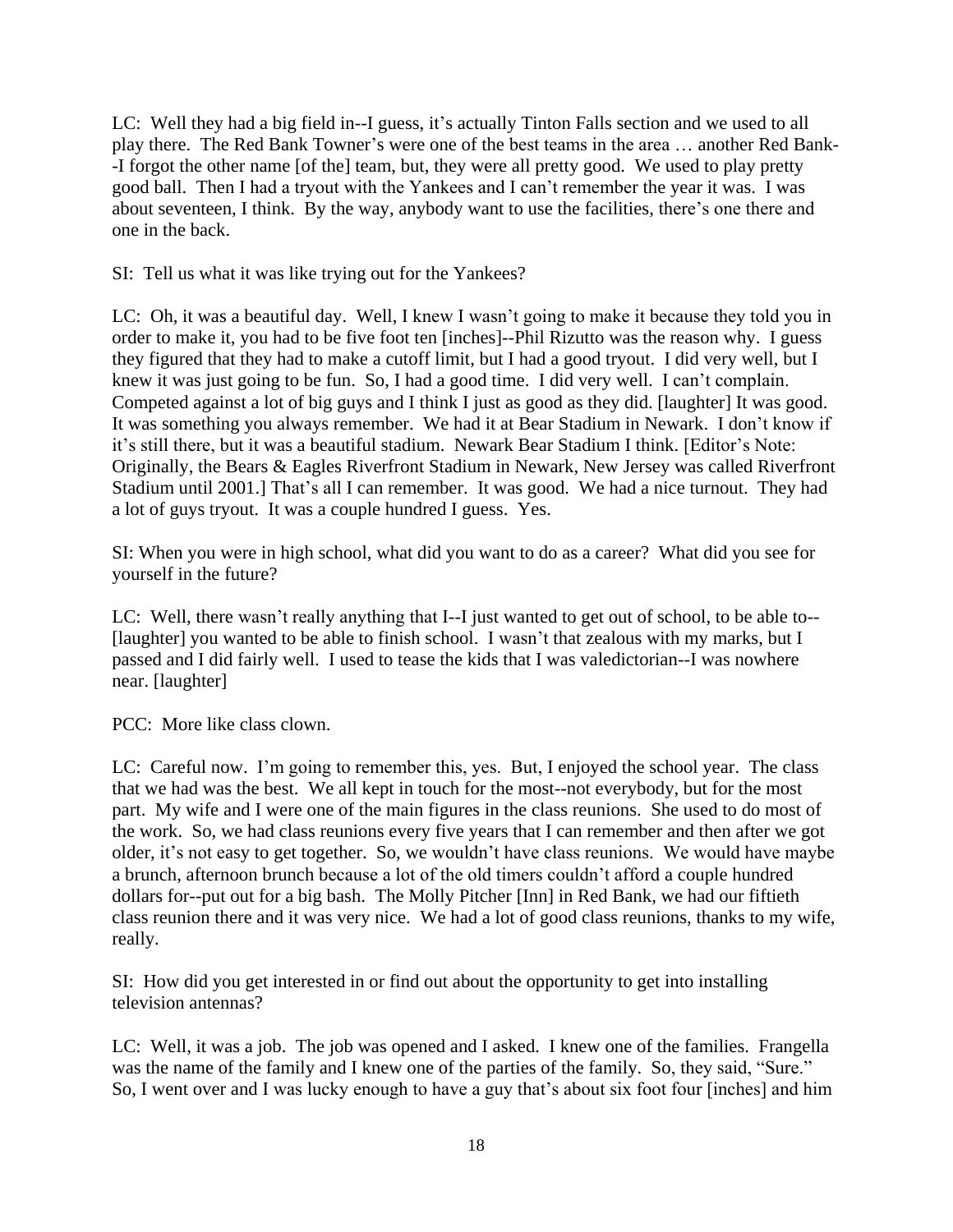and I, we used to be a team. He was big enough to put an antenna up himself. So, we worked as a good team. So, I was making pretty good money, I think, in those days. As I say, I used to give it my mother and she put it aside. She never spent it, and gave it back to me eventually. But I enjoyed it. It was a little tricky sometimes in these roofs. You got slate roofs, Whoa. But we had a special ladder and made sure we put it up. But we got by and I didn't get killed. So, I'm still here. [laughter]

SI: How long were you working at that before you went into the service?

LC: I'd say maybe six, seven months, something like--maybe a little bit more. Yes, and it was good.

[Tape Paused]

LC: I'm ready.

SI: Tell us a little bit about the process about getting into the military. You gave us an overview that you went in with your friend.

LC: Yes.

SI: What was it like to leave your home to go into the military at that time?

LC: It was a great adventure. Of course, we enlisted some months ahead of time and then it gave us the 29th of December, the time where we met. But it was a really good adventure. [laughter] From here, we went from Red Bank to Newark and it must have been about five hundred of them all enlisting at that time and we were all reporting at the same time. We got on this train. We must have gone two miles an hour and they were all loaded with the fellows going to Texas. We had a good time, it was a ball, and I enjoyed it. I figured if you're going to go in the service you might as well do the best you can, and I did. After basic, they sent us to Wyoming. They needed teletype operators and I figured I wanted something else, but they didn't give you a hundred percent choice. So, I did the best I could. I did very well. I graduated top three of the class. So, they gave me an extra stripe. So, I was corporal when I left the school. So, it was good and when we came back, we knew we got our orders, that we were going to go up to Korea after we finished school. They gave us a couple weeks before we left and of course I had a--my wife and I, we weren't married then. We were going together and she didn't--we were having a good time. We were having a ball. Yes, we enjoyed ourselves. So, they saw us off and we got on a train to New York and from New York, we went on a big train to go to California and, Camp Stoneman California. We got on a ship, it's a British ship, and it was loaded with men from the Air Force and the Army too, I think. So, it took us two weeks to go from there to the--I guess they went to Tokyo. Then we got on a flight to Korea. So, it was a good adventure.

JK: Was that your first time on a plane, when you flew to Korea from Japan?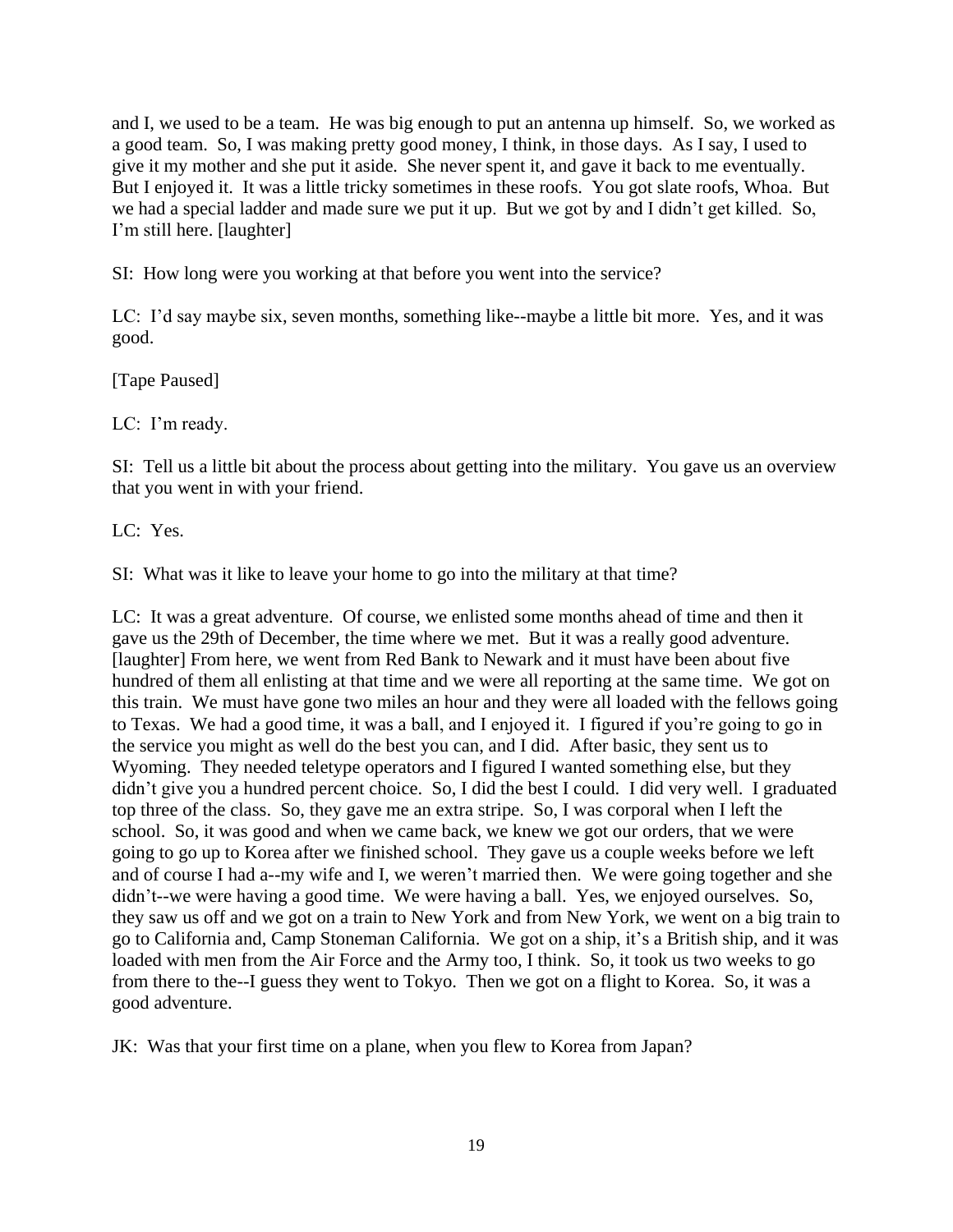LC: That was my first plane ride, yes. It was an adventure. [laughter] Whew. But, I enjoyed the whole thing. I made the best that I can of it. In four years, I made staff sergeant, so, they aren't going to give you staff sergeant if you don't at least produce. But the work in Korea--

SI: Before we talk about Korea, can we ask a few questions about your time in the States?

LC: Sure. Okay.

SI: When you went down to Texas, to San Antonio, were you training at Lackland or one of the other bases?

LC: Lackland Air Force Base. I did very well. We had to qualify for carbine and I was a sharp shooter. I guess expert is a little higher. But I got sharp shooter, which is pretty good because I used to do some shooting around, but I did pretty good I think. But the basic was good. It was taxing, but it was good.

SI: Was it mostly physical training?

LC: Oh, yes. You went through obstacle courses and all that stuff. It was basically the same as what the Army would do. but the Army, everything was rifles. Then you would learn how to take care of another rifle or a machine gun or whatever, but the Air Force was, your carbine was yours. When you signed out for it you better not lose it. You knew how to take it apart and clean it and stuff. But it was basically, you were getting shape and then you learned how to use the carbine and then they sent you to school.

SI: Did they have drill instructors in charge of you guys?

LC: Oh, yes. Oh, yes. [laughter] Same as you see on TV, if you've seen, what's his name? What's his name was a sergeant there. Oh, god. John Wayne. [laughter] They don't let up on you. You just got to learn to listen and obey. That's what the service is. If you can't take it, you're not going to survive, but it was good. I got along very well. We had a good crew, good bunch of guys.

SI: Did you make friends with these people from all over the country?

LC: Oh yes, everybody seemed to get along. They couldn't understand some of the accents of the South or New Orleans. They speak a little different, but we got used to it after a while. You get around them long enough you learn. Yes. But we had a good group as I say. Then, after the basic training then they sent us to Francis Warren Air Force Base, Cheyenne, Wyoming. Excuse me. They needed teletype operators badly, so I figured I'm going to do it, I might as well make the best of it, and I did good.

SI: How long was that training in Wyoming?

LC: I don't know, it was quite a few weeks. I guess, it was a couple months, yes. It was good. I got pictures of the graduating class. There was a couple of--two or three girls. They were in the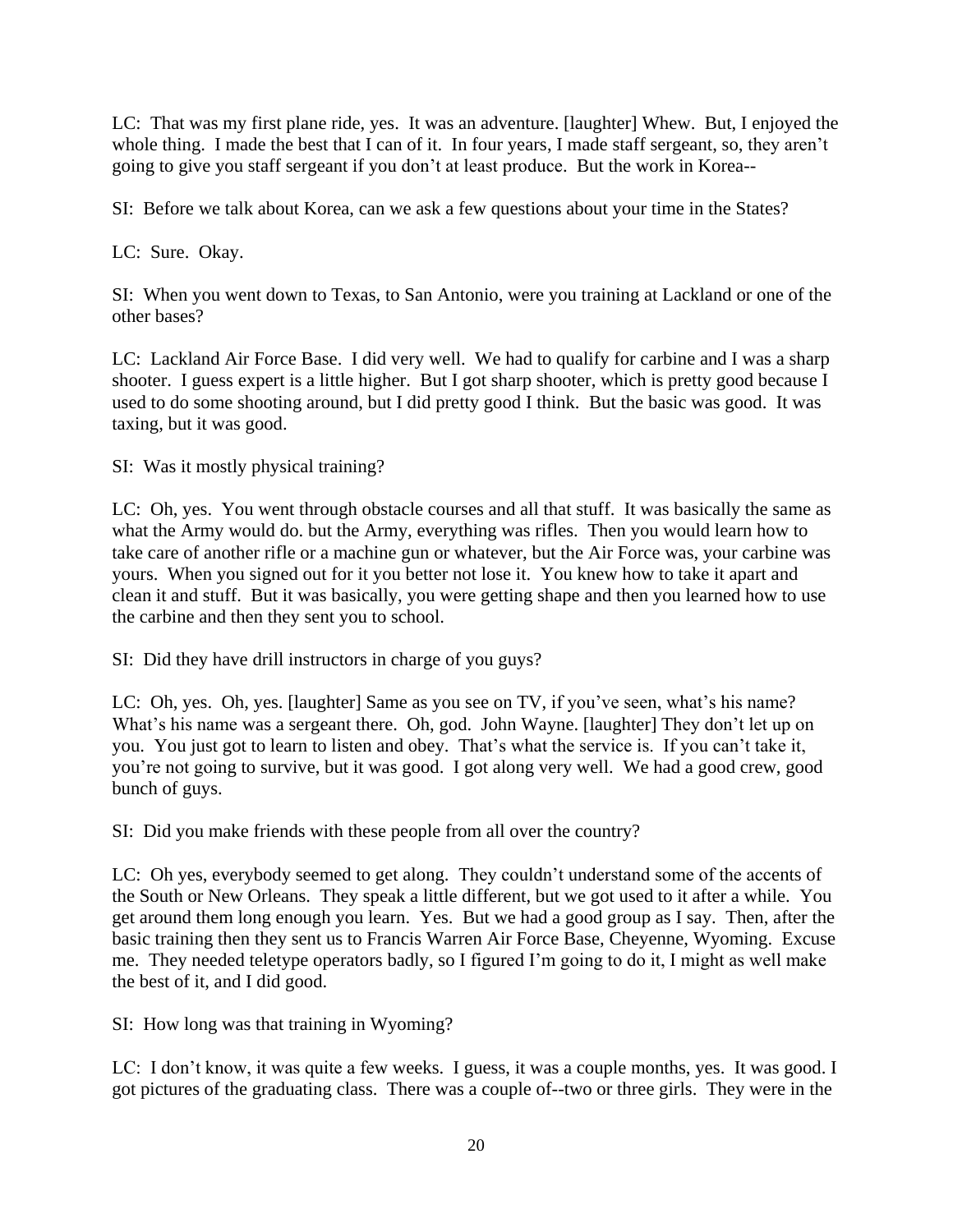class and we got along very well. Then, after Wyoming, then they gave us the two weeks before we had to go to Korea. So, everything was an adventure, and if you're apprehensive you won't have a good time. You've got to have a good time doing whatever you can. So, I got along with everybody and we had a ball, really.

SI: Does anything stand out about travelling in the South or going up to the West back then, such as the areas that you got to see or if you got to meet any of the civilians there?

LC: In other words, travelling in the United States?

SI: Yes.

LC: No, I haven't done--I didn't do that much travelling before this. I went from Newark to Texas and, as they say, it must have taken three days. It was going one mile an hour. I don't know why they went so slow. But I think they had to make--going that way, they had to make arrangements to pull off when the regular trains would move. So, we had a good time and good thing they had a facilities on the [train]. [laughter] Yes, we had a good time. But the language, as I say, New Orleans has their own way of speaking.

# SI: Creole.

LC: Texas, too. It's not as much now. My son lives in Oklahoma and I think he's got a little accent from Oklahoma.

SI: Did you ever get to go off base and meet civilians in these areas?

LC: Oh, yes. Oh, yes. After we would finish the basic training, certain weeks of it, that they would give us time to get dressed, get our uniforms on and we would be able to go to San Antonio. We went to the Alamo and all this other stuff. We had a good--they gave us time off. It wasn't all gung ho stuff. Like the Marines, I guess, is a hundred percent gung ho, but the Air Force wasn't. It was good, it was strenuous, but it wasn't like the Marines. We had time out and we met some of the people in town and they got along with their--well, that was where their money was, with the base. A lot of their jobs were in the base too. So, we got along very well. As I say, I got along with everybody, except your mother. [laughter] I'm in trouble now. I might as well keep going. No, she was good. I always got along with her.

SI: So, when you got to Japan, how long were you in Japan before you flew over to Korea?

LC: Right away. After we got off, we were in one group that was going to Korea right away. So, we weren't there, maybe the one day and then we got on the plane and flew over. The planes they used to transport you, [laughter] they were the two engine planes. Whew. Wow. Anyway, you had no seats. You sat on the floor. You just learned the hard way, but we had the good billets when we got there. We were lucky enough, our group. We stayed at a--it was a university. They had a big university there. So, they had some of us billeted in part of the university. That's not where we had the teletype machines set up. That was a little closer to the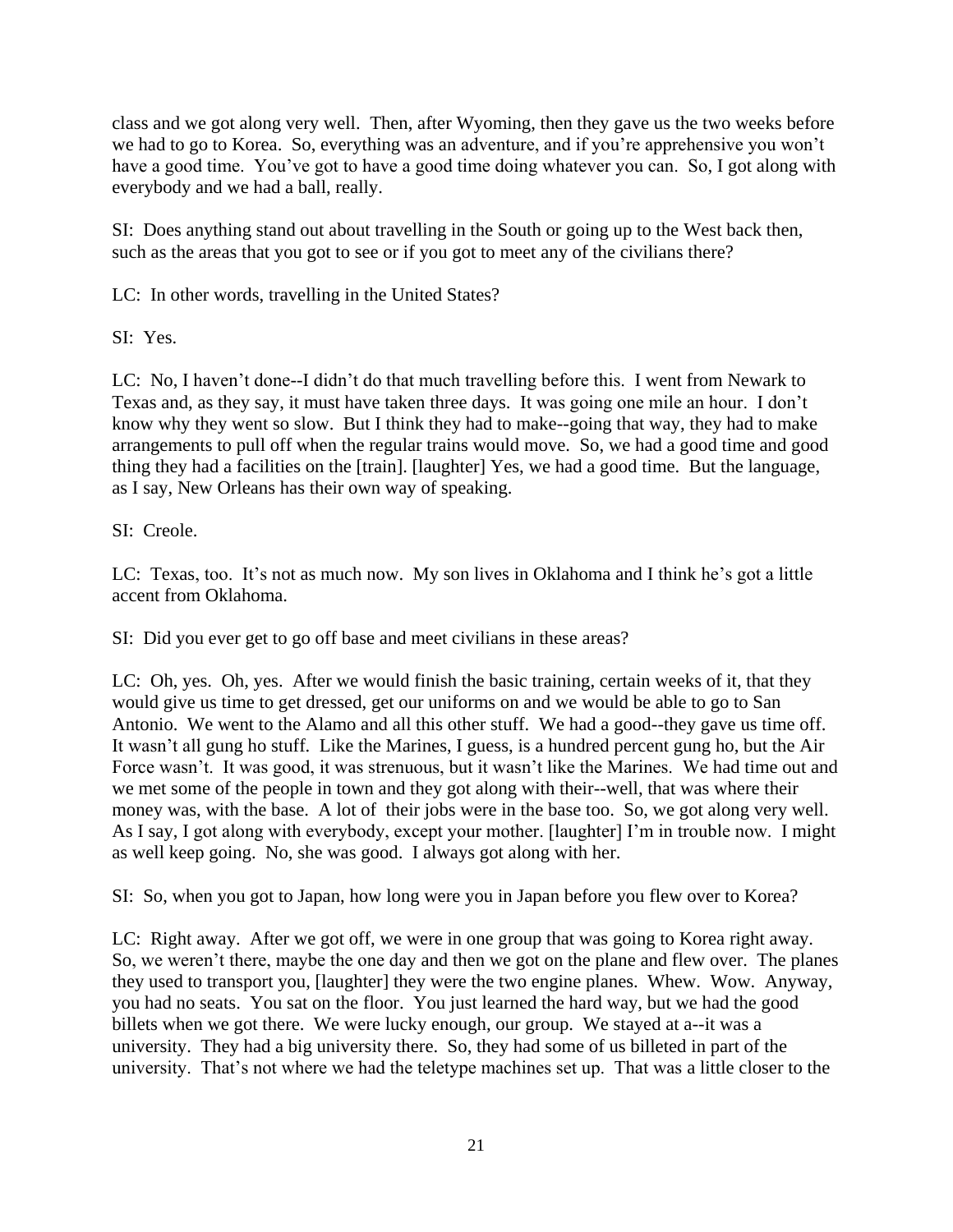front, but we used to have to get there on a bus of whatever. They'd take us to the work. So, we went right to work because there was a lot of work.

SI: The university, was that by Seoul?

LC: Right in Seoul.

SI: In Seoul, okay.

LC: We were busy right away. They were shorthanded. They put us right into the message center and I was in charge of the one. There was three different--twenty-four hours a day. I was on one section and I was in charge of one section. We used send out two or three hundred messages a day to headquarters telling them how many planes were bombing such and such. It was all secret stuff. In teletype they had a special way of sending secret messages. They had certain tapes here and the same type tape would be in where they were getting the message. So, you would set it up at a certain machine and it would send it out and they wouldn't be able to--it was decoded that way. So, we had a lot of top secret and all that, but they had to watch out because I was in charge of the crew and make sure they didn't send it out without going through this and they started to do that. The kids, they wanted to be gung ho. They wanted to send messages out. If it had "restricted" and "top secret" and "secret" you couldn't send it out except in the top secret unit. A couple of the kids didn't--I had to kill myself to stop the machine because it started to send them out, but it worked out pretty good after a while. The crew was good after they got to learn what to do. As they say, eight hours went by, it would seem like one hour because we were so busy.

SI: How many men were in the section?

LC: Maybe around ten. One section was teletype, another section was for radar. As I said, I was in charge of the teletype section of it. I had around six guys that were--we had to watch out what they were going to do, but after a while, they learned and they were doing good. So, as I say, the eight hours went by very fast and the year went by as if it was a month, two months. Thank god. But after three months, they would give you an R and R. They would transport you to Japan, Tokyo. We used to all get together and have a--I've some pictures of the guys boozing it up. But I didn't like to drink that much. I had a beer or something like that. I liked to stay sober. I think it was tough, but it was a good service. We were held on alert one time when they were going to--the Koreans were going to go over the hill, so we were on alert to evacuate. If you evacuate you got to destroy everything or get rid of as much as you can, but after a while, they canceled the alert, so we didn't have to evacuate. So, it was very good and it was strenuous, but I enjoyed it. I really did. The hardest part, really of it, is the two week trip on the boat going and the two weeks coming back. [laughter] No matter how much your rank was, you had to do KP [kitchen police] on the boat, but they never got me to get it. They announced my name, but I was hiding some place. [laughter] I says, "I'm a sergeant. I'm not going to do the dishes." But we did good. We had a good, good--managed to get along. On the ship, if you're seasick, you got to watch yourself. So, I always spent most of my time on the top. If you look at the horizon you won't get seasick too much.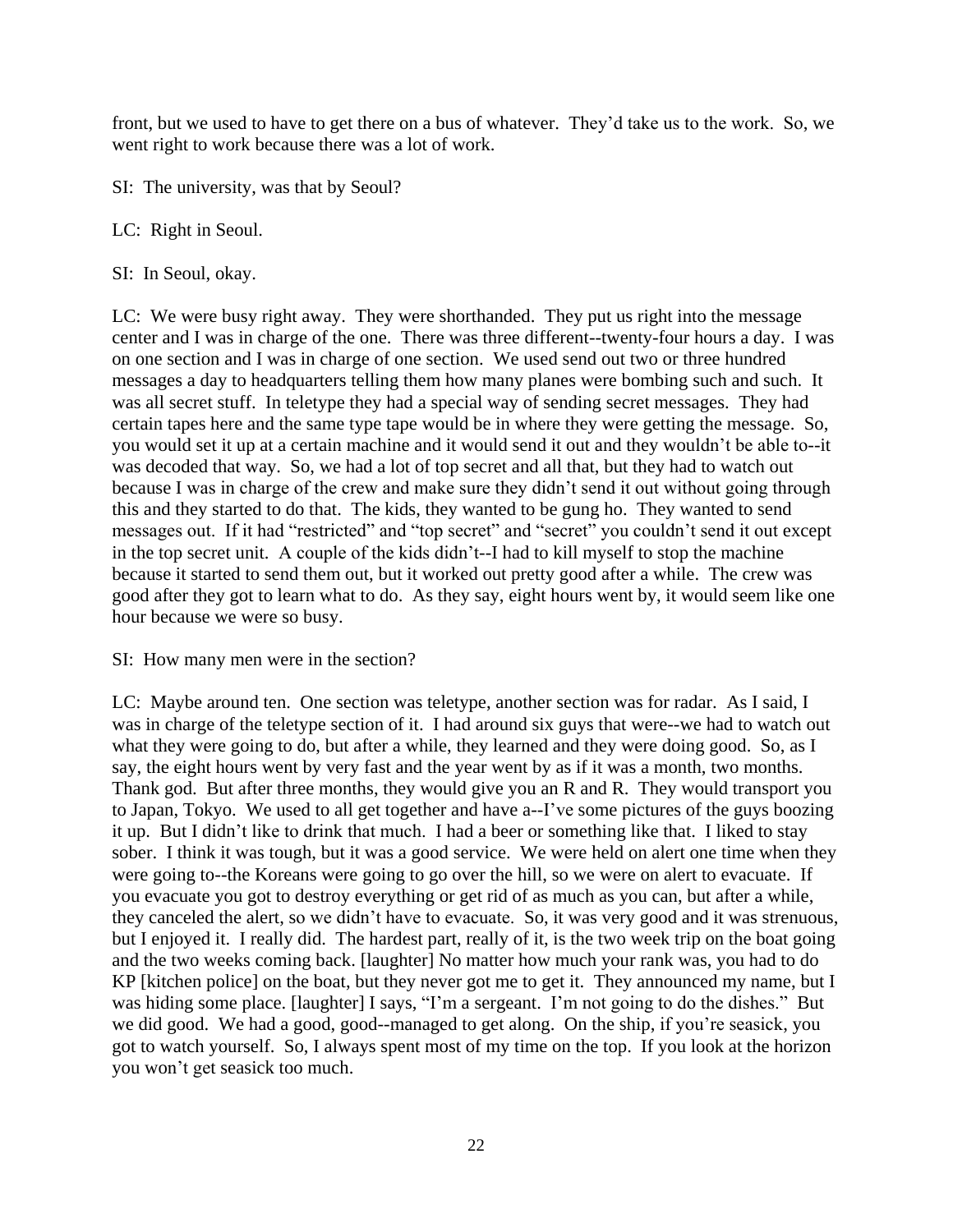SI: Was it very cramped on the troopship coming over?

LC: Well, yes, it was loaded. The ship was really loaded. I don't know how many men they had. They must have had about fifteen thousand on the boat. They had to. We were sleeping all over the place. Let me take another sip. That's all I can--but, as I said, I think it was a great adventure. It wasn't scary. I can't say it was scary. I was maybe a mile and a half, two miles from the front. If they got close, they would alert you and you would get out, so we didn't have to worry too much about it. I think I'm going to rest my speaking for speaking for a little bit.

SI: Sure.

[Tape Paused]

SI: That's good.

LC: Don't you laugh. [laughter]

SI: WE were talking about your service in Korea. What month did you get there? What time did you get there?

LC: Well, I got my orders here. I can tell you exactly. Let me see if I--yes, I got all my orders. Not too many people kept them, I guess. I think it was probably June. May or June. If I can find them.

PCC: Do you need help dad?

LC: What?

PCC: Do you need help?

LC: No.

SI: It was in '51 or '52 that you got over there?

LC: That was in '51.

SI: '51. Okay.

LC: Yes, I think it was in June, '51. Yes, it was June. It was June of 1951. What else did you want?

SI: By that point, the war had pretty much stabilized along the parallel.

LC: There were talking about having peace talks and stuff, but they were still fighting when I was there. Of course I wasn't on the front. Was about a mile and a half where our headquarters was. I'm trying to think.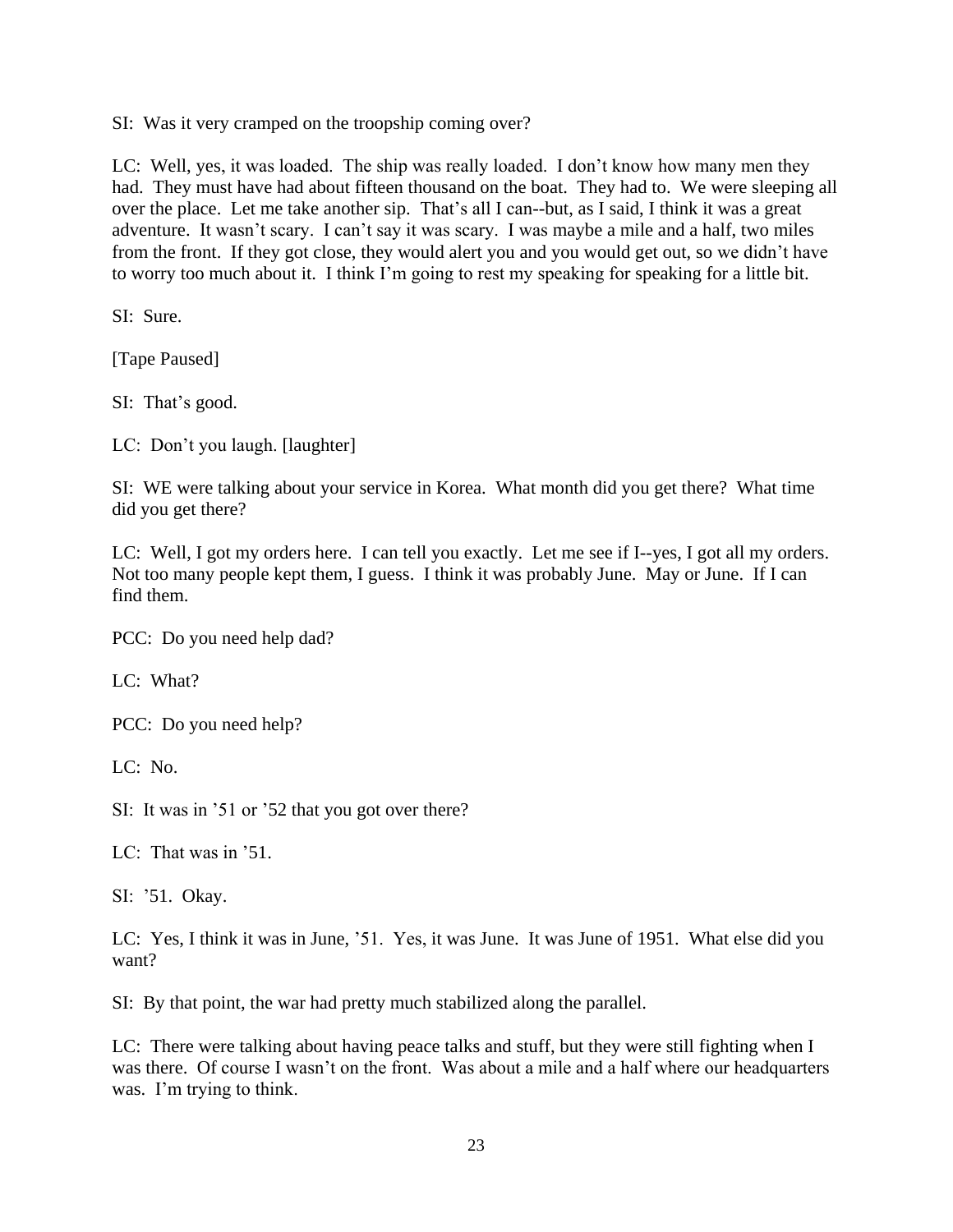SI: At that distance could the enemy shell your area?

LC: No, no. Probably could. Probably could have bombed us by air, but they were pretty--they had a pretty good system. Of course, we let all the generals and everything know how many planes and what they did, what the damage was, but they had scouts that would let us know if we had to evacuate and they gave us good notice if if they managed to overrun, which they did one time. They overran and got all the way back in and then they pushed them back, but they had a pretty good system to let you know that you got to get rid of all this secret stuff and destroy it and get out. So, we had a pretty good system, but they let us know ahead of time and we only had that one alert and it didn't pan out. So, thank God for that. So, we didn't have to destroy all that equipment and stuff, all those teletype machines and all the messages and stuff, but it really wasn't--I really enjoyed it after a while because the people were nice. People were very friendly for the most part. We used to send our khakis out to get--our work clothes, to get laundered. Let the people--give them a few bucks. They'd do all of it for peanuts practically. So, I had good, clean uniforms all the time, to go to work. So, we gave them all some work to do and, and so it was good. The people were very nice. I don't know about in North Korea, but the people in the South, they were happy to see us I think.

SI: Did you ever do any work with the South Korean Army or military?

LC: No. No. We had guard duty. Maybe once a month, we would have to spend two hours in guard duty. But, ROK [Republic of Korea], the ROK group, they had their own setup and they didn't infiltrate too much. So, they kept to themselves really. Maybe they thought we were interfering, but we were helping them. We did all our own guard duty and we had to do it once a month. No matter what your rank was, you had to stand two hours, which wasn't bad, except the winter time. Phew. Cold. The winters were cold, a lot colder there than they are here because they were windy. They were very windy. But as I say, I enjoyed it. I can't complain really. I'm back. I got back.

SI: Do you guys have questions about Korea?

F: What was it like? You had never left the United States before. What was it like being in Japan and then Korea and just seeing new places?

LC: Say that again?

VR: You had never left the United States before. So, what was it like going to Japan and then Korea and seeing these foreign places?

LC: Well Japan was--right now, it's like New York, but Tokyo was built up very good and they treated us nice. I'm surprised. They treated us good when we went on our--we were only on for three days, but we had a good time. All of us would go to one place to drink and have a good time. They set up everything. They set you up with a hotel. You had your own room and stuff. The people in Japan were great. I didn't have any problem with any of the people really, except when I come back. No, I'm only kidding you. No, I had a good four years of Air Force. I really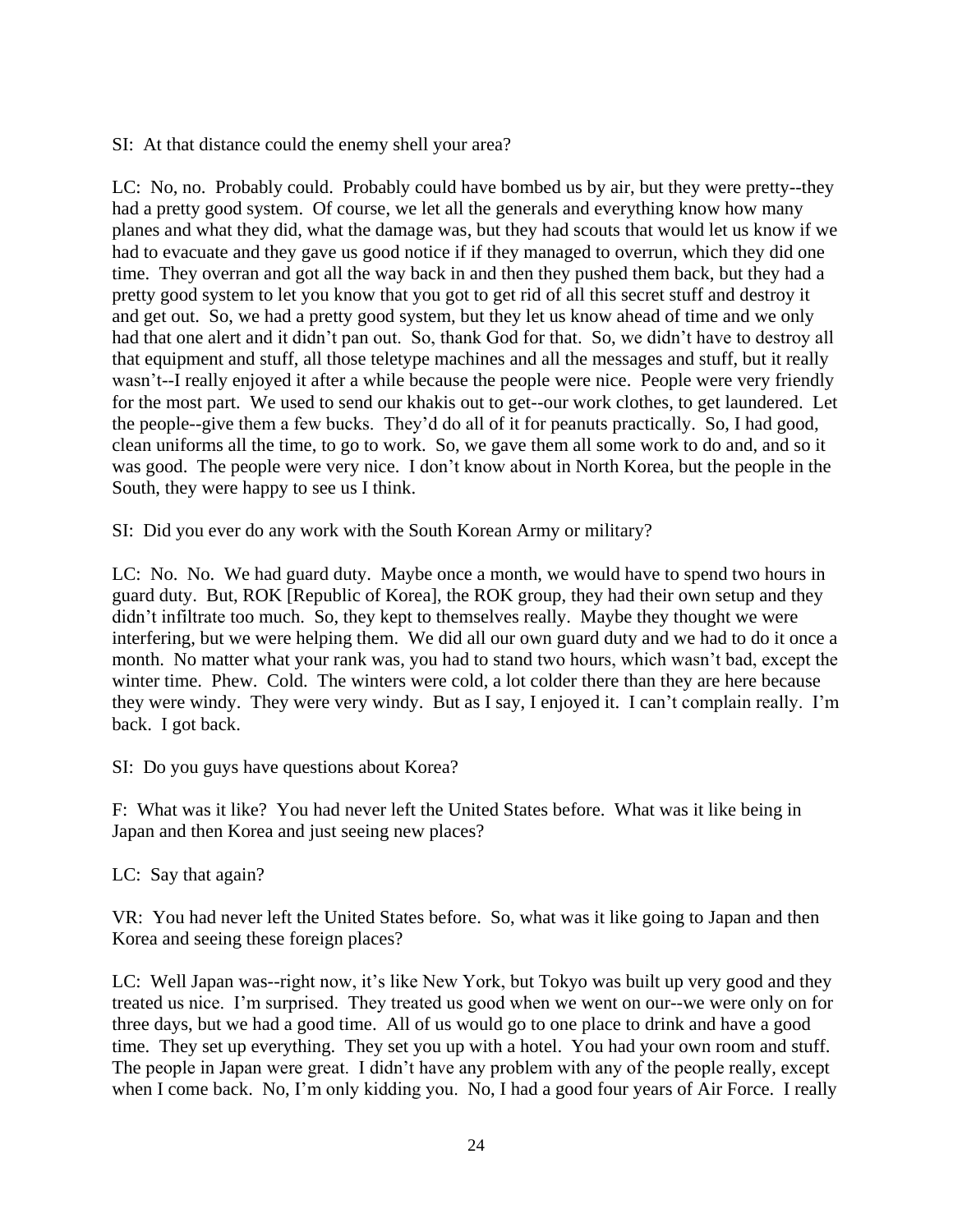did. I can't complain. My wife wanted me to stay in. When I came back, there was nothing to do. I got sent to North Truro, Massachusetts, Cape Cod. I don't think we got a message a week. So, eight hours was twenty four hours really, to put a day in. So, I said if it's going to be like this, I don't want to stay here. So, I didn't stay in. She wanted me to, but I talked myself into not staying in. Glad I did. I'm glad I got out, really.

SI: When you were in the message center in Korea, you said you had to do some guard duty but were there any other duties you had to do?

LC: There wasn't time, really. We really didn't have any time to do that. You were sent two or three hundred messages out. That's a lot of messages and you got to make sure--you got to log them all in. You got to put the times and they're verify that they received them. So, it's a lot of time. It's time consuming, but you were busy all the time. Sometimes you didn't have time to go to the bathroom and the bathrooms were outside bathrooms.

PCC: Dad, do you know if they ever archived all the messages that were sent back and forth anywhere?

LC: Did they ever what?

PCC: Did they ever archive and keep a record of them somewhere?

LC: Well, they were all secret and top secret. After you sent them out. they were going to be destroyed. If I was going to keep a couple, I says I better not. I'm liable to get in trouble because some of it was secret stuff. So, I says, "No, I'm just going to keep my records for wherever I--" ... they gave me different records. No, I never kept anything. All of that stuff was destroyed and they used secret stuff. After you finished a spool, everything had to be burnt. Yes. But as I say, after the first couple weeks, I enjoyed the time because time went by fast. You put a year in. I was there for a year, and it went by real fast. It really did. They said, "You're going to be leaving tomorrow." I said, "You're kidding." They told me my time was up. I couldn't believe it. Yes, I enjoyed my time and I enjoyed the crew. We had a good crew. As I say, the boat trip was the hardest. If you didn't get seasick, which I didn't, I was lucky, then your neighbor did and you got to run away. Oh, boy. You're right next to them. So, I spent most of my time--I would sleep up on the deck because if you look out at the horizon you won't get seasick. So, that's what the sailors told me to do and that's what I did. So, I never got seasick. I was pretty elusive about getting away from KP and I did well. [laughter]

SI: Vanessa, you have a question?

VR: Was the one year up because the war ended or you only did one year because that's how much time they told you?

LC: I got my hearing aid on, but it's not as good.

VR: The one year that you spent in Korea, was it only one year because that's when the war ended or was it because that's how much time they gave you?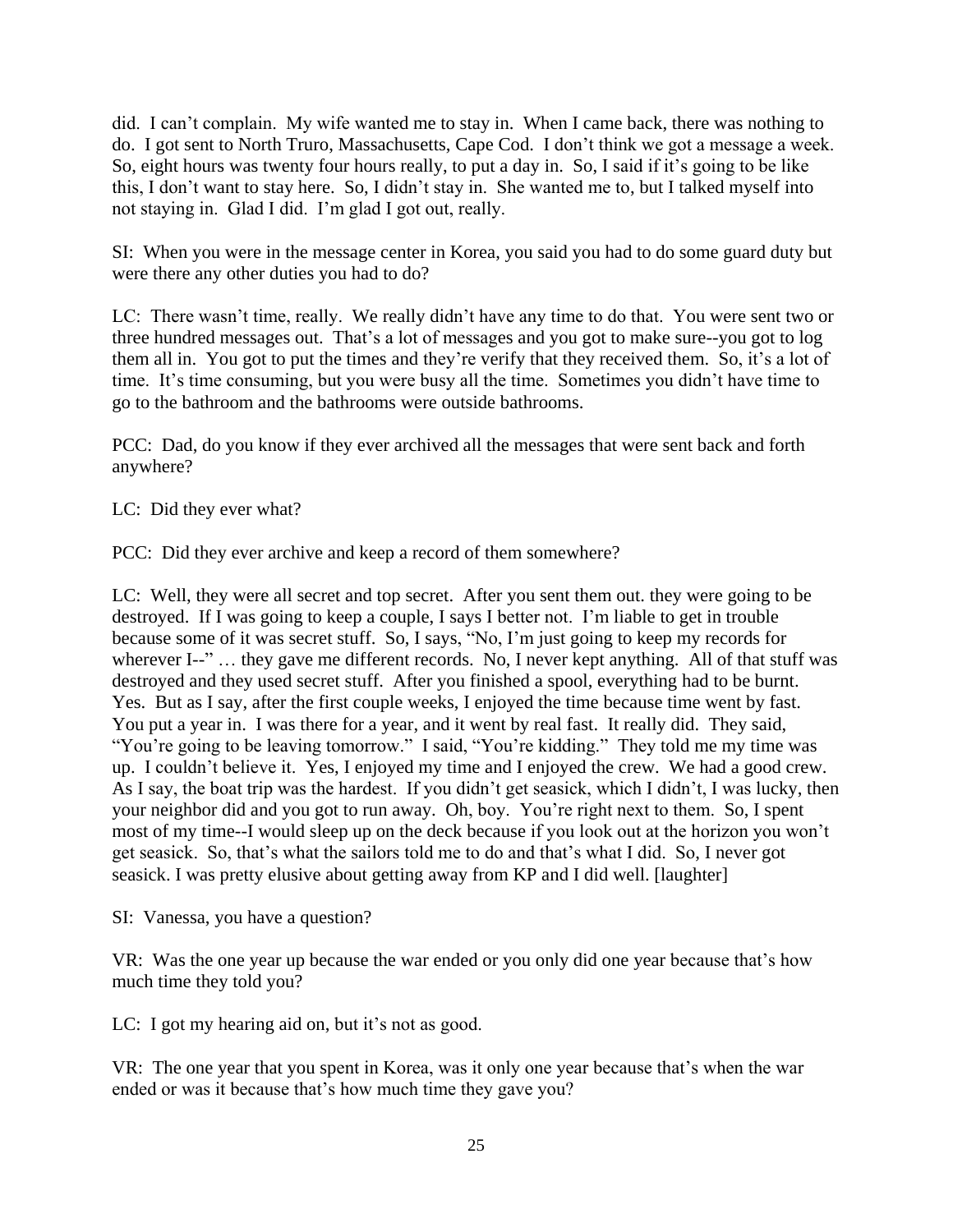LC: They were pretty good at that, unlike now in Iraq and stuff, these guys get screwed. But they said we'll get a year and then they got my replacement all ready. So, they were very good. It was just a year and I think it was a day or so under a year that they sent us home. but they had a very good system. I can't complain. The Air Force did an excellent job, I think and I can't complain. None of the fellows that I was with ever complained about spending too much time because the year went by fast.

SI: The men under you, did they pretty much stay the same throughout your year or were they rotating in and out?

LC: No, we kept our crew. When I got there, there was only one fellow that was still there that I replaced and he was only there for a couple of days and he went. So, everybody that I had was new and I had to make--I knew what to do, but I didn't know all these other guys because they have an MOS in the Army, AFSC [Air Force Specialty Code] in the Air Force, and I was AF50 and the masterman would be a 7-0. I was a 5-0 over there. I was able to do everything and was able to type and I was doing sixty-five words a minute, typing, teletype. There was no pressure when you're using a teletype machine. You're cutting a ribbon and you can type things sixtyfive words a minute, even more some of them. So, no, I had the same crew and they all put the year in. We basically all left about the same time. The fellow that came and relieved me,I think he was--he was a regular sergeant, so he was in the Air Force for quite a while. So, maybe it was the second tour, I don't know, but they could have sent us back, but I never--they didn't put me down to go back. Of course everything was over anyway, for the most part.

SI: Now, Korea was the first war that was fought after the forces were integrated in the late '40's. Do you remember serving with a lot of African American airmen?

LC: Oh, yes. Oh, yes. Yes, we had, I'd say, basically--what is the ratio? I think the ratio was … We had a lot of blacks and they were just as good as anybody else at work. Yes, we had quite a few and I don't know about the teletype school. It all depended on what school they sent you to. Yes. If you took a test when you were in Lackland, you took a test. They gave you a couple of tests to find out what you're really adapted for. I didn't get what I was really adapted for, but they needed teletype operators, so I did pretty good on that too.

F: What were you adapted for?

LC: Mechanics. What I did when up here. I don't know if I got it here. I shouldn't have kept all these damn things. I thought maybe you'd need some of this.

SI: No, it's great. Like you said, most people don't save their records.

LC: Well, I kept it and then I got my discharge and stuff, papers all in one thing.

SI: Did you see any friction between, the African American air men and the white southerners or any other group?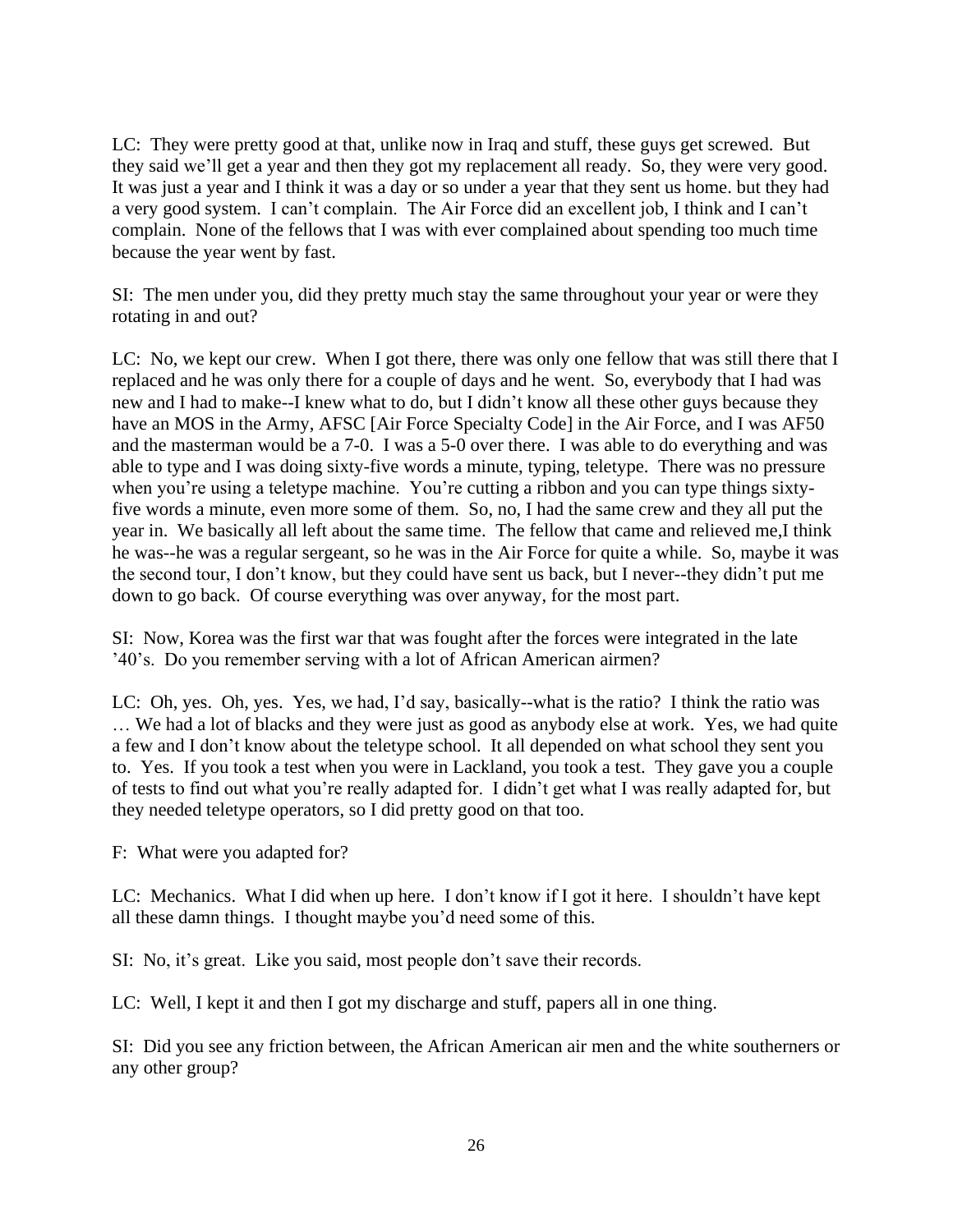LC: No. It was pretty well--they got along pretty good. I don't think, that I saw--that I don't think there was any people calling an "N-word" or something like that, no. No, I think they--I get along with everybody anyway. I don't care what color you are, and I'm a mailman. Mailmen get along with everybody, So they say.

SI: What were your living conditions like when you were in Korea?

LC: As I say, we were lucky. We were in the billets. Not everybody was in this. This was a university.

SI: You stayed there the whole time.

LC: Right in the billets, in the university hall and the first floor--I was on the first floor with- you had cots. You had your little section and everything. So, it was good and you had bathrooms, big shower bathrooms because they would all take showers, four or five at a time. So, I was lucky, as I say. I could have gotten there and had to stay in a tent. A lot of them did, but I was just lucky at the time. I guess because I was stationed in Seoul, that's the reason why they put us in that billets. Some guys were in Kimpo, they didn't have that, and the rest of the area. I think I got a picture with them. It's a university. I think that's what it was.

SI: What about the food?

LC: Well, we were fed by the Army and the Air Force, so I got good food. I just didn't--I got sick on chicken. They gave me raw chicken and I got sick as a dog, so I don't eat chicken anymore.

PCC: Ever, ever. Not since 1950 ...

LC: I've eaten southern fried chicken. I know it's cooked. But I got sick. I was sick for--I think it must have been a whole week. You never seem to get over that. Food was good. Army food, Air Force food. I'm trying to think of which one that would be in, Phyllis.

PPC: I don't know dad.

LC: Don't worry.

SI: Do you guys have questions?

F: Hearing what was going on outside your walls of the Korean War, how did that effect you?

LC: Well, what was going on?

AR: When the war was going on, seeing all this stuff, what was being bombed, how did that affect you?

LC: That didn't really--they were bombing mainly--that didn't affect us too much.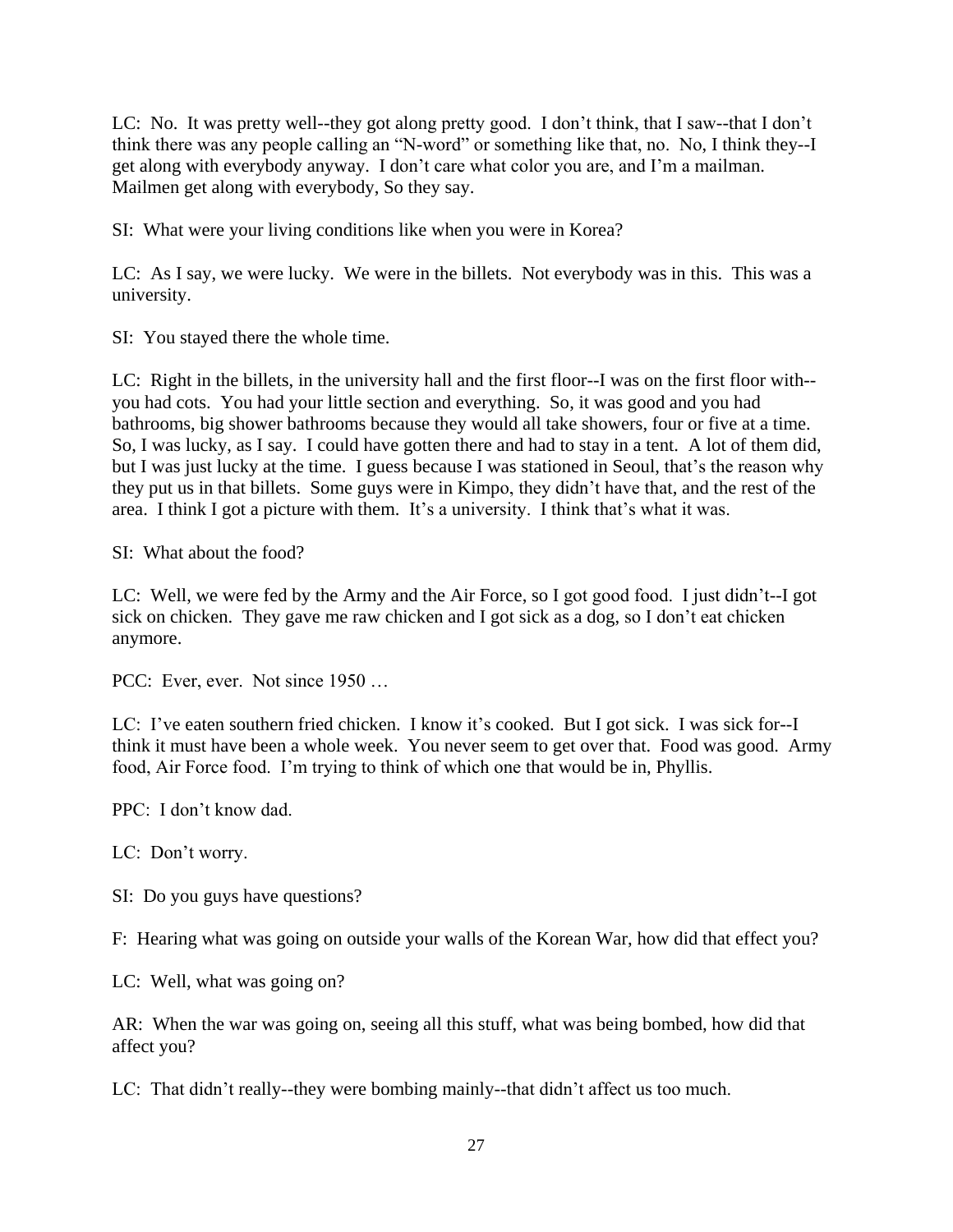AR: Mentally, I mean.

LC: They were bombing mostly towards the end, in the north, way up near China area. Because Chinese were the ones that were doing most of the fighting. So, it really didn't affect us. No. We used to see the planes go over all the time. I mean you got used to that. You got a picture, dear?

PCC: Well, you can find which one it is, but this is the book with all your Air Force pictures and pictures with the little Korean kids, giving them candy bars.

LC: Oh, is that here? Okay.

LC: Well you keep [asking]. I'll keep looking. [laughter]

SI: Okay. That brings up an interesting topic.

LC: That's it.

SI: Oh, great. Did you have interaction with local kids?

LC: Well, we used to give the kids candy.

LC: Oh, yeah. We used to do that. The kids used to love us. "You got chewing gum? [laughter] Yes.

SI: This is a very nice looking …

LC: Yes, as I say, I was lucky. I just happened to be where they needed to fill in for that group and it could have been worse. I could have gotten closer to the front there. There's a couple of them. [laughter]

SI: It looks like you got to do some sightseeing in Korea.

LC: Yes, I did. Yes. When I finished eight hours, I used to get maybe two or three hours' sleep and we used to go walking, just to get out of the rat race. I used to--we used to do our target practice. We have to have the shoot our riffles off so much and--I'm trying to think. That's it.

SI: One of these pictures just reminded me of something.

LC: Good tea, Janet.

SI: Did you go to religious services often when you were …?

LC: Yes. Well, I went to--a protestant would say some of the Catholic service. They all knew all of it, but most of the time I had a Catholic chaplain. Yes.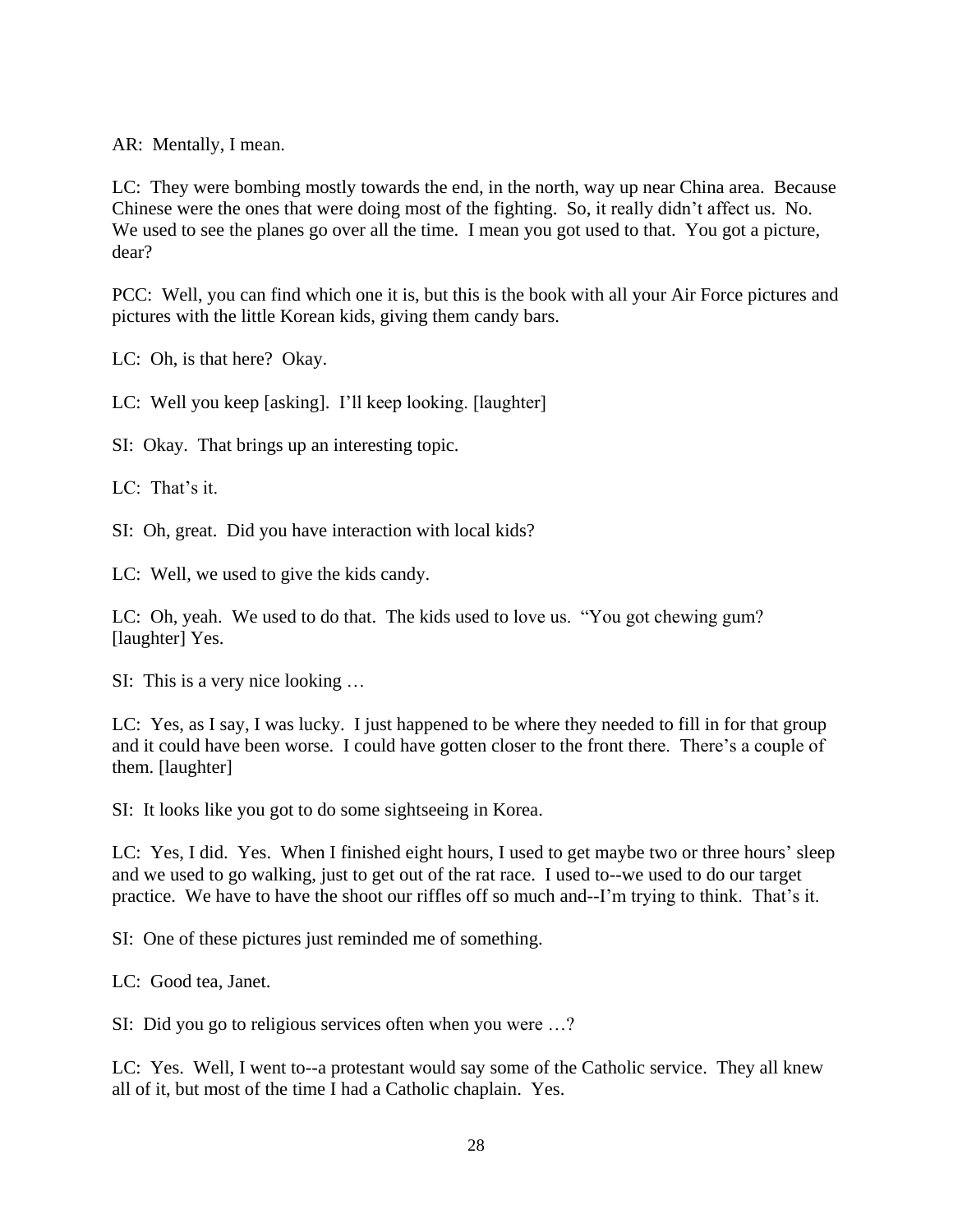SI: I forgot my question again.

JK: Dad, you see any aftermath of any fighting? Did they ever bring any wounded people to your area or anything like that?

LC: No, no.

JC: You didn't really see any of that?

LC: No. There were MASHs close, pretty close, maybe two miles from us. A couple MASHs, but we didn't see any wounded. In fact, I don't even know if they had a hospital in the area, working lust for the civilian people, I think. Yes. They had MASHs, but they were a distance away.

SI: You mentioned earlier that USO shows would come in. Did you actually go to the shows or did you just hear about them?

LC: Oh, yes. We used to go and they used to say, "Bob Hope is coming." He used to always bring girls galore. He was great. He was one hell of a man. We had a good time. I can't remember, Bob Hope--oh, god. Quite a few others. I'm trying to think of the girls' names.

SI: Were you there when Marilyn Monroe was there?

LC: No, she wasn't. No, she wasn't there. Oh God. I'm losing it.

PCC: You'll think of it. You can come back to it later if you think of it.

SI: Did they have other R and R options within Korea, things you could do like go to servicemen's clubs or films or anything like that?

LC: Yes, they had a NCO [non-commissioned oficer] club. Of course, I wasn't considered an NCO, so I really wasn't supposed to go. We used to go in and have a drink. As far as R and R goes, most people wanted to go to Japan, go to Tokyo. You want to get away from what you're doing for three months. They really treated you nice in Japan, I think anyway and the food was good. I even ate some of the Japanese food.

PCC: Really? Wow.

JK: Sushi?

PCC: Seriously?

JC: It wasn't pasta?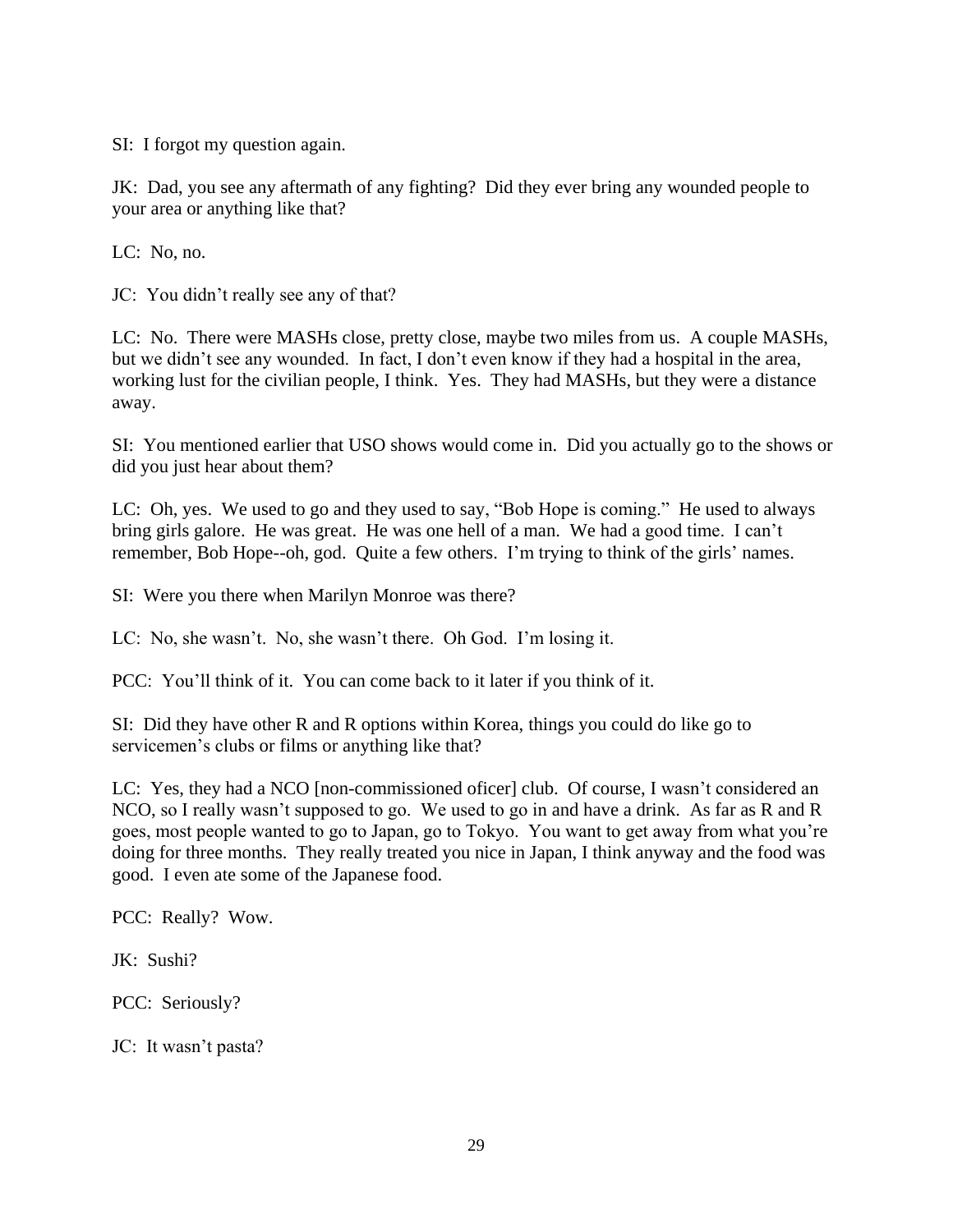LC: They had a dish, Chisan they used to call it and I enjoyed that. It was rice with cheese and something else. It was good, but I'm not too good on some of the other stuff. [laughter] She knows.

SI: Did you get to eat any local Korean food, like kimchi or anything?

LC: Yes. As I as say, I tried it all and it wasn't my cup of tea, but I would eat it. It wasn't that it was bad or anything. I had that. I had kimchi and they had nice soup. I had a good soup. Itt was good, but I'm American. I eat American [food]. [laughter] Spaghetti and meatballs, Italian, or baked beans, or whatever--potato man, whatever.

SI: You said you and your wife were corresponding almost every day?

LC: She wrote me a letter every day. I think I got more mail, I think, than the generals got. She never missed. I had to get rid of--I had to carry them all in the big duffle bag. But my youngest daughter got into them so my wife made sure--because she said, "You're not supposed to read any of my personal mail." A lot of personal stuff in there.

SI: Was it important for your morale to get the mail all the time?

LC: Oh, god, are you kidding? Couldn't wait. I got more mail I think, than anybody, but we weren't married then. If maybe we were married she probably she probably say, "To hell with him." But, no she was good. She was really a gem. Yes, top notch. You didn't see the pictures. No.

SI: I saw some of the pictures.

LC: You didn't see the wedding pictures though.

SI: No, I don't think I did.

SI: Let me take a look.

LC: Take a break?

SI: Did you get married as soon as you came back home?

LC: Pretty close. I got home in '52 and October the 25th, we got married. That's when she proposed.

SI: I'm curious, had you discussed getting married before you went overseas?

LC: Oh, yes. Yes. We got engaged. We weren't going too long before we got engaged.

JK: You got engaged right before you left for Korea, dad?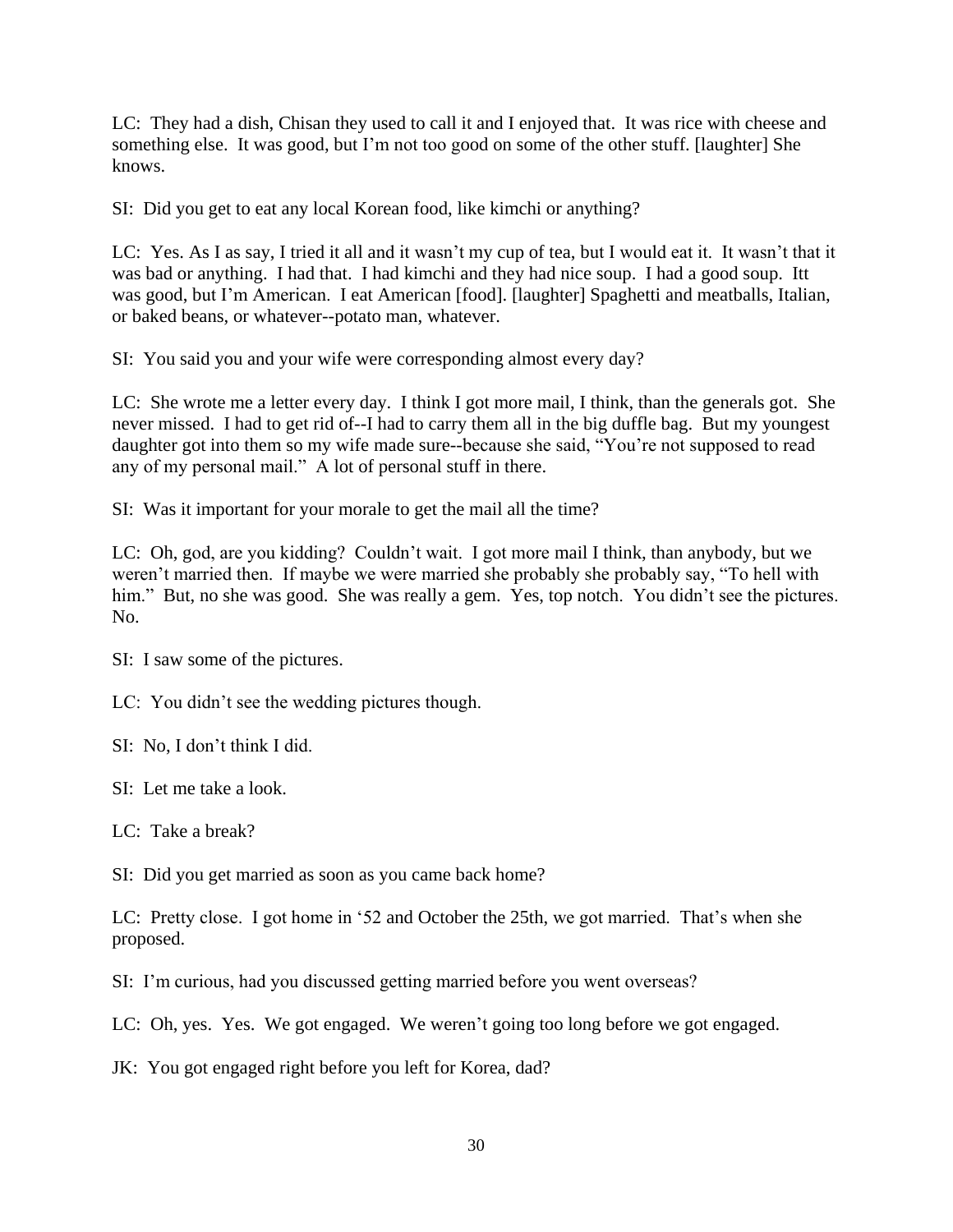LC: Yes, we really did. She didn't want to get married young, but when she found out I was going to Korea, she said, "Let's get engaged." So, we did. I didn't want anybody else to grab her. Are you kidding?

[Tape Paused]

SI: When you came back to the States from Korea, did you have some time off?

LC: Yes, they gave us a few weeks off because we didn't use any of our leave while we over in Korea. So, they give me a couple of weeks and I came home and I had to go back to Cape Cod, which is five or six hours. So, I took a train the first time to go back. Then, I used to hitchhike home. I did. I hitchhiked home quite a bit. Because every so often I would get three days off. You would work and then you would get three days off. So, I would--this other guy who used to come home too, we used to both hitchhike. They picked us up right away. People were good then.

JK: You hitchhiked in your uniform, right?

LC: Yes. Oh, yes. Always wear your uniform. They picked us up and only one time going back I got caught in a snowstorm. I think I walked half of the Cape, at least to get back. A big truck, tractor trailer, stopped and picked me up. Thank god. I gave him a big hug. I was freezing to death, but he took me right to the entrance of the base. But, as I say, eight hours was twenty four hours. Time did not go by. We used to--maybe one or two messages a week.

SI: How many men did you have under you?

LC: In the Highlands? I think there was only two. Two or three. Janet, after a while, she had gotten sick, so I went to the CO and asked him if I could get a compassionate transfer to Highlands, 646th Air Control Warning Station. It's only a hop, skip and jump from here. So, the COs got together and approved it and I was stationed in the Highlands towards the end. It was great because she was sick.

JC: What was wrong with me?

LC: I don't remember the reason why you were sick, but you were sick. She had her and Tony was--and all three of you, except Claire. Claire wasn't born then. But I think Phyllis--when did Phyllis--? No, she wasn't born yet. Just the two oldest were born and then I got out of the service. So, I came back and went up to McGuire to get out of the service.

SI: Your wife was raising three young children while you were up in Massachusetts?

LC: Well two young [children].

SI: Was she living with your family or was she all on her own?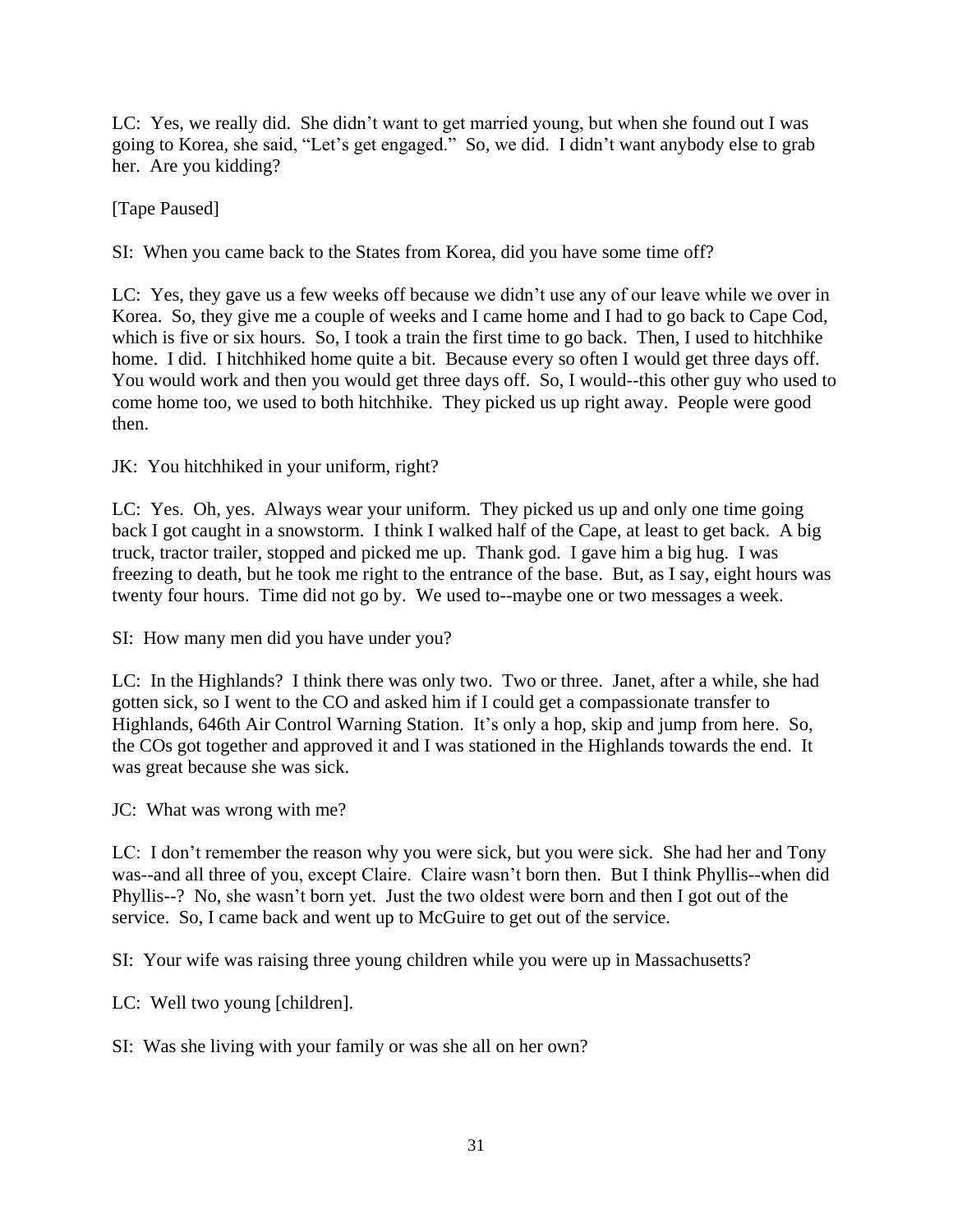LC: We had a house in Red Bank. Luckily, we got the house and we figured I'm only going to be a little while and thank God it worked out very well because when I got the transfer I didn't have to travel. Just seven, eight miles back and forth to the Highlands. So, it worked out very well. So, this way we had a house equity and then we bought--from the house we had in Red Bank, from the equity there, we bought a piece of property in Colt's Neck. Colt's Neck was a top notch city. [laughter] The kids didn't like it because they wanted to be around Red Bank, but we got it. We had a shell put up and I did all the work putting the house together and we did good. Thank God for her. If it wasn't for my wife we wouldn't have nothing, I don't think. Yes, she was a good woman.

SI: You went to work for General Motors after you were discharged.

LC: When I got out of the service, I got a job at General Motors in Linden. They were doing Buicks, Cadillac and Oldsmobiles. I was making very good money, but I wasn't seeing the kids at all. So, after three years, it got a little bit tacky and I was making real big money. So, I took a job, took the test from the Post Office. I says, "If they call me, I'm going to--" I didn't think they were going to call me. They called me right away. So, I gave it up, and I was making peanuts from the Post Office, but at least I got a chance to see the kids. So, it was good. When you … family--I like family.

SI: You were living in Colt's Neck at the time or was that later on?

LC: Well, we were living in Red Bank for the first ten years of our marriage. After that, we moved to Colt's Neck. We got the house built up and the kids were raised up in Colt's Neck. The youngest was born--we moved there in '63 and that's when the youngest was born, 1963. Am I right?

JK: Yes.

PCC: Yes.

LC: I didn't make a mistake? Are you sure?

JC: No, you're doing good.

LC: Yes, she was born there and within ten years all of the children were born. We gave my wife a break. After she had the youngest, she couldn't have any more. She had problems.

SI: Did you join the Reserves?

LC: No, I didn't have to. My son had to join the Reserves when he got out, but I didn't have to. So, they didn't have that for me in my area. I wouldn't have gone back in it.

SI: When you were at GM in Linden, were you involved in the union at all?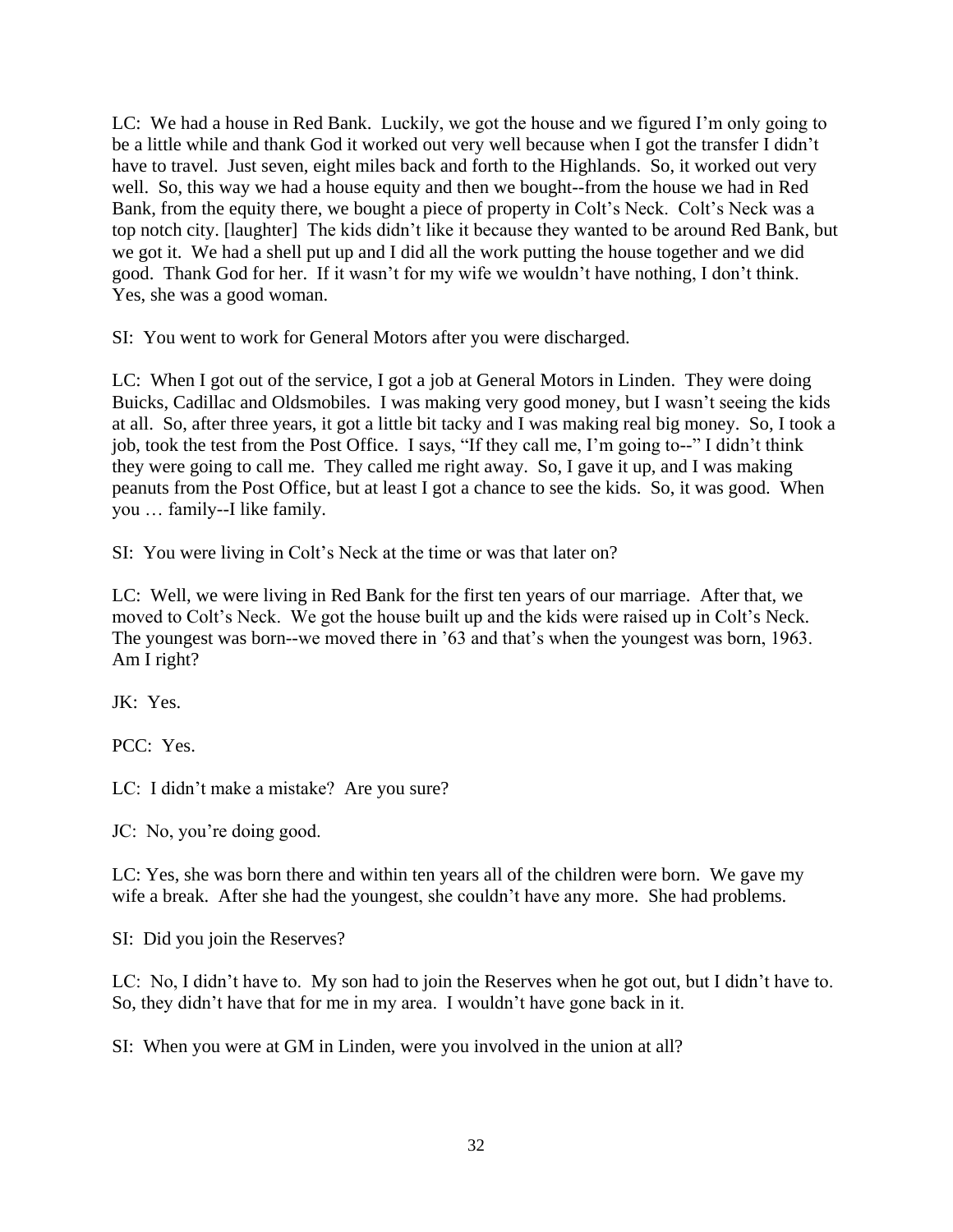LC: Oh, yes. Everybody was union. As I say, I was making good money, but, as I say, what good is the money if you don't see the kids?

SI: What were you doing in the factory?

LC: I was on the assembly line up until maybe the first year and then I got to be a repairman and I made more money. I would stay on the end of the line and pick up the ones that they had missed. Well, the assembly line, they missed something, so you got to take care and put it together and do it. I was making big money then. As I say, big money. At that time, it was big money. So, I can't complain. I never was without a job. All of my life I worked. I never collected unemployment, not once. I went from the GM, went right to work at the post office. I wasn't making much, but as I say, family is more important.

SI: Were you a letter carrier?

LC: Letter carrier. Yes. I did everything, all around Red Bank, Middletown, Fairhaven, Shrewsbury, Fort Monmouth, RFD [rural free delivery], but after a while, get seniority, you get a route--you might be able to get a route. So, I got the route in Shrewsbury and the last twentyfive years I was in Shrewsbury. So, I got to know the people very well and I enjoyed it. Very nice. Yes, carrying mail was good. It was good for you, too. Physically, you were in good shape. Yes, after you quit walking, you get everything wrong. Oh, god, but I did okay. The kids did okay. They're still around. They kick me out of the house … But it's good to have the girls. Girls are good. Tony was good too, but he's too far away.

SI: Did you ever use any part of the GI Bill?

LC: No.

SI: Like for home mortgage.

LC: I might have. I could have, but I didn't really use it. I didn't really need it. Leave it for the guys that need it. No.

SI: You guys have questions?

F: Your son was in the Air Force, did you encourage him to pursue that?

LC: No, he just, made up his mind. I didn't say anything to him. He, went in and he did good himself. He retired as a master sergeant and he was the top master sergeant. You couldn't go any higher. So, he's got a good retirement.

JK: He was in the first Persian Gulf War?

LC: What?

JK: He was in the first Persian Gulf War, too.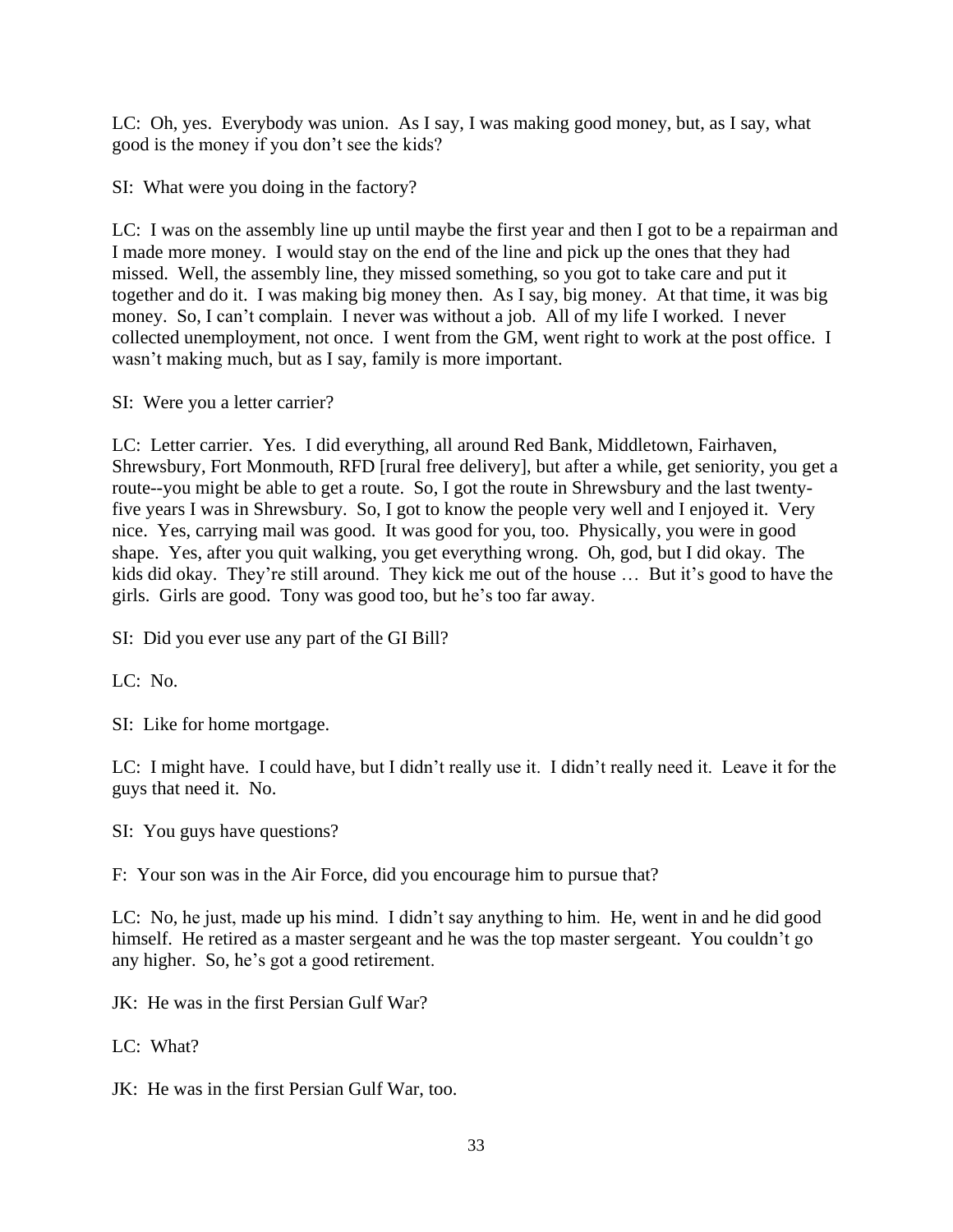LC: Yes, he was at Desert Shield and Desert Storm and his sons, his oldest son, was in the Marine Corps Band. He was in the Marines and the other son is still in. He's a captain. He was in Iraq and Afghanistan. Even one of my granddaughters was in the Air Force. She's not in there now, but she was in the Air Force. So, we got a pretty good group. Charlie's, I got to go see if I can get a--when he comes, I'll put him in somebody's uniform and get a picture of him because I want to send it to--I got an Italian newspaper in New Jersey, *The Italian Tribune*, and every year you can send a picture of your family in uniform. So, I'll put them all in there.

JK: I've got to tell you, dad, looking at these pictures of you in basic training, I have never seen a picture of anybody in basic training who has so much hair. I thought they used to give you--I mean, look at all this. I thought they used to give you haircuts when you went into basic training.

LC: Well they didn't--

JK: You have enough hair to share with about ten people. Look at it all.

LC: Well, I didn't--

JK: They didn't give you haircuts there?

LC: No, I didn't have--I wasn't worried about what I looked like because I had a girlfriend.

JK: I thought in basic they cut your hair.

LC: No, the Air Force didn't do that.

PCC: Oh, the Air Force didn't.

LC: The Army would cut you all--and the Marines cut all your hair off.

JK: But the Air Force and the Navy didn't do that?

LC: They just got a regular haircut if you wanted it. If you wanted a crew cut, which is better for you, you didn't have to worry about showering and combing your hair, which was good. I've still got some hair left, you know. [laughter] Not much, but some. Yes.

SI: After you were out of the Air Force, did you get involved in any veterans' groups or anything like that?

LC: Well, no. I belong to the VA now, but a couple of years ago, I joined it. But I never used any of their facilities because I have Medicare and the post office had a pretty good retirement. So, the only thing I have to pay for is a copay for the prescription drugs or something, because I haven't paid a copay on any of my service in years. So, I didn't have to use the veterans [benefits].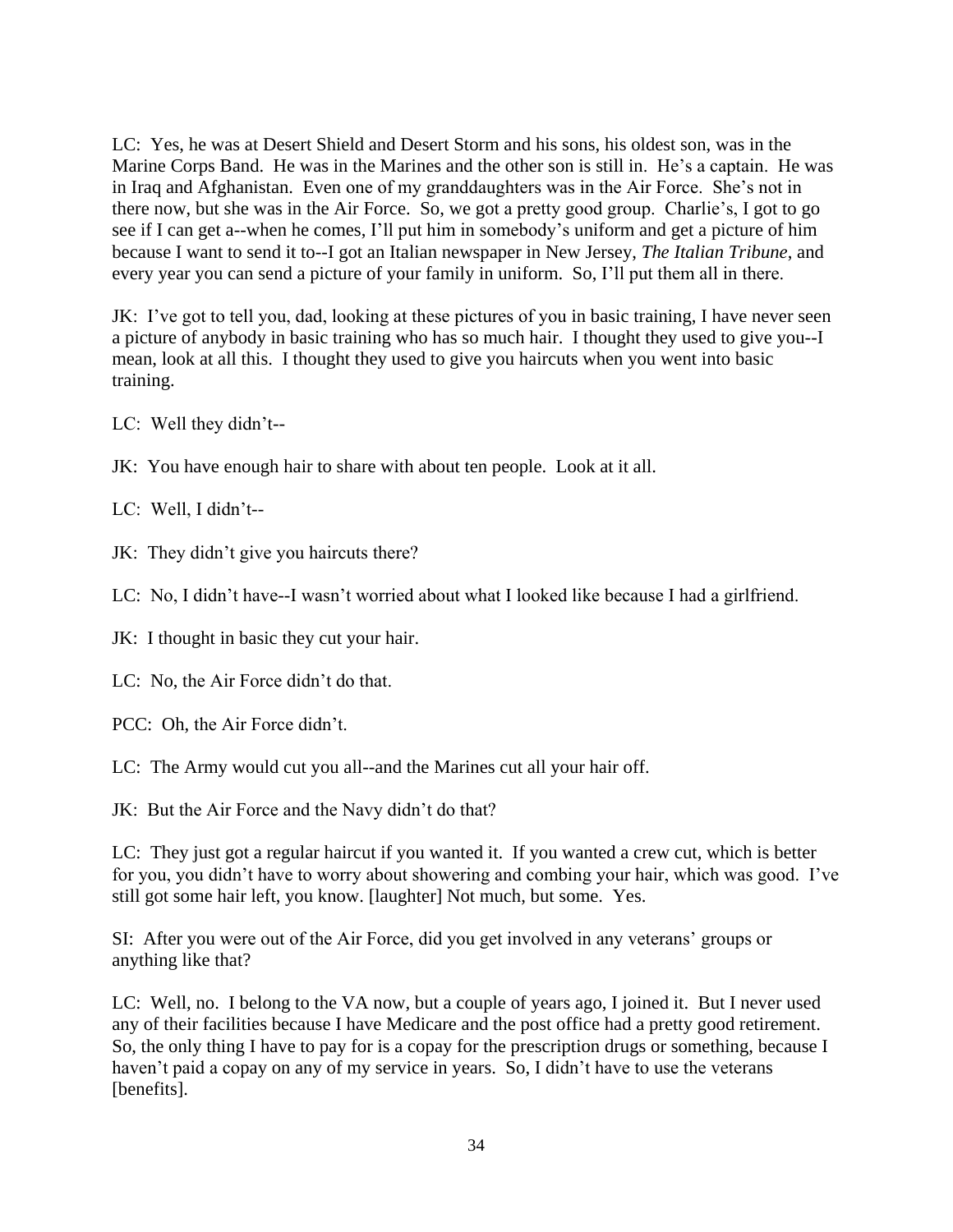SI: Did you join the American Legion or the VFW?

LC: Well, I belong to the Knights of Columbus and I'm a fireman, Red Bank fireman. I was in 1955, I think. I'm an honorary member of the fire company and I'm an honorary member of the Knights of Columbus. So, I was busy in those two. I was the secretary of the fire company and I was a financial secretary of the Knights of Columbus. So, I did good there, but there's too many meetings. You missed the kids.

F: Did you march in the Freehold Memorial Day parade?

LC: What is that?

F: Would you march in the Freehold Memorial Day parade with the Knights of Columbus?

LC: Was I watching the Memorial Day parade?

F: Would you march in it with the Knights of Columbus?

LC: No, I didn't march in any more parades after that, after I got punished, but the Ancient Order of Hibernians, they were great. They let us mingle right in with them. They knew we were skipping school I guess. But most of them were Catholic anyway and they didn't care. But we had a lot of good times.

SI: You said you joined the fire company in 1955?

LC: I think it was '55 or in that area. Anyway, I'm an honorary member. It's good because the town, when anything happens, there's insurance, fifteen thousand dollars of insurance the kids will get, which is good. The Knights of Columbus, of course I always got policies from them. I took the policies to protect my wife and she's gone, so, what are you going to do?

SI: So, you said you were the secretary for the fire company? Were you always that or were you ever a volunteer fire fighter?

LC: No, after ten or fifteen years I put in as the secretary and then you get tired of it. So, I tell I'm going to retire and the financial secretary's job in the Knights of Columbus is a big job. So, I had it for ten years, twelve years. It was a new Knights of Columbus. They just started, so I took over as their first financial secretary. It was good. It was a lot of work. There's always two meetings a month, which is a lot. Is that Mike? Doing okay?

JK: Yes, yes. I think the carpet's done.

SI: When you first joined the fire company would you go out on calls?

LC: Oh, yes. Yes, we used to have, at first they had the sirens and ninety-five was our number. If they called ninety-five we would go or ninety-six would be the other company, but after five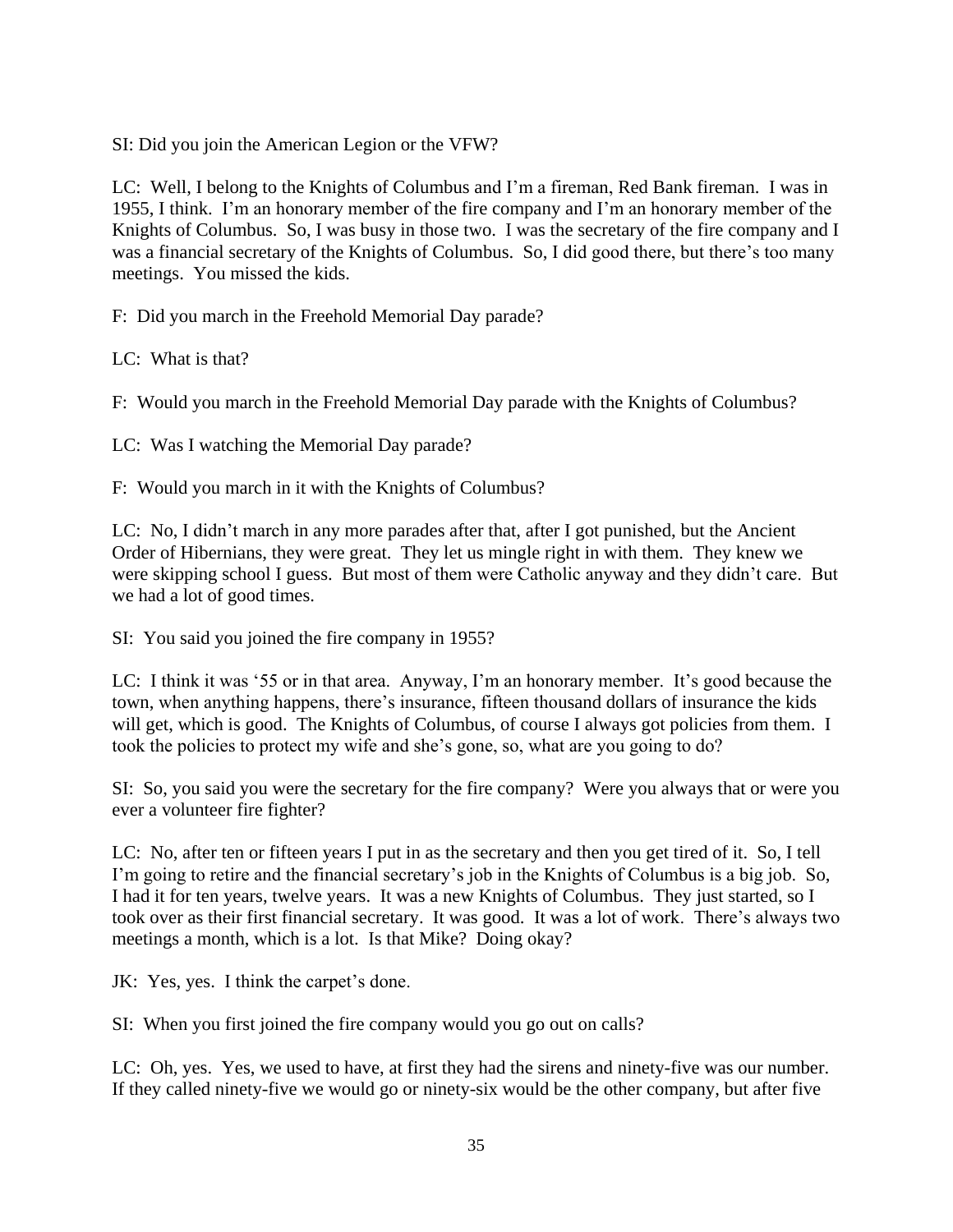o'clock, everybody went, no matter what number they would, everybody would go. Yes, we went to quite a few fires. But after a while they got the Plectron they called it. You had it in your house and when there was a fire, "Beep," it would call you and tell you where to go and Red Bank was numbered, each area had a number, two-twenty or five-fifty. Anything in the fives was a big building or something. So, we knew where we had to go. But, it was good service and I did the best I could.

SI: Do any fires or calls stand out in your memory?

LC: Oh, they had one fire, a big fire in Red Bank. It was a liquor store. We loved the liquor store. [laughter] The guy says, "Help yourselves. Take it." I didn't drink anyway, but most of the guys were able to take the--the owner says, "Go ahead," because he can't sell it. I don't know whether they drank it or not. [laughter]

PCC: Wasn't there a fire in one of the shoe stores or something?

LC: Yes.

PCC: Because I remember you brought home--when I was little, you brought home a bunch of sneakers and boots and stuff.

LC: Yes. I don't know. It was quite a while. But they give them to you. You didn't go in and steal it.

JK: I remember Prown's burning. Wasn't it Prown's that burned, or Woolworths, or something like that?

LC: Yeah. Well, Woolworths I thought. I can't remember.

JK: Something in downtown Red Bank burned.

LC: Yes. Well, one of them was the liquor store down there.

JK: A big store.

LC: We had quite a few fires. They had a good fire company. They have six fire organizations in town. They got a big hook and ladder for the big buildings and our company was just a regular company. So, we had a good group. They all got along great, all the fireman. Of course there's some of the guys that used Sunday mass. They would have their Sunday mass drinking beer. But I never did that. I was a homebody. That's the way I was.

SI: In those days, did they have first aid squads or did the fire company have one?

LC: Yes, they had two first aid things in Red Bank. I think there may be more now. One, two, three. The lady that passed away.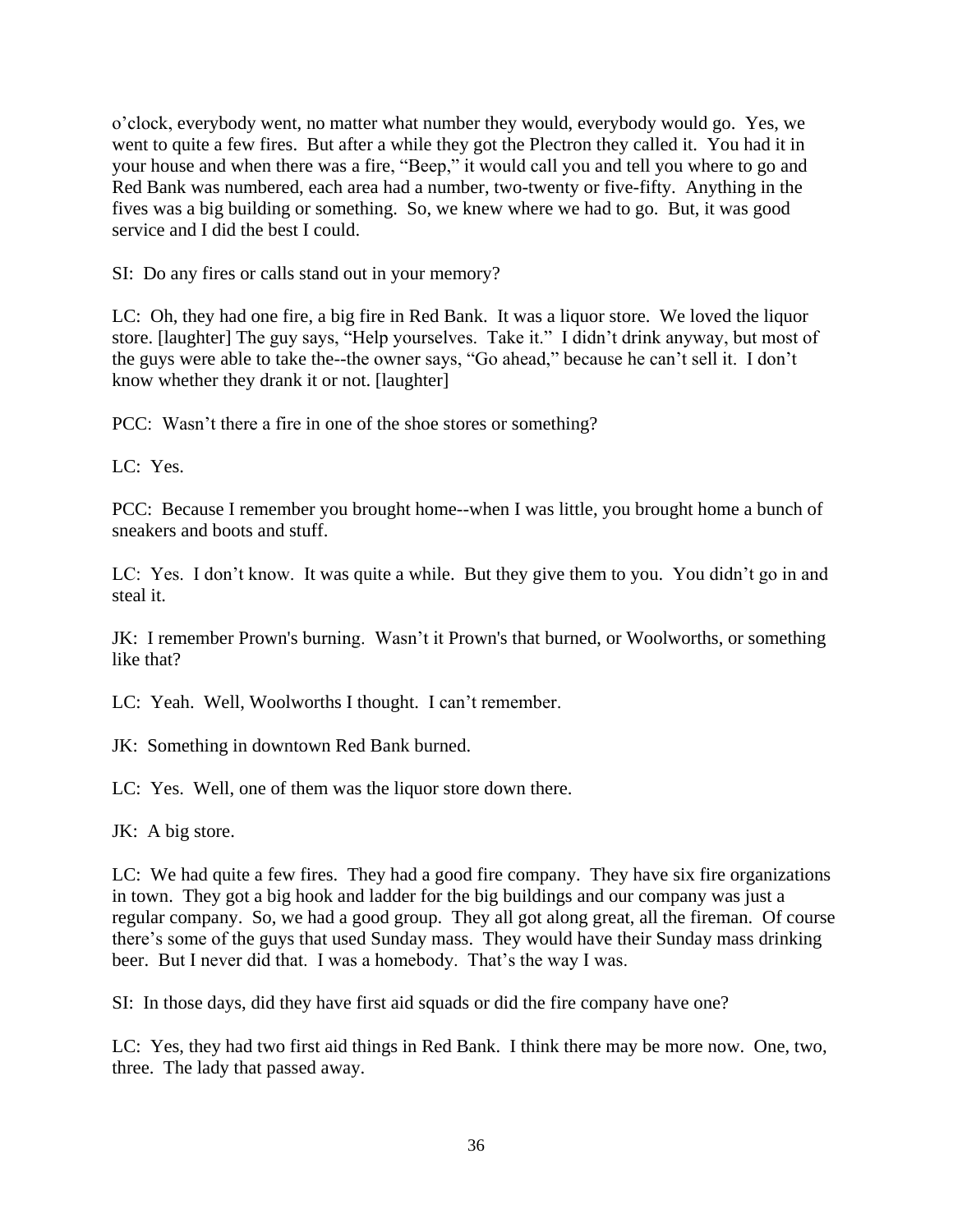F: Yes, (Daphne?).

LC: She was in the first aid. I went to a wake yesterday. She was in first aid. She was ninetyfive. Yes, they had the first aid squad and they were all affiliated with the fire company and the town takes care of them, too. Our company, we owned the building, but they pay all the rent. They pay for the water and electric, and they pay for the trucks of course. So, we own the building, but the town pays all the utilities and stuff. All the buildings. I think there's five of them in Red Bank. But, I enjoyed it. After a while, as you say, you get too many meetings and you miss out on something, so the kids get married and whatever. Got to give these girls away. [laughter]

PCC: Throw us away.

LC: [laughter] Oh, I'll take you back. I keep telling her husband I'll take her back any time. No, the girls are good and Tony was good, too.

SI: So, do you guys have any other questions about any part of his life?

F: Did you receive and awards or recognition for your time served in Korea?

LC: Yes, they got the medals up here. They gave us quite a bit of recognition. Most of them are Korean service. This is the Air Force Good Conduct Medal, which they didn't have, so I got this one to begin with. This is the Army. When they came out … Let it ring. … service … This is Korean and this is Korean and this is Korean … This one I think is the United Nations Korean Service Medal. They all give us medals and recognition. So, this is the New Jersey Distinguished Service. They gave us--if I can … This was when you passed the meridian, they gave you this on the ship. But this is basically the awards that I got. So, you asked and I answered.

SI: We were just looking at, your medals and decorations. There's the United Nations Service.

LC: They're the ones I'm allowed to wear.

SI: Korean War Service, the two Good Conduct Medals, one from the Army and one from the Air Force.

LC: Yes, one from the Air Force and one from the Army.

SI: National Defense.

LC: For the service and the service that New Jersey State service gave us.

SI: New Jersey Distinguished Service Medal.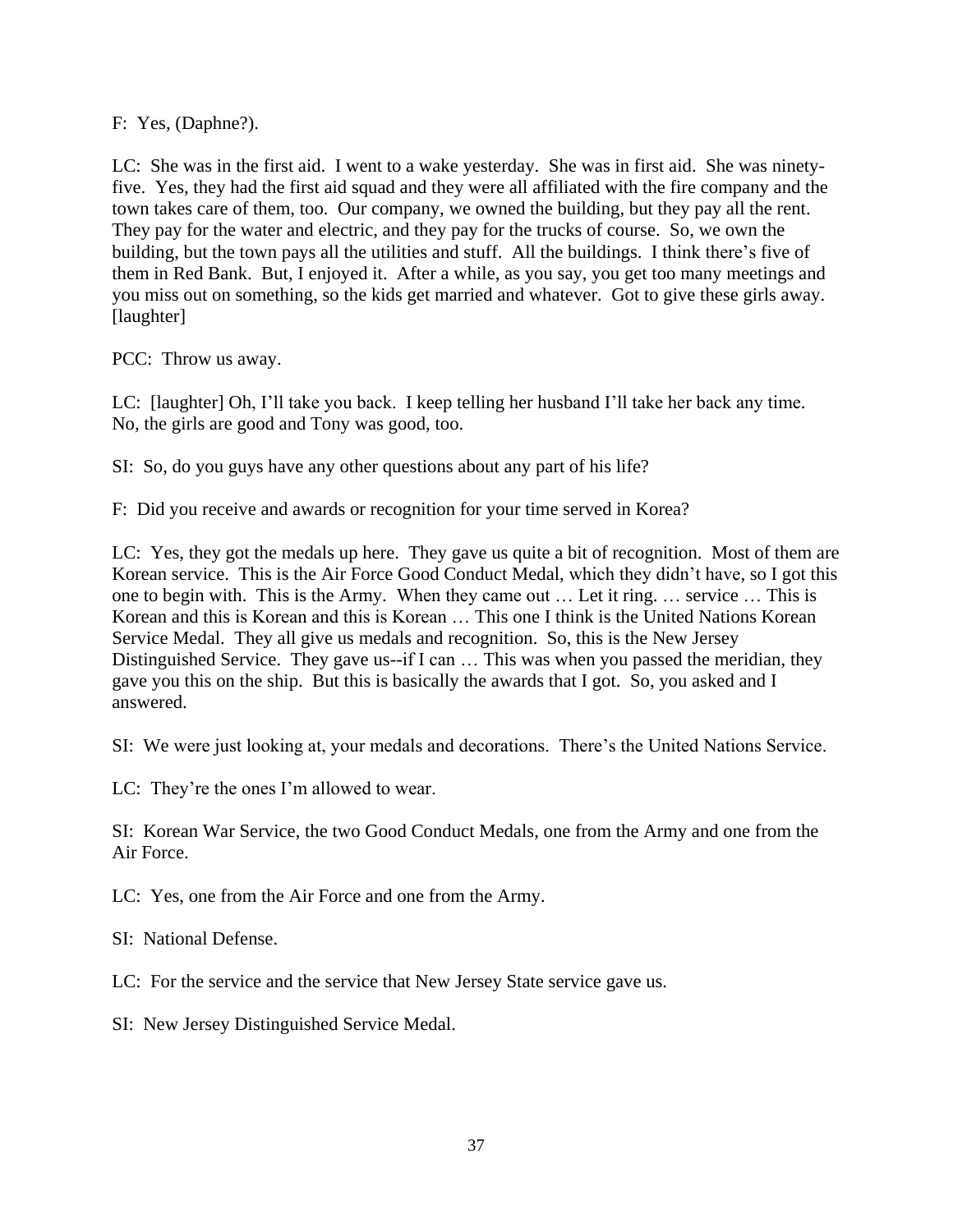LC: Yes. The Korean, I think there's three or four medals we got. One from the UN, one from the Korea, South Korea itself, and a couple others for something else. I got the papers some place, but I can't remember all this stuff.

SI: We also saw your certificate for the Order of the Golden Dragon when you crossed the  $180<sup>th</sup>$ meridian.

LC: Right.

SI: Was there any kind of ceremony on the ship?

LC: Well, they made an issue of it on the loud speaker. "You are now passing the meridian and you will be getting a certificate," which they did. I'm glad my wife saved it. Everything you see here she did. She was something. She saved all the stuff and they made an issue of it maybe for a day and then went back. They gave you the certificate and I'm glad I saved it. As I say, the ship was the hardest part of the four year service. Two weeks going and two weeks coming back.

PCC: How was the food on the ship, dad?

LC: Not bad. I can't complain about the food on the ship. They just didn't have clean dishes because I wouldn't do them.

[everyone laughs]

LC: No, they had pretty good food. They had a British ship and I guess it was the British cooks any everything, so they had pretty good meals. I can't complain. Any fried chicken--any chicken I just did without. [laughter] I didn't eat anything.

SI: When you were in Korea, did you have any interaction with any of the other international forces like the British or the Australians or UN forces?

LC: Not really. No. We were centralized. Communications was one place and we were just in that communications. There was no--the Army would be in--the Army was up ahead, the Army and the Marines. So, we didn't have any interaction, even with the ROKs. I think they resented us for the most part, the police and they thought they could take care of them, their own self, and maybe they could have. I don't know.

SI: Where are you getting that sense from? From personal interaction or rumors?

LC: Well I, we saw them. We met the ROKs and the other group, but they were aloof, a little bit, maybe because they couldn't understand our language too well. I can't say that they did it because they didn't like us, but I think maybe they resented us a little. That's what I gathered from it. Maybe I was wrong. Had some good memories over there. I mean, the people were great, I think. We kept them--we gave them money. Do these clothes and have them ready by- and they always had them ready. I don't know how they cleaned them, banging them on a brick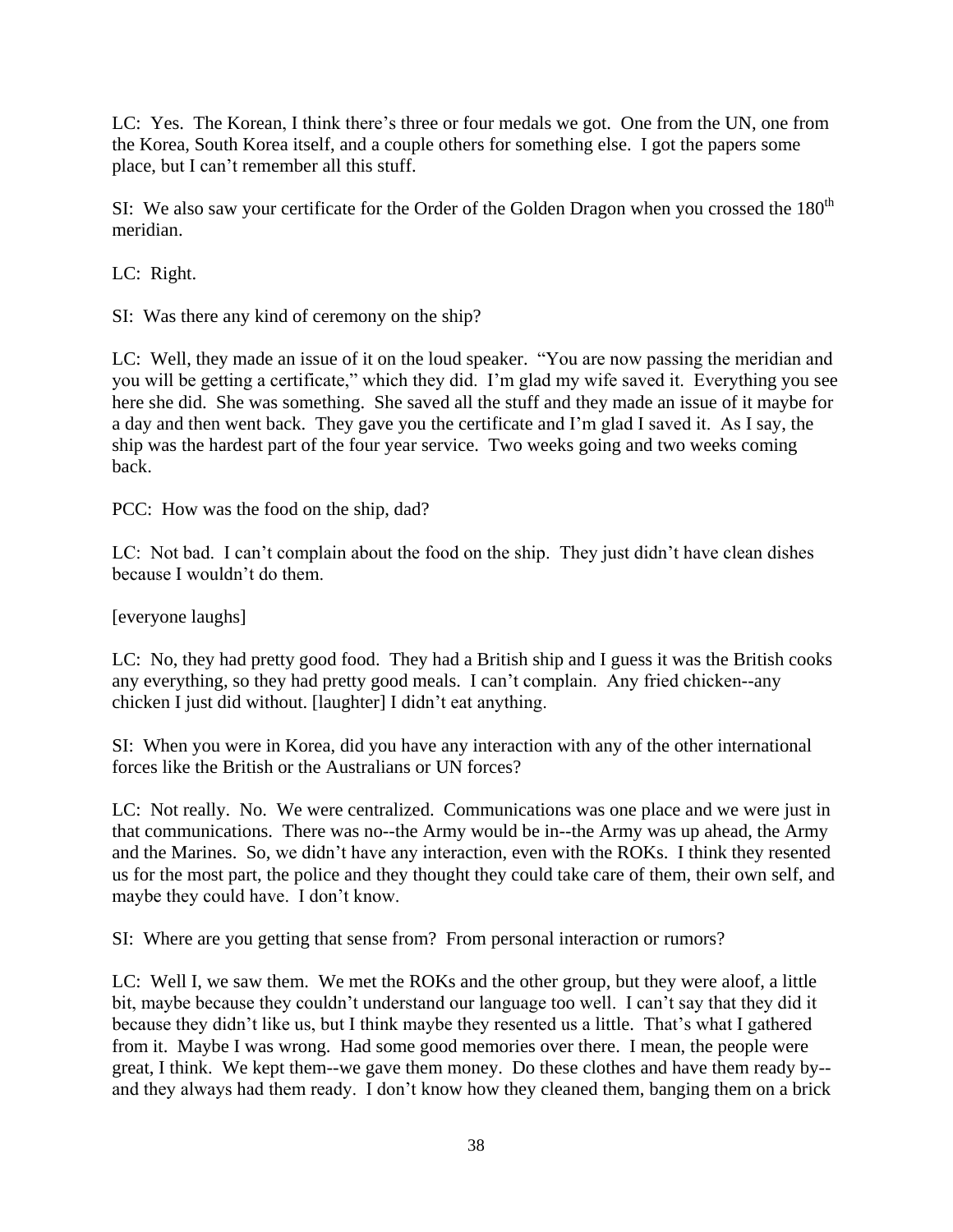or something. That's the way they did it, but some of them towards the end got machines. I don't know where they got them.

PCC: From all the money you gave them.

LC: I wouldn't be surprised.

SI: Did you remain friends with anybody that you served with after the war?

LC: Yes, there was a fellow that came back and he was still in the service and then after he got out of the Air Force, he went into the Army. (Plotchen?), he was a heck of a nice guy. … good Pollack. Oh, he was something. I think he's still alive in Florida. But he was something else.

PCC: I went to high school with his son.

LC: Yes.

JK: Yes, he had a German war bride.

JC: Right? She was German. Well, she was German, right? A German war bride?

LC: Yes, she was nice. She was great. Good looking woman. Frank was a--I don't know how she got tangled up with Frank. But he was good. He was good hearted. He made me a drink one day. I don't know how I got home. Honest to God, I don't. He made me a--

JK: Was it planters punch? I think I remember.

LC: 151 proof rum. Oh, I didn't know anything about-- I don't drink liquor. I had that and I don't know how I got--and I got the car in the garage. I don't know how the hell I did it, to this day. I think God was on my shoulders. But I made it home. Never drank. Only other time I got in trouble with her mother, and my neighbor called me down to do some work and he was giving me drinks and giving me drinks and giving me drinks and I don't drink. So, when I got home, I got sick and boy, wow-wee, was I in the dog house. Wow. She's only five foot one, but she was tough. Yes, we had a good life. Can't complain. Miss her every day.

SI: Any other questions?

F: What was your reaction and the result of the end of the Korean War?

LC: After the Korean?

AR: Yeah what was your reaction of the result of the Korean War?

LC: After it was over? Well, I thought we did a pretty good job. I think we did a good job. I don't know any more whether it's worth doing what they did in--there weren't appreciated, the last one. They called them all killers and everything.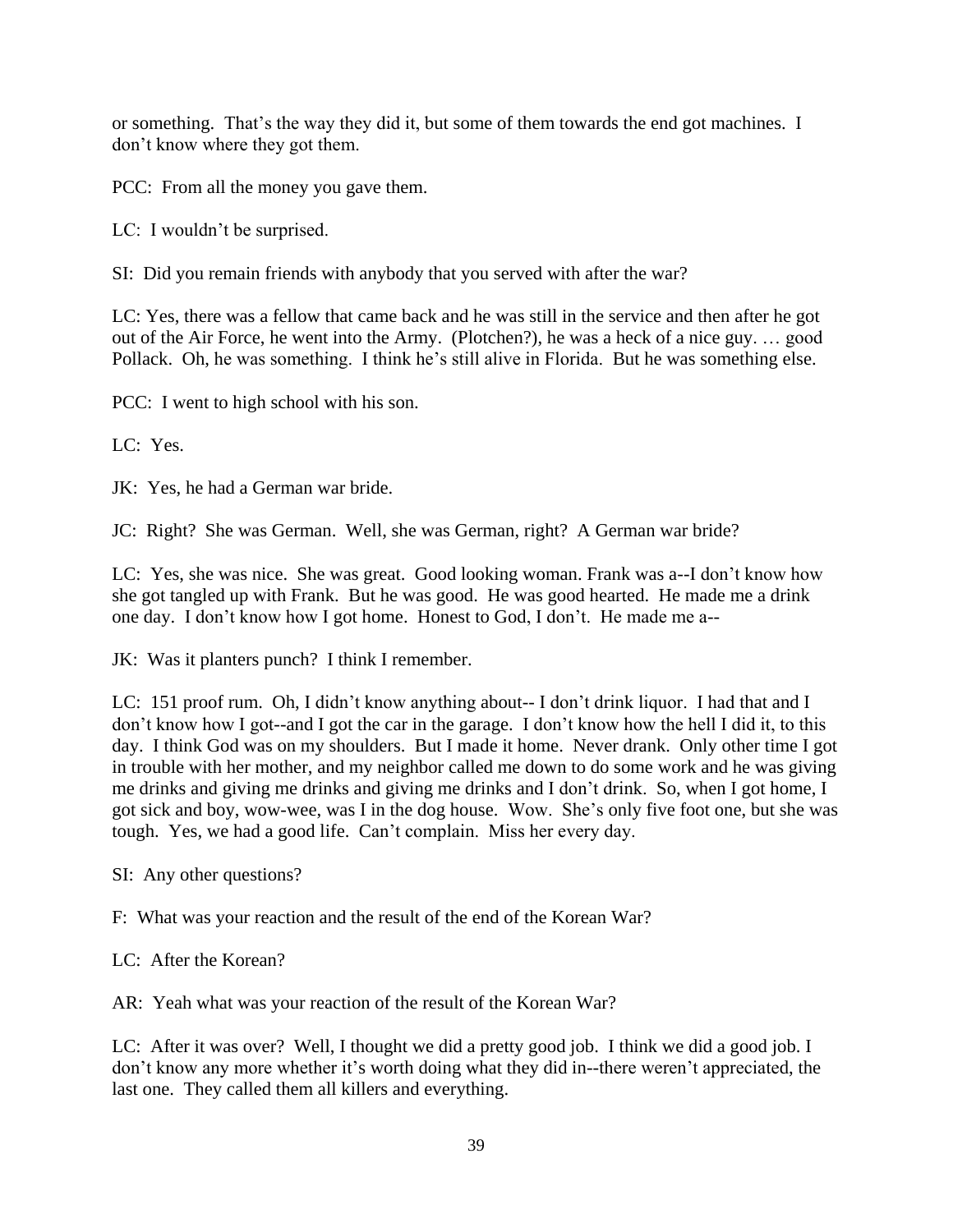SI: In Vietnam?

LC: So, I don't know. Yes, Vietnam. I hate to even mention the word because they were treated like dogs I think. They did what the country wanted them to. I think we've got to start taking care of our infrastructure. It's going all to hell, it is. All the bridges--I'd say, ninety percent of the bridges need work. All the roads are in bad shape. I don't know. We spend some money here and stuff. Do you realize how much money we lost in Iraq? Oh, god. It gets me sick. Really it does. Well, now you know my opinion on that.

SI: You guys have heard stories your whole life. Are there any stories that should go on the record?

PCC: We really didn't hear very much. We learned so much sitting here today. Dad was always man of few words.

JK: Yes.

PCC: It was either that or he had so little time to get a word in edgewise.

JK: Mom was the talker in the family.

LC: Well Tony, my son, wants a copy of whatever because I was talking to him last night.

PCC: We all do.

LC: He didn't know that this was coming. He says, "Let me know how you made out. Let me know. Give me a copy of whatever." Yes. Tony, he was in the service a lot more than me. He was on the big planes, refueling the planes. Yes, he was a crew chief and he went on a lot of missions.

JK: He was on the flight line in Kuwait. Kind of like dad in that he was kind of behind the scenes in the war. More kind of supporting but not on the front lines.

PCC: Most of the stories that we heard revolved around the candy with the kids. We would look at the pictures and ask him questions about that.

JK: Some of the tangible things he brought back. He brought back china from Japan for mom and some tea sets from Korea. So, we had some tangible things.

LC: Yes. I don't know if there's still any left. They're still in there?

PCC: Well, you brought back that one silk negligée.

LC: Ooh. Wow-wee.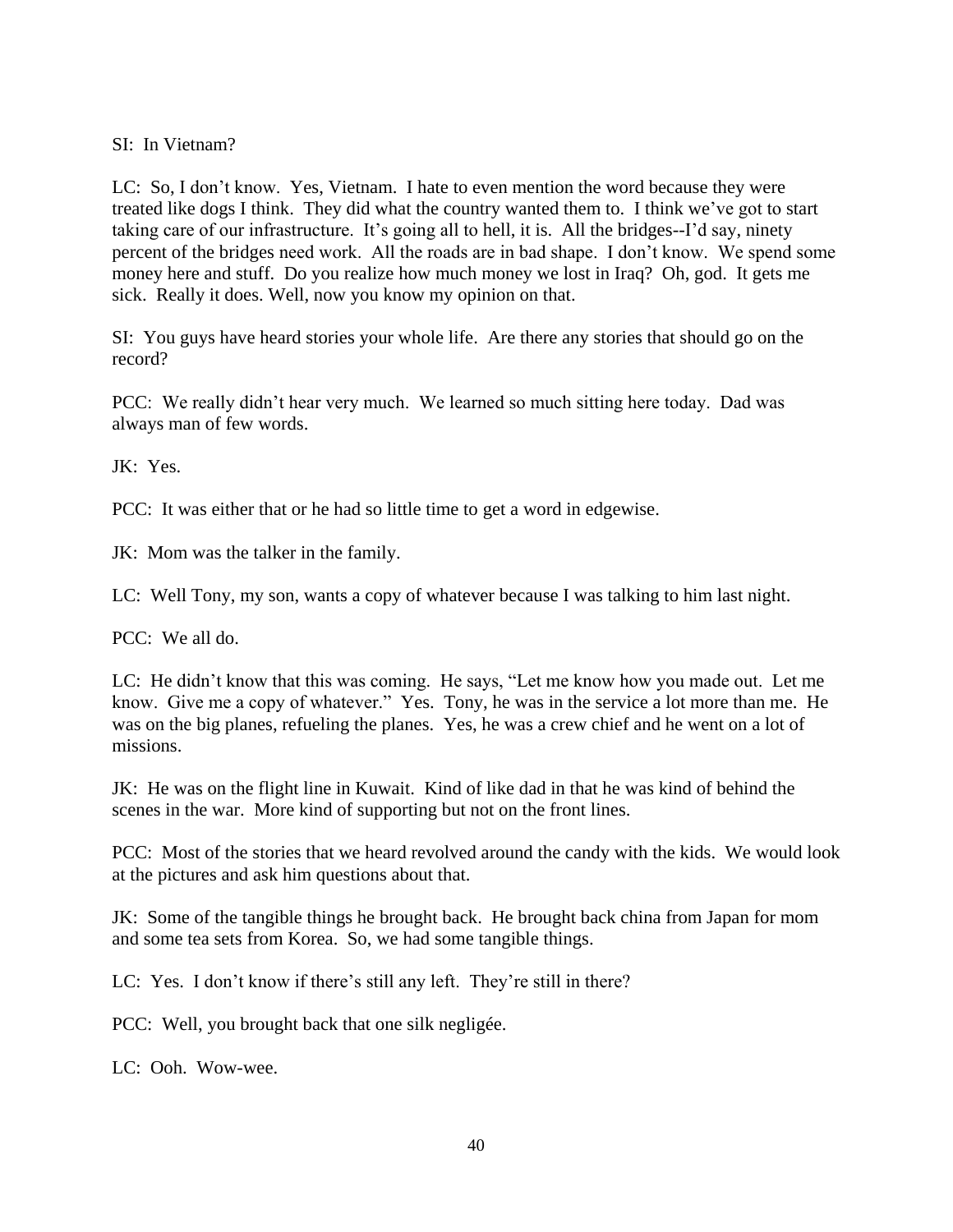PCC: I have that at my house. He brought it back for my mom and apparently there's a story where he asked the woman in the store to model it for him before he bought it.

LC: Yes, she did.

PCC: Which doesn't surprise me.

LC: Well, she had clothes on too. A slip at least. I says, "That's about the right size." They gave us pretty good breaks. But your mother says, "I ain't going to wear that."

JK: There's a whole tea set from Korea that he brought back.

PCC: Mom passed that negligée down to me at one point so I still have it.

LC: Who has it? Anybody?

PCC: I do.

JK: Phyllis does.

LC: Oh, god. I brought a lot of stuff back. Yes.

SI: Being kind of close to the lines, did you ever look for souvenirs, like shell casings, things like that?

LC: We really never did. As I said, we didn't have the time. The time we did have, we wanted to have--we had to go shoot our riffles once in a while. Then we would go wandering around together and just to look the town over. We used to have a good time, I think. But I was the quiet one in the group, you know. There was always somebody that was a loud mouth, but I wasn't ever a loud mouth. I got along with everybody, I guess. That's my nature I guess. I don't know.

SI: Well, is there anything else that you would like to add to the record?

LC: No. Just, I enjoyed my service time. I made good use of it. Got all I could get out of it. In fact when [I was] going to get out, they asked me if I want to--would I stay, they would give me another stripe right away, but I says, "No, not worth it." I wanted to get a job where eight hours went by in eight hours. I enjoyed it and I'm happy for it. If anything you needed as information in this, you let me know any time and I'll look it up because I got the dates and all this other stuff.

PCC: Yes, I can always scan something and email it to you also.

SI: Oh, good. Thank you. In general, how do you think your time in the service kind of shaped who you were afterwards? Do you think there's any way you can point to?